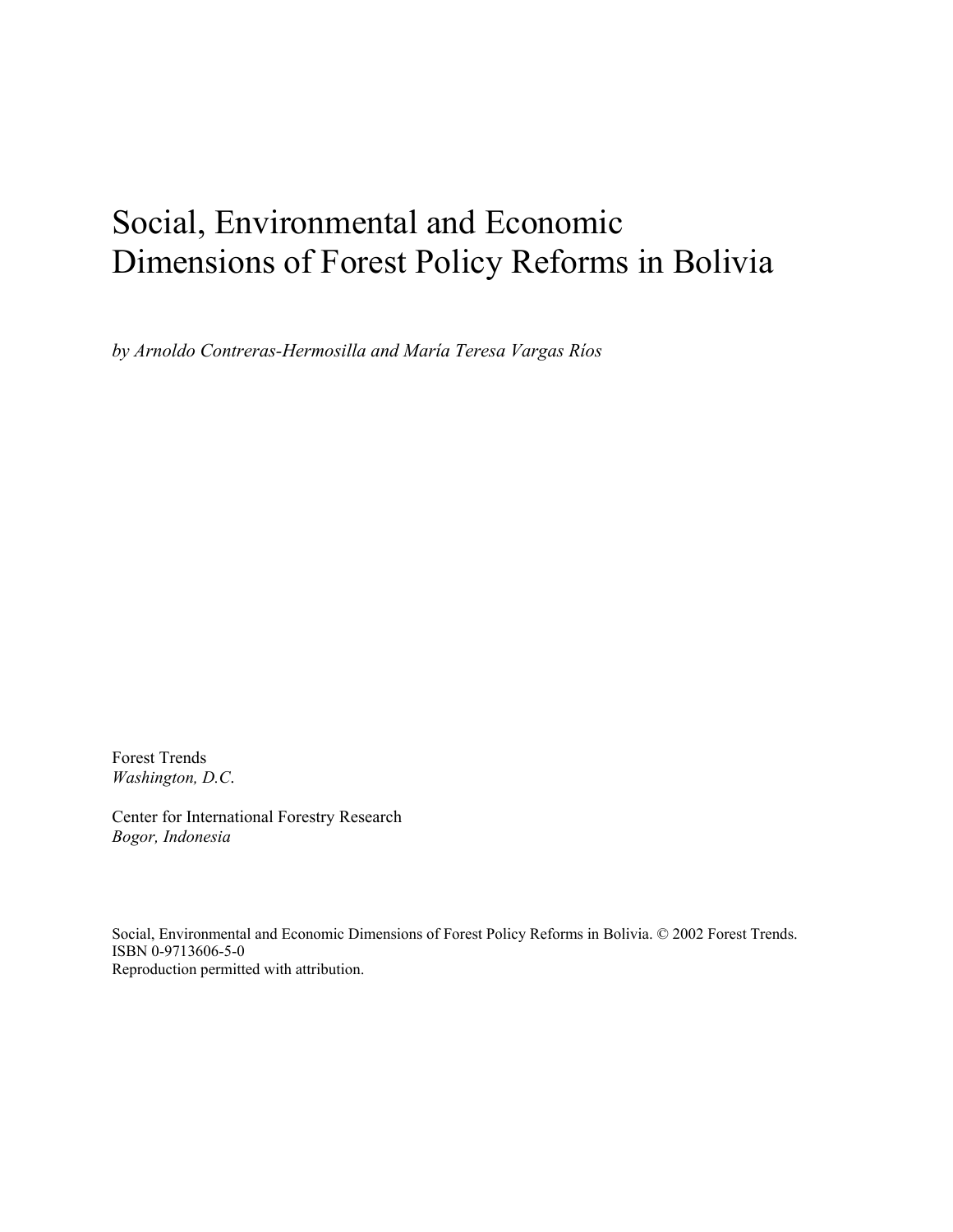#### FOREWORD

During the last fifteen years, Bolivia has carried out a broad program of structural reforms centered on achieving greater macroeconomic discipline and a more efficient and smaller state. Radical changes swept across the national political and economic landscape. All these reforms have had a decisive influence on the forestry sector. New laws and regulations affecting forest resources were approved, culminating with a new forestry law in 1996.

This paper looks at the experience of designing and implementing policy reforms in the Bolivian forestry sector. It does not attempt to evaluate the process of reform itself but rather to examine the main obstacles faced in its planning and implementation and how the lessons of the Bolivian experience could be transferred to other countries attempting similar changes.

Given the drastic nature of reforms, the large informal sector and the weakness of government institutions when reforms started, it is not surprising that problems along the way were numerous. However, despite difficulties, progress has been significant. This, largely, was due to a successful alliance between committed Bolivian reformers and a very effective effort by international assistance agencies.

Much remains to be done. However, the Bolivian experience shows that a dedicated government can do much to modify the management of the national forest resources. How reforms are being achieved is, no doubt, of interest to policy planners and decision makers elsewhere.

Forest Trends and CIFOR wish to thank the authors, Arnoldo Contreras-Hermosilla and María Teresa Vargas Ríos for their exemplary work, as well as the local collaborators who supported this study by giving their time and knowledge. Bolivians have taken a series of courageous steps in the forestry sector. Without a doubt, Forest Trends and CIFOR, as well as many other institutions and governments will benefit from this experience.

Forest Trends CIFOR

Michael Jenkins David Kaimowitz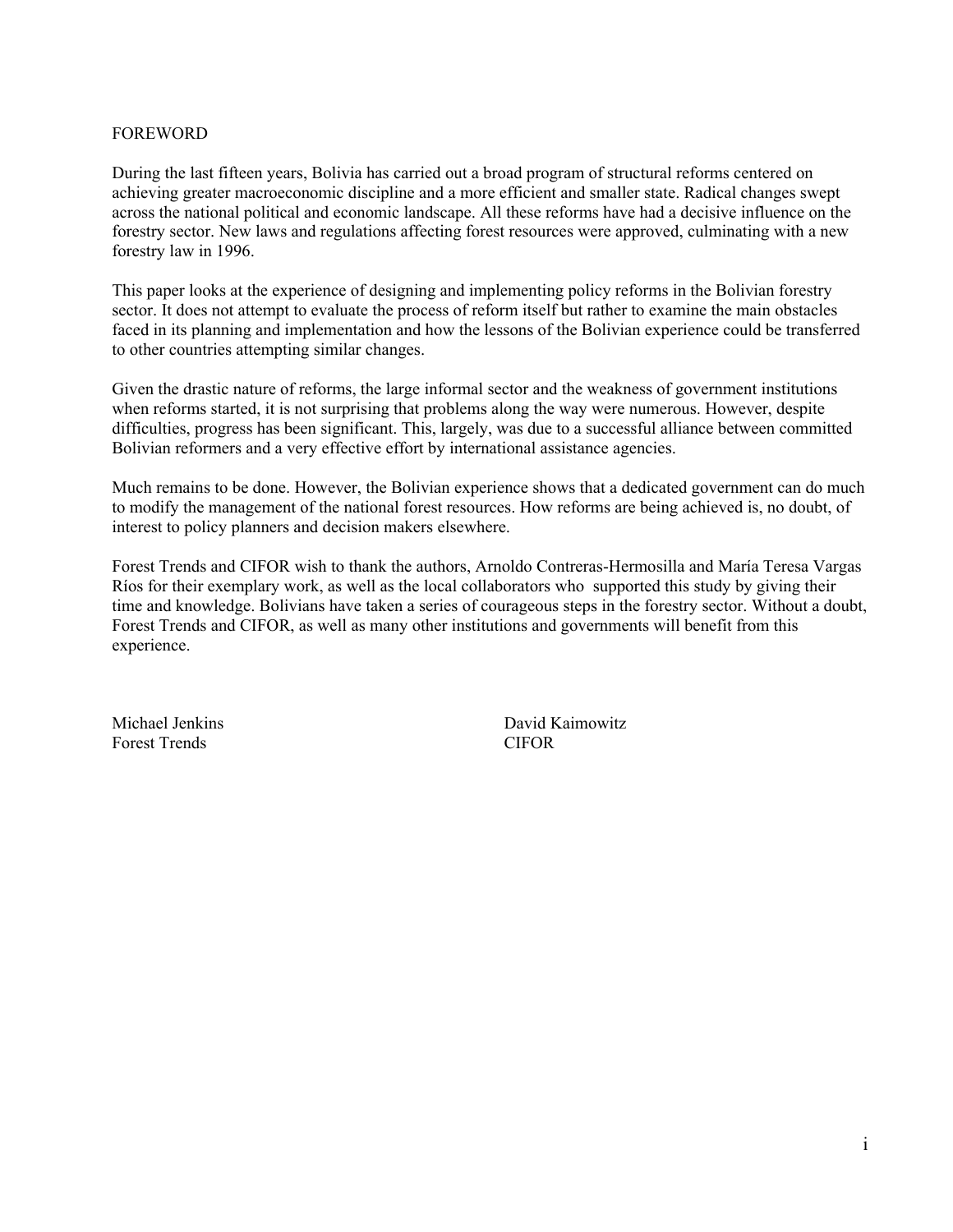# **CONTENTS**

| PRE-REFORM BACKGROUND: MAIN FEATURES OF THE PAST ADMINISTRATION OF THE                                                                                                                                                     |    |
|----------------------------------------------------------------------------------------------------------------------------------------------------------------------------------------------------------------------------|----|
|                                                                                                                                                                                                                            |    |
| The evolution of the policy and institutional climate leading to the formulation of the new Forestry Regime.                                                                                                               |    |
|                                                                                                                                                                                                                            |    |
|                                                                                                                                                                                                                            |    |
|                                                                                                                                                                                                                            |    |
|                                                                                                                                                                                                                            |    |
|                                                                                                                                                                                                                            |    |
|                                                                                                                                                                                                                            |    |
| Preoccupation for respecting indigenous rights and local priorities, and for achieving greater efficiency and<br>equity in the access to and management of forest resources through a decentralized public administration. |    |
|                                                                                                                                                                                                                            |    |
| Industrialization, vertical industrial integration and the use of a wider range of species.  14                                                                                                                            |    |
|                                                                                                                                                                                                                            |    |
|                                                                                                                                                                                                                            |    |
|                                                                                                                                                                                                                            |    |
|                                                                                                                                                                                                                            |    |
|                                                                                                                                                                                                                            |    |
|                                                                                                                                                                                                                            |    |
|                                                                                                                                                                                                                            |    |
| CONCLUSIONS: THE PRINCIPAL LESSONS LEARNED FROM THE BOLIVIAN EXPERIENCE                                                                                                                                                    | 33 |
|                                                                                                                                                                                                                            |    |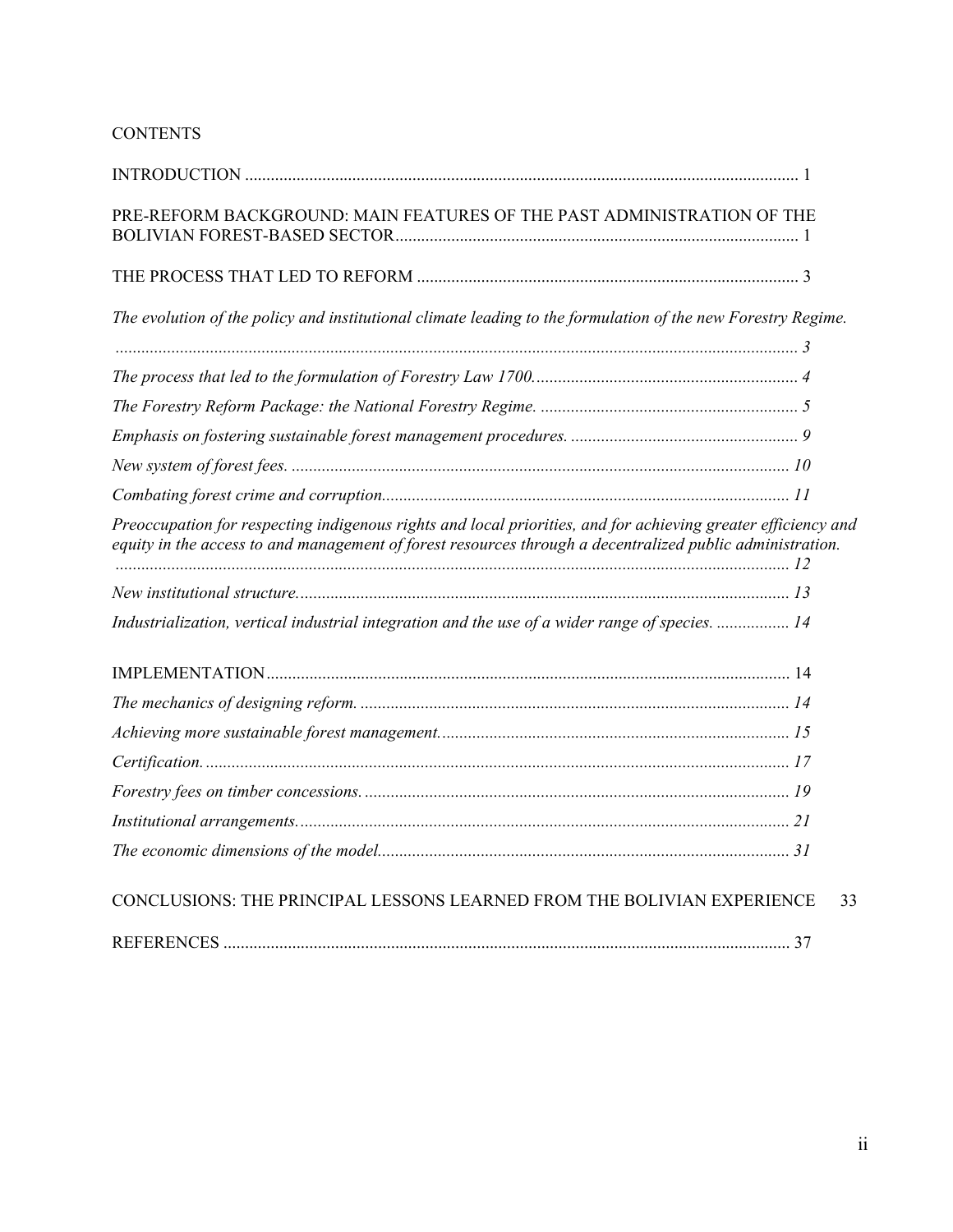### <span id="page-3-0"></span>INTRODUCTION

Bolivian forests cover some 53 million hectares - or almost half of the total area of the country-mainly in the departments of Santa Cruz, Beni, La Paz, Pando and Cochabamba.

During the last decade or so, there was a growing concern that the nation's forests were increasingly under threat and that there was a need to utilize them more efficiently in order to promote economic and social conditions that were compatible with environmental quality. There was growing awareness that mistaken government policies, the use of forest resources for political patronage as well as illegal exploitation were playing a role in the degradation of the forest resource wealth of the country.

During the mid nineties the government began to organize efforts for improving governance, and introduced sweeping policy and institutional reforms based on intensely participative processes and expert design often helped by international assistance agencies, in many cases conforming to "textbook" models of forest administration. This paper looks at the Bolivian reform events in the forestry sector and seeks to distil the most important lessons of this unusual experience. The first section of the report contains a summary description of the features of the institutional and policy environment existing in Bolivia before the introduction of the forest policy reforms in the mid nineties. The second section describes the process that led to the adoption of policy reforms, while the section after that describes the main features of the policy reform package. That is followed by a section focusing on the economic, environmental and social dimensions of reform and the lessons that can be derived from the Bolivian experience. The final section of the report sums up the main findings of the Bolivian experience.

The study was based exclusively on the extant literature and interviews with numerous specialists and representatives of the most import interest groups in the matter. Under these circumstances, the history of the Bolivian case presented in this document suffers from certain data limitations, particularly with respect to analyses of causal relationships and quantification of the impacts, as well as the reform's successes and failures. It bears mentioning that the opinions and comments issued in this document are the sole responsibility of its authors and do not necessarily implicate the institutions that sponsored this investigation.

### PRE-REFORM BACKGROUND: MAIN FEATURES OF THE PAST ADMINISTRATION OF THE BOLIVIAN FOREST-BASED SECTOR

In Bolivia, Forestry Resources belong to the State. Until the Forest Law of 1996, --Decree Law 11686 of 1974 regulated the management of timber resources in Bolivia. All forest resources were legally owned by the State, and their exploitation and management took place under the form of utilization concessions granted by the government to actors of the private sector. Unfortunately, these modalities of managing the national forest wealth suffered from several problems.

First, although the law allowed concessions extending for up to 20 years, these required approval by a Presidential Supreme Decree and were difficult to obtain. Most operations were ruled by short-term contracts (between one and five years) thus providing few incentives, if at all, for investing in long-term sustainable management methods. Although the law required private logging operators to implement forest management plans, concessionaires generally ignored this seldom-enforced obligation. Instead, most operators did their best to obtain quick profits and avoid the problems of implementing long term sustainable forest management practices producing benefits that they likely would be unable to reap.

Second, contractors would pay the government timber fees based on volumes extracted, independently from the size of the forest area they controlled. Under this system, there were powerful incentives to both obtain control of as much public forestland as possible and to concentrate operations in the extraction of the most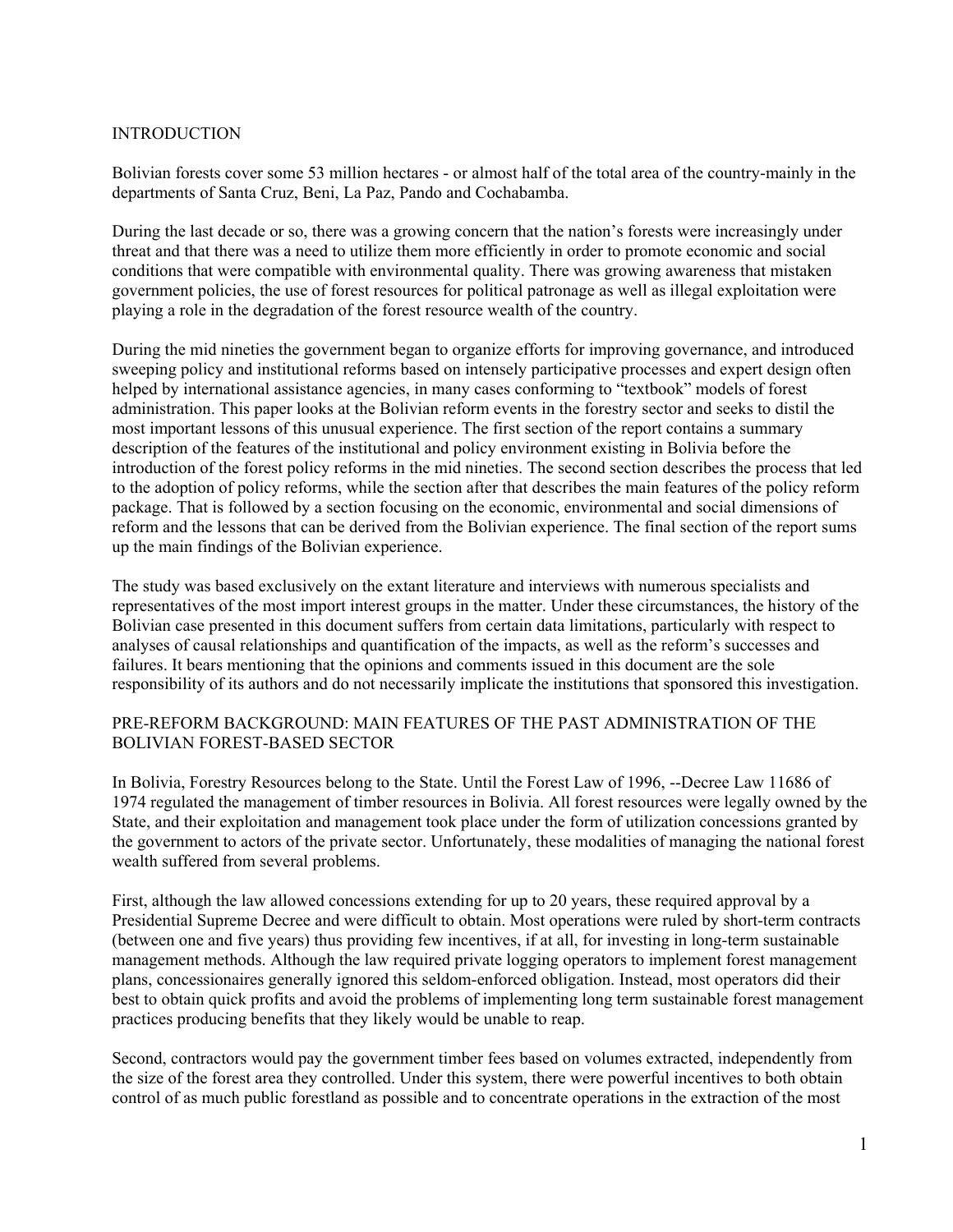valuable species of timber. The politically influential had the upper hand and there was great concentration over the use of forest resources with as few as 50 companies operating in 185 concessions with an aggregate area of more than 22 million hectares, or some 40 percent of all forests of the country. Moreover, the nation's forests were "creamed" of its most valuable species, particularly mahogany ("mara", *Swietenia macrophylla*) but also Spanish Cedar ("cedro", *Cedrela fissilis*.) and oak ("roble", *Amburana cearinsis*) (Pacheco, 1998). The dominant system of forest utilization during those years led to the virtual elimination of these valuable species in accessible areas.

Third, because the system favored the powerful, it also tended to lead to inequities and social conflict as peasants and indigenous populations with traditional - but not officially recognized - ownership or access rights to forest resources - were often pushed aside by much more powerful loggers leading to increased conflicts due to overlapping rights. The proceeds from forest exploitation were concentrated in the 50 companies mentioned above with local poor populations receiving nothing or very little of the benefits. Thus, logging operations were detrimental to the well being of local populations. Under these conditions there were few incentives for rural populations to take on sustainable forest management projects.

Fourth, the public forest administration seldom enforced compliance with the forest management obligations stipulated in timber concession contracts (Kaimowitz et al, 1998). The main control instrument was policing the movement of timber along roads but this proved to be an inefficient method plagued by corruption. Declared timber volumes and values were suspect and revenues collected by the government unusually and unexplainably low (Tecklin, 1997; Roper, 2000). For example, some studies suggest that tax evasion in Santa Cruz – the main timber-producing Department of Bolivia - reached at least 41% and according to observers, this may be an underestimate (Robbins et al, 1995). Some analysts estimate that, in reality, said evasion exceeded fifty percent (STPC, 2000).

Fifth, since under these conditions, harvesting of high value timber was profitable, there was no great incentive for investors to integrate forest exploitation either with downstream processing facilities or to induce the utilization of lesser-known species in the manufacturing of value added items such as furniture. Entrepreneurs preferred to export timber with no value added and the search for new markets was not a priority since buyers of raw forest products paid in advance and would come into the forest to acquire the wood. There was limited incentive to increase the efficiency in either harvesting or preparation of forest products for export (such as standardized dimensions, adequate drying, etc.). As a result, the abundance of forest resources that bless Bolivia did not translate into significant industrial forest development. In addition, the focus of the export activity on a limited number of species and products limited flexibility to adapt to world market conditions and - as later became evident - greatly increased the economic and market vulnerability of the sector.

Sixth, various shortcomings affected the effectiveness of the public forest administration. The institution was dominated by vested interests and its decisions were shaped by short-term political considerations. The administration allocated concession contracts in ways that lacked transparency and objectivity and the day-today management of forest resources (or rather the lack of) was largely left to the exclusive discretion of the concessionaires (Roper, 2000). The Head of the public forestry administration served at the discretion of the Minister and the stability of the position depended on the direction of uncertain political winds. A majority of its staff lacked professional training. The public administration was also excessively centralized and overloaded with a number of responsibilities that, given its inadequate technical, financial and managerial resources, could not possibly fulfill (Andaluz, 1995).

Seventh, while the ownership of forests was clear, land ownership was (and still is) frequently uncertain. Boundaries were seldom demarcated and official ownership rights were rare. In many cases there were overlapping forest concessions and various tenure or use rights coincided on the same piece of land. Land use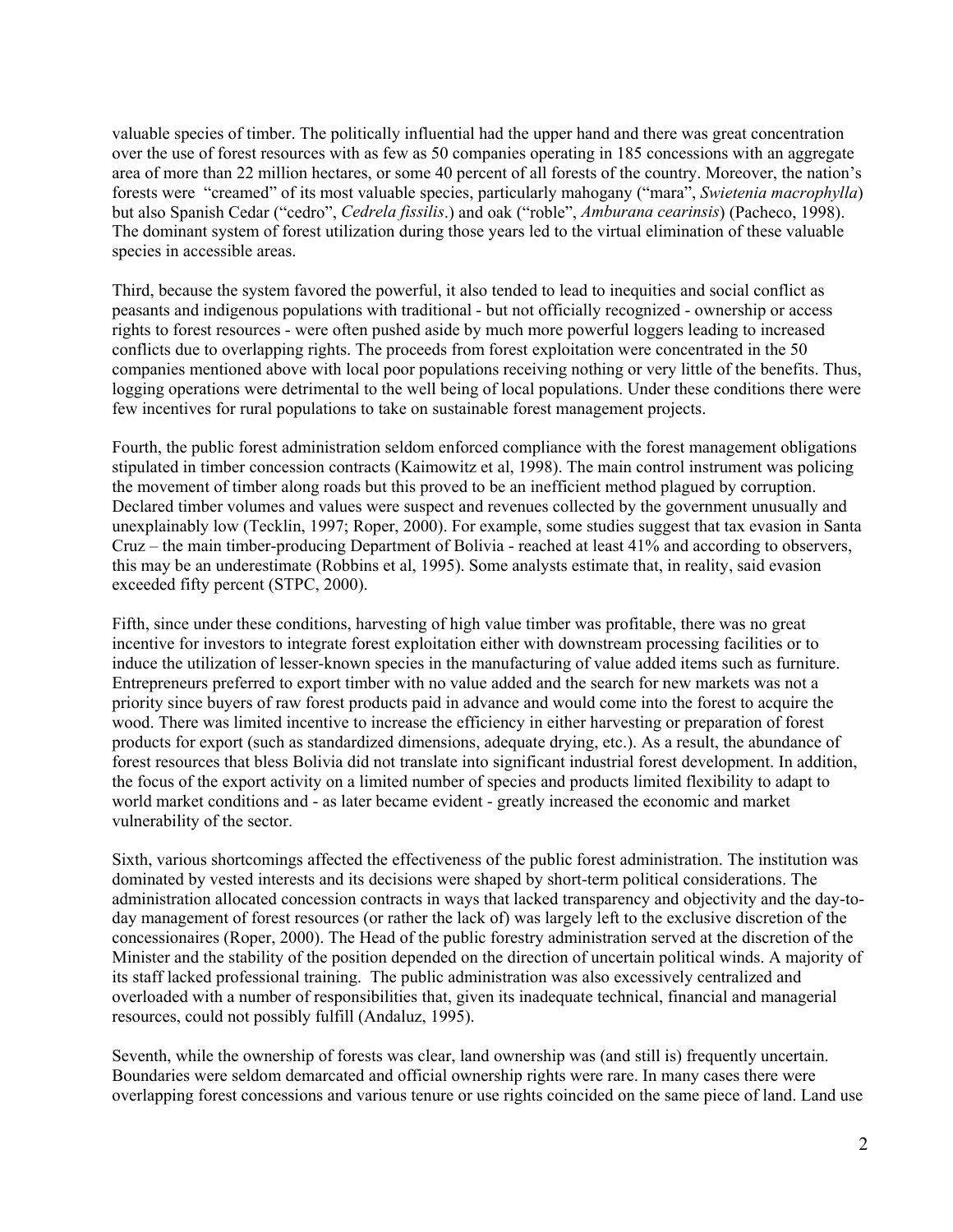<span id="page-5-0"></span>regulations were seldom enforced (Roper, 2000). The absence of clear property rights induced rent-seeking forest activities where the main objective was to harvest valuable species as fast as possible with little concern for the sustainability of forest resources. Since deforestation proved de facto possession and the basis for obtaining land legal rights, there was an incentive to deforest and use the land for agricultural purposes independently of its land use capacity (Robbins, et al, 1995, SCTP Engenharia de Projetos Ltda, 2000).

In addition to the shortcomings of the forestry legislation as such, other laws, policies and institutional practices contributed to unsustainable forest management. For example, until the approval of the new agrarian law, INRA, some institutions of government saw forestlands as little or no value, which needed to be converted to agriculture or other uses considered more productive.

Given this dismal legal framework, the law generally was not enforced and private gain prevailed over society's priorities in the utilization of the country's forest resources (Mancilla and Andaluz, 1996; Andaluz, 1995).

## THE PROCESS THAT LED TO REFORM

*The evolution of the policy and institutional climate leading to the formulation of the new Forestry Regime.*  During the nineties the drive for redefining the role of the state gained momentum and gradually a reformed institutional and policy framework for the management of the forestry sector was conceived and implemented.

Unfortunately, the first attempts to rationalize the management of national forest resources failed. In 1992, the government imposed an "Ecological Pause" (Pausa Ecológica Histórica) aimed at combating the unplanned and uncontrolled exploitation of natural resources.<sup>1</sup> The Ecological Pause prohibited new timber concessions for five years and mandated the classification of forests according to economic and environmental criteria. Unfortunately, this attempt to better organize the administration of the national environment was generally a failure. There was a lack of political will to implement the new rules, corruption was widespread, and apathy in the operational levels predominated. Imperfect information and faulty operational design, including an unclear allocation of responsibilities and penalties, excessively complex bureaucratic procedures and poor inter-institutional coordination, compounded problems (Andaluz et al, 1998, Honorable National Senate, 1998).

Possibly due to a surge in political will, subsequent efforts to reform the system were more successful and had a lasting impact on forest management. During the 1990's, legislators modified the Constitution and approved a number of laws that affected the management of forest resources. For example, an umbrella environmental law ordered the "relevant authority" to regulate the use of forests, classify them according to objectives of conservation, protection and production, and issued various other prescriptions aimed at the industrial private sector.<sup>2</sup>

There was also a strong push for decentralization and for recognizing the traditional rights of indigenous populations and local communities. Bolivia's 1994 Popular Participation Law decentralized a number of responsibilities – including some related to local land use regulation and planning - to municipal governments and tied this to a share (20%) of the national budget. Municipal governments also acquired control over local taxes (Kaimowitz et al, 1998). The law increased the role of local communities in running the municipal governments, recognized local grass root organizations - farmers, local committees, indigenous groups Community and Land Based Organizations, (*Organizaciones Territoriales de Base*, OTB) -- and entrusted

<span id="page-5-1"></span><sup>1</sup> Decree 22407 of 11 January 1990.

<span id="page-5-2"></span><sup>2</sup> Environmental Law 1333 of 27 April 1992.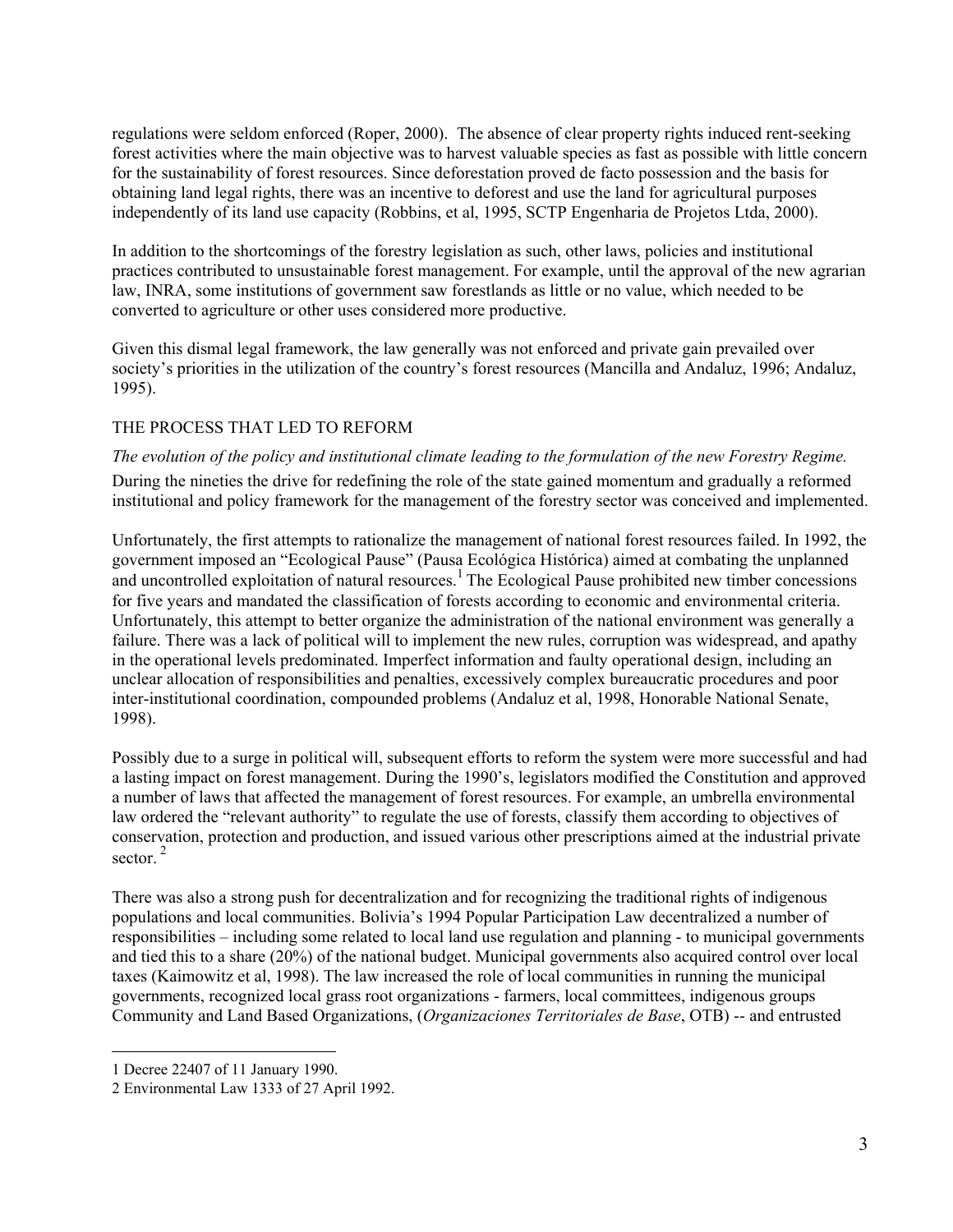<span id="page-6-0"></span>them with a degree of control over local government budgets. Additional legislation made possible forestland ownership by indigenous communities (Tierras Comunitarias de Origen, or TCOs)<sup>3</sup>[.](#page-6-1) In 1994, an amendment to the Constitution gave indigenous communities the exclusive right to their lands and territories<sup>[4](#page-6-2)</sup>.

Additional legislation decentralized the functions of Prefectures (Departmental governments) and their structure. This legislation abolished departmental development corporations, transferred their responsibilities and assets to the Prefectures, and created departmental councils to exert control over the activities of the Prefectures<sup>[5](#page-6-3)</sup>.

In 1996, the legislature approved an Agrarian Reform Law, and created the National Agrarian Reform Institute  $(INRA)^6$  $(INRA)^6$ . The law committed the government to demarcate and title lands. INRA "immobilized" more than 11 million hectares claimed by indigenous peoples that could not be assigned to other uses until land rights were properly established. This legislation was of great importance for the future forest law, which on many aspects came to depend on the legalization of various land ownership claims.

These multiple attempts to improve the national public administration created a complex web of interactions between institutions, laws and regulations all of which increased the need and challenges for harmonizing the drafting of the new forestry law with related pieces of legislation.

#### *The process that led to the formulation of Forestry Law 1700*

One of the key factors in the reform process was the emergence of political conditions favorable to democratic participation. As a result, an intensive dialogue on forest sector issues engaging many stakeholder groups took place. Main actors included private forest entrepreneurs, environmental NGOs, indigenous groups from eastern Bolivia, the central government, political parties, international assistance agencies, the group of "informal chain saw operators" ("motosierristas"), farmers and settlers, the municipal governments and the media. Although some point out that the participation of some of these stakeholders was not very effective and that some other actors, such as collectors of non-timber forest products, did not participate at all, the debate on forestry issues was the first time that Bolivia had experienced such a broad process of democratic participation in the design of a law (Pavez and Bojanic, 1998).

Democratic participation contributed to a redefinition of the political influence of different power and interest groups. As time passed, the relative power of the different actors and their influence in shaping the new law shifted according to the issues of the debate. For example, the group of forest entrepreneurs, represented by the National Forestry Chamber (Cámara Nacional Forestal, CNF), thought to have an overwhelming power in the policy making process, faced challenges organized by other sectors considered less influential, such as indigenous and conservation groups. Eventually, its authority and influence proved to be less important than the image it projected (Pavez and Bojanic, 1998).

International assistance agencies also influenced the policy and law-making scene. They contributed to the debates by providing technical information and advice to decision-makers. The World Bank carried out various studies that examined options for reorganizing the forestry sector. FAO contributed with technical data and analysis. The USAID BOLFOR project added to the conceptualization of many of the elements of the law and to the reconciliation of contrasting interests (Pavez and Bojanic, 1998).

<span id="page-6-1"></span><sup>3</sup> Law 1257 of 1996 which ratifies Agreement 169 of the International Labour Organization.

<span id="page-6-2"></span><sup>4</sup> Article 171, paragraphs 1 and 2.

<span id="page-6-3"></span><sup>5</sup> Decentralization Law of 1995.

<span id="page-6-4"></span><sup>6</sup> INRA Law N0. 1715 of 18 October, 1996.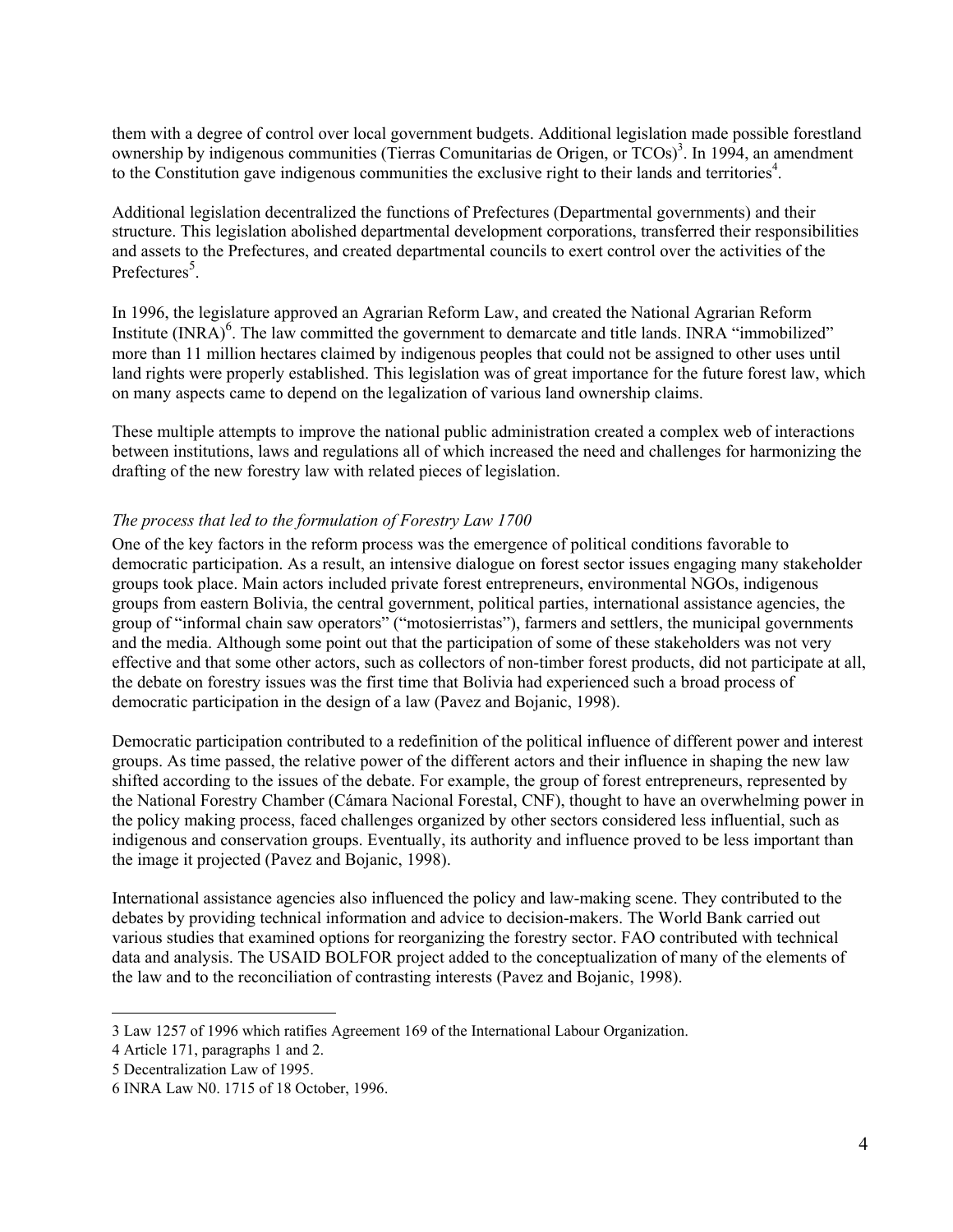<span id="page-7-0"></span>Other external influences also played a role in securing the approval of the forestry law. December 1996 Bolivia hosted the Summit of the Americas. The Summit was to examine regional environmental issues and there was a considerable interest in political circles on having the country's image enhanced by the approval of the forestry legislation (Nittler, 1996).

Undoubtedly the leadership and commitment of several legislators from different political parties who remained united during the entire effort of approving the new law was crucial. The President himself intervened at crucial points in the process to speed up the approval of the law, which finally became reality in July 1996 (Nittler, 1996). The most important part of the process was that a critical mass was truly achieved with respect to the political will required for i) substantially reforming sectoral management systems in an environment that already accepted fundamental changes in the manner in which the nation was being governed, and ii) carrying out this job in an intensely participatory way. These were exceptional circumstances that facilitated change but and not always present during attempts to drastically reform the policies and institutions of the forestry sector.

#### *The Forestry Reform Package: the National Forestry Regime.*

The Regime is the set of norms that regulate the utilization of forest resources. It includes the Forestry Law and its associated regulations.

As mentioned, the government approved the Forestry Law 1700 in July 1996. In December of that year, the government issued various legal norms and regulations<sup>7</sup> Various technical regulations came on stream during 1997 and 1998. Earnest implementation of the National Forestry Regime did not start until 1997.

With respect to coverage, law 1700 gives preferential attention to wood products and to the Bolivian lowlands. It treats the Andean and Amazon regions and non-wood forest products in a much more marginal manner. The law is also silent about various other sector issues such as industrial development, international trade and incentives for motivating operators. Thus, the law is not truly national or inclusive of sector linkages to production and trade of forest products.

Despite not being comprehensive, the Forestry Regime addresses many of the main obstacles to sector development, including poor incentives to sustainable forest management, the imperfect system of forest fees, the prevalence of illegal acts, the poor stimulus to local community management of forests and the weak institutional framework. Table 1 on the next page presents the key changes in the new forest regime.

<span id="page-7-1"></span><sup>7</sup> Supreme Decree 24453.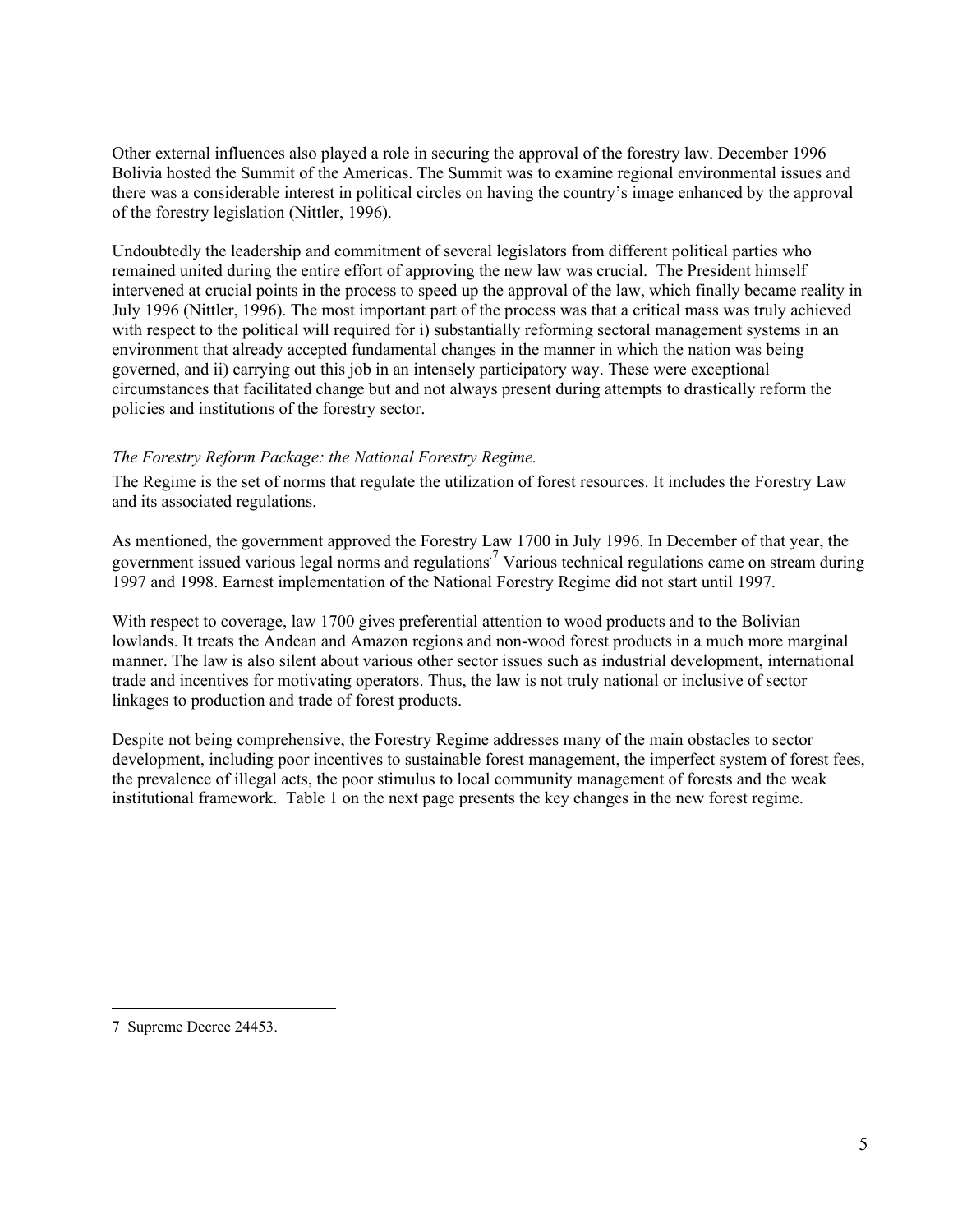| Table 1 - The National Forest Regime: Reforms to the Most Relevant Policies |  |
|-----------------------------------------------------------------------------|--|
|-----------------------------------------------------------------------------|--|

| Previous Policies         | <b>Limitations of Previous Policies</b>                                                                                                                                                                                           | Reforms                                                                                                                                                                                                                                                                                                                                                                                           |
|---------------------------|-----------------------------------------------------------------------------------------------------------------------------------------------------------------------------------------------------------------------------------|---------------------------------------------------------------------------------------------------------------------------------------------------------------------------------------------------------------------------------------------------------------------------------------------------------------------------------------------------------------------------------------------------|
|                           | Timber concessions limited to a maximum 20 years<br>but in practice limited to 4 or 5 years: lack of<br>incentives for long term forestry management and<br>industrialization of forestry products.                               | Term of contracts: up to 40 years.                                                                                                                                                                                                                                                                                                                                                                |
| <b>Timber Concessions</b> | Administrative difficulties in obtaining of<br>transparent concession contracts: propensity for<br>corruption and the political utilization of the<br>concession system. Lack of incentives for<br>sustainable forest management. | Access to resources via international public bid process<br>or more transparent processes.                                                                                                                                                                                                                                                                                                        |
|                           | Contracts are for non-transferable concessions: lack<br>of incentives for long term forestry management.                                                                                                                          | Contracts are transferable and renewable.                                                                                                                                                                                                                                                                                                                                                         |
|                           | Rules of forestry management were not respected.<br>Institutional weaknesses impeded effective<br>compliance with the law.                                                                                                        | Forestry professionals are responsible for creating and<br>executing realistic forest management plans along with<br>the annual operational plans. The law foresees the<br>execution of 15-year audits, control of annual operational<br>plans, surprise inspections by the Superintendence or<br>third parties (civil society and local governments).<br>Implicit incentive to become certified. |
| <b>Forest Management</b>  | Undefined forestry rotation.                                                                                                                                                                                                      | 20-year forestry rotation as a minimum. As a<br>consequence, only 5% of the total concession area can be<br>harvested in any given year.                                                                                                                                                                                                                                                          |
|                           | Lack of incentives for sectoral integration.                                                                                                                                                                                      | Rules of forestry management rules indirectly induce<br>integration, sectoral industrialization and an increase in<br>efficiency with the purpose of harvesting lesser-known<br>woods in a more profitable manner.                                                                                                                                                                                |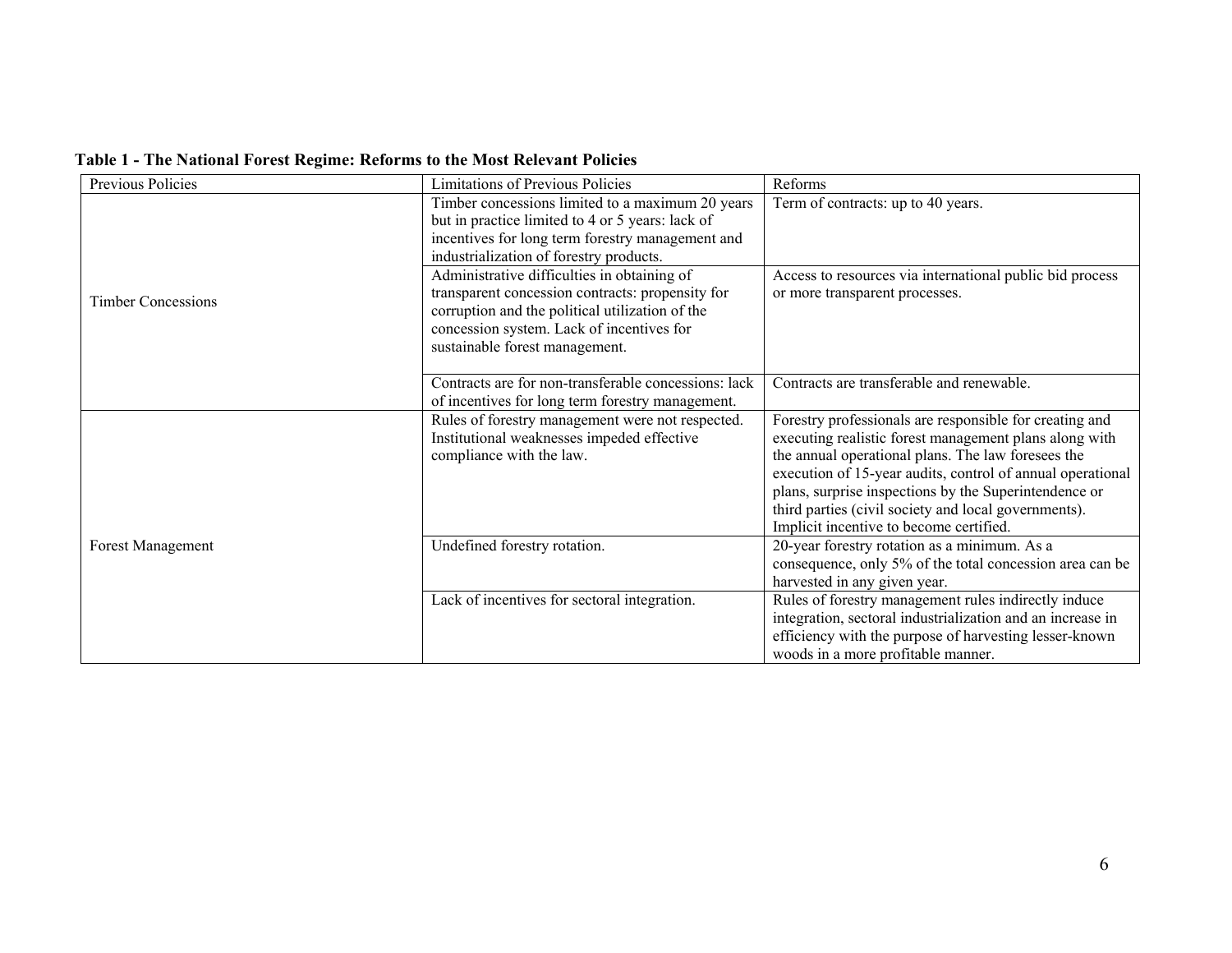| Previous Policies                        | <b>Limitations of Previous Policies</b>                                                                                                                                                                                                    | Reforms                                                                                                                                                                                                                                                                                                            |
|------------------------------------------|--------------------------------------------------------------------------------------------------------------------------------------------------------------------------------------------------------------------------------------------|--------------------------------------------------------------------------------------------------------------------------------------------------------------------------------------------------------------------------------------------------------------------------------------------------------------------|
| <b>System of Forest Concession Rates</b> | Fees based on the volume of product extracted:<br>incentives for obtaining the largest possible<br>concession area which led to a concentration of<br>forest resources in a few hands and conflicts with<br>peasant and indigenous groups. | A fee is levied on the total concession area creating an<br>incentive to return unutilized areas under concessions.<br>Differentiated charges are established for indigenous and<br>other rural communities, for private property owners and<br>producers of non-timber forest products.                           |
|                                          | Fees based on volume extracted: comptroller<br>discretionality, corruption and low revenues for the<br>Public Treasury.                                                                                                                    | A fixed fee per area eliminates discretionality and<br>incentives for corruption.                                                                                                                                                                                                                                  |
|                                          | Fees based on the volume extracted: incentive for<br>"creaming".                                                                                                                                                                           | Per area fee and demands related to forest management<br>reduce incentives for "creaming"                                                                                                                                                                                                                          |
| <b>Institutional System</b>              | Political use of the public forest administration.<br>Short-term vision.                                                                                                                                                                   | Many options for political use of the public forest<br>administration are shut down through the appointment of<br>the Administration Chief by the President of the<br>Republic chosen from a slate of candidates submitted by<br>Congress and who may only be removed by the Supreme<br>Court through due process. |
|                                          | Instability of the Chief of Public Forest<br>Administration and its personnel. Lack of qualified<br>personnel. Administrative inefficiency and<br>tendency towards corruption.                                                             | Administrative stability and independence of the<br>personnel in public administration. Incentives for<br>corruption are eliminated. This attracts more qualified<br>personnel                                                                                                                                     |
|                                          | Public Forestry Administration excessively<br>centralized.                                                                                                                                                                                 | Decentralization.                                                                                                                                                                                                                                                                                                  |
|                                          | Lack of financial resources in the State Forestry<br>Administration and related institutions.                                                                                                                                              | Establishment of SIRENARE. For the forestry<br>Superintendence financing is set up, independent of the<br>Public Treasury and based on concession fees and other<br>forestry income. FONABOSQUE is created.                                                                                                        |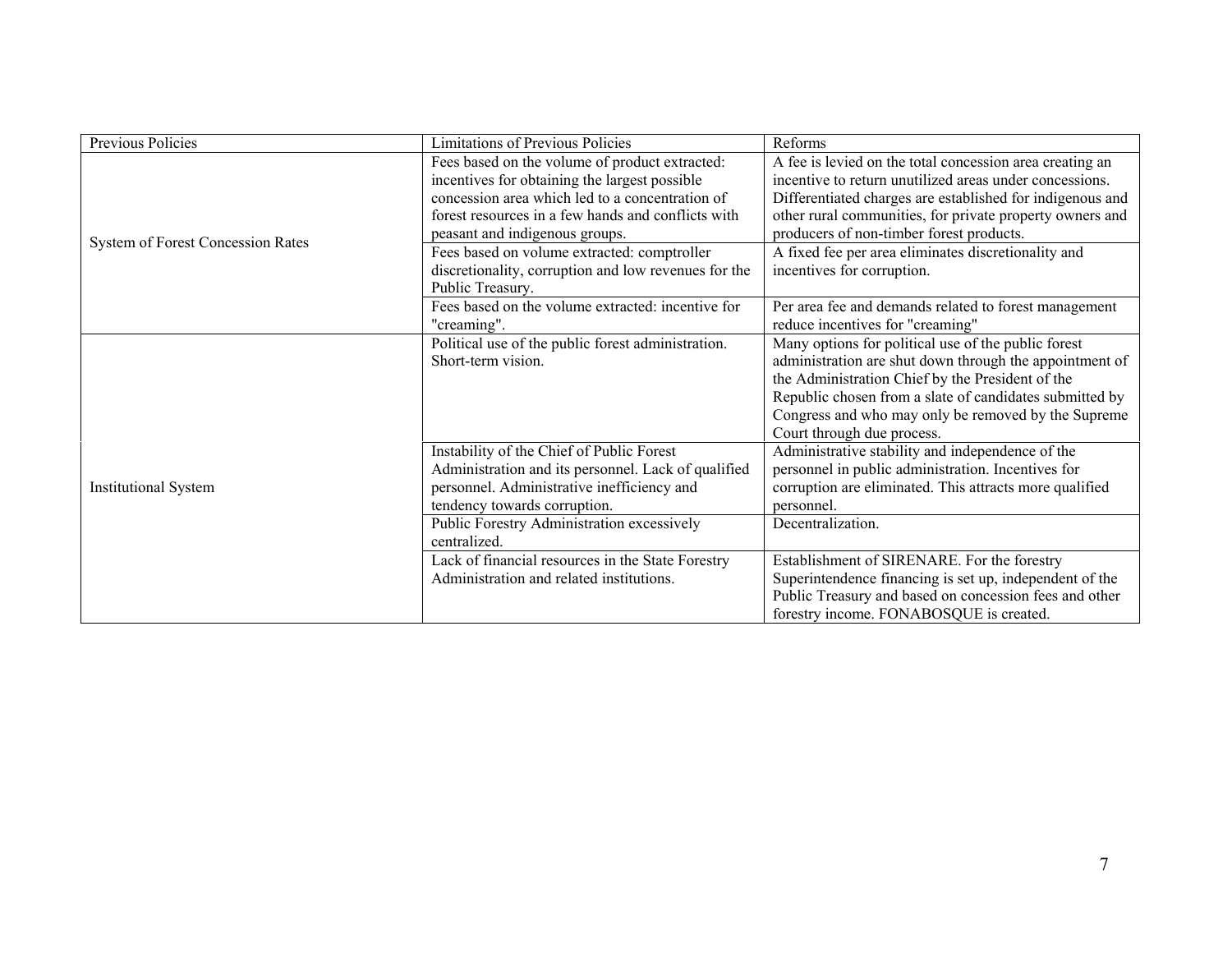| Previous Policies                | <b>Limitations of Previous Policies</b>              | Reforms                                                   |
|----------------------------------|------------------------------------------------------|-----------------------------------------------------------|
|                                  | Lack of transparency in public administration        | Public hearings to explain public administration          |
|                                  | decision making.                                     | operations and previous to changes in policy.             |
|                                  |                                                      | Free access to information concerning public              |
|                                  |                                                      | administration's activities (aside from normal audits by  |
|                                  |                                                      | the Comptroller's office). Participation of local         |
|                                  |                                                      | communities in the decision-making of local               |
|                                  |                                                      | governments. Forestry concessions under a system of       |
|                                  |                                                      | public bids. Revocation of forestry rights with due       |
|                                  |                                                      | process. Independent forestry audits, independent         |
|                                  |                                                      | unannounced visits by NGOs. Forestry professionals        |
| Governance                       |                                                      | with civil and criminal responsibilities working in the   |
|                                  |                                                      | public trust helping to manage the forestry regime.       |
|                                  | Non-compliance with the law.                         | Extra effort made for enforcing the law: frequent         |
|                                  |                                                      | inspections.                                              |
|                                  | Obscure decisions with respect to the use of         | The law foresees access to resources via public bids and  |
|                                  | concessions and other state assets.                  | with duly approved management plans in order to make      |
|                                  |                                                      | optimal use the of the forest. Use of bids in the         |
|                                  |                                                      | assignment of concessions and for guiding the             |
|                                  |                                                      | disposition of other contracts with the State, such as    |
|                                  |                                                      | those related to the sale of seized assets.               |
|                                  | Popular participation was lacking or non existent.   | The process for the formulation of the new law was        |
|                                  | Lack of incentives for forestry management for       | participatory. Acknowledgement of the exclusive rights    |
|                                  | rural communities and propensity towards greater     | of indigenous communities and preferences shown to        |
| Popular Participation and Equity | inequality in the distribution of benefits resulting | local populations for forestry exploitation. Public Lands |
|                                  | from exploitation of the forest.                     | assigned for the exclusive use of local populations.      |
|                                  |                                                      | Preferential fees.                                        |
|                                  | Existent but rarely respected.                       | Forest exploitation is only permitted outside protected   |
| Protected Areas                  |                                                      | areas. Stimuli for reforestation are created.             |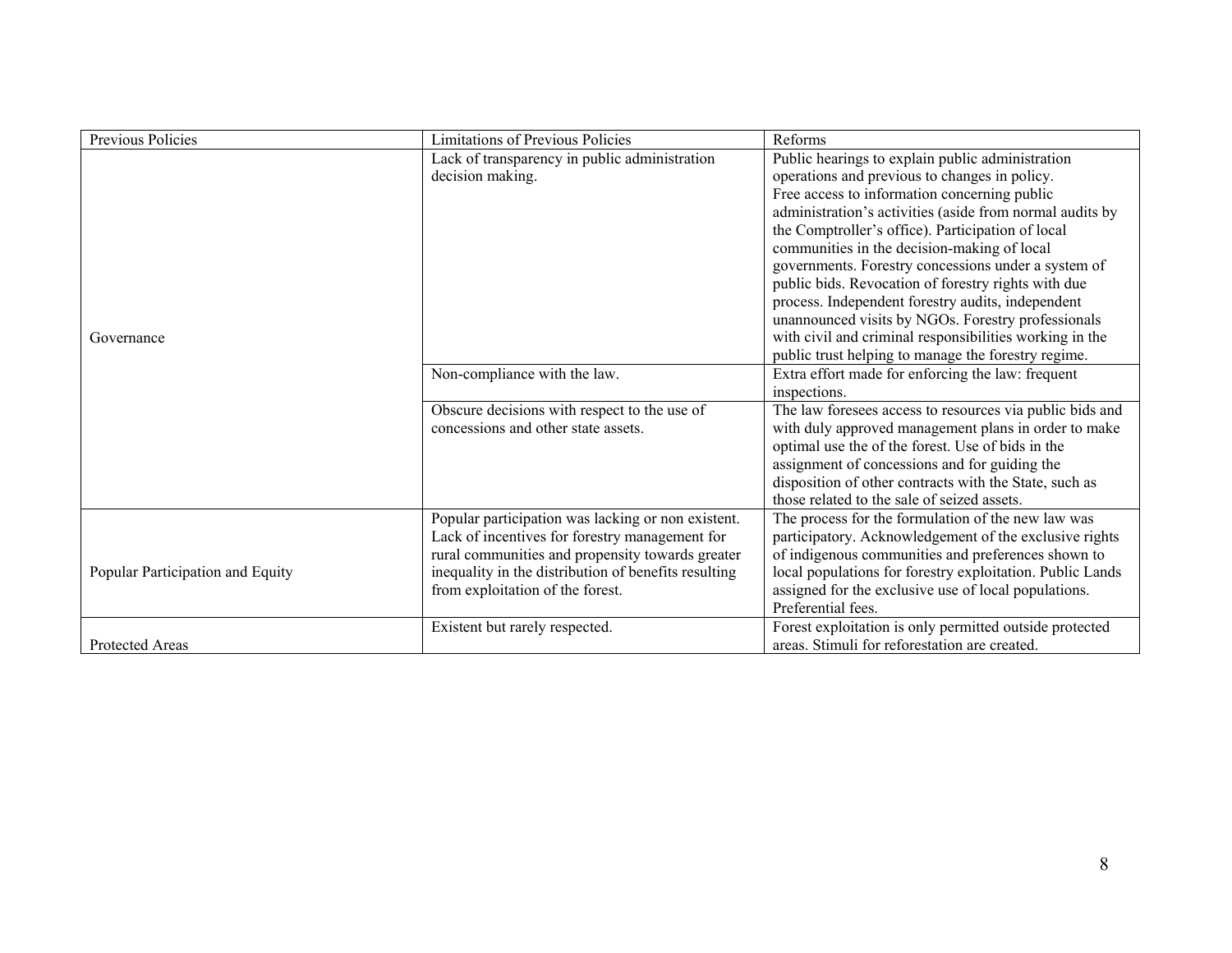<span id="page-11-0"></span>The main features of the package of forestry reforms are as follows (See also, Escalante, 1999):

- A pronounced and renewed emphasis in fostering sustainable forest management
- Installment of a new forest fee system
- An effort to combat forest crime and corruption
- Greater priority given to recognizing and consolidating indigenous rights and the values of the local population groups in order to reach a more equitable distribution in the use of national forest resources
- A new institutional structure

Furthermore, even though the subject was not explicitly considered in the new forestry regime, the new law also establishes new conditions for industrialization of the sector. These aspects are discussed below.

#### *Emphasis on fostering sustainable forest management*.

The reform process sought to increase the incentives for the application of sustainable forest management. Some of the elements of the policy measures related to sustainable forest management were not new, the previous legislation considered several norms related to sustainable forest management, but this time the government organized a consistent effort to increase compliance. These policies used to promote a more sustainable forest management included:

- efforts for organizing the use of land resources, the dichotomy between flight and forest are resolved, the forest concessions are exclusively for utilization of the forest, and other rights may not be granted, even those intended to develop secondary forest resources require the consent of the concessionaire,
- requirements to produce and implement long term Sustainable Forest Management Plans as well as Annual Forestry Operational Plans and commercial inventories,
- a minimum forest rotation of 20 years.
- a longer timber concession period of 40 years with concession rights that can be renewed and sold, and
- incentives to promote reforestation.

*Greater efforts towards organization of land use.* Respecting the advances in land classification that already existed before approval of Forest Law 1700, the new legal frame for forestry establishes five classes of land based on their major use capacity: a) protected lands, b) land for permanent forestry production, c) land with forest coverage for diverse uses, d) land for rehabilitation and e) land for immobilization. Said lands should be used according to their major use capacity, whatever its ownership or tenancy regime may be, unless it involves a change from an agricultural or livestock use to forest use or protected status (Art. 12, Law 1700). In all cases the law has established strict regulations according to territorial regulatory prescriptions and basically acts under the principle of *in dubio pro silva* (when in doubt favor the forest - use of -), a measure which attempts to reserve the rights of use over all permanent productive forests and regulate changes of use.

*Requirements for the development and implementation of long term Forest Management Plans, as well as Annual Operational Plans.* Second, the Forest Law imposed forest management plans for all forest concessions and for forest authorizations in private lands. The Forest Management Plan became the central feature of forest regulation. The forest management plan was to be drafted by a forest professional who should take the oath of "public trust", which meant that authority for planning forest management was granted to a professional but with the stipulation that this privilege was associated with a civil or even criminal liability for the information contained in the plan. The sustainable forest management plans must be updated every five years. Legislation also established Annual Forestry Operational Plans (Planes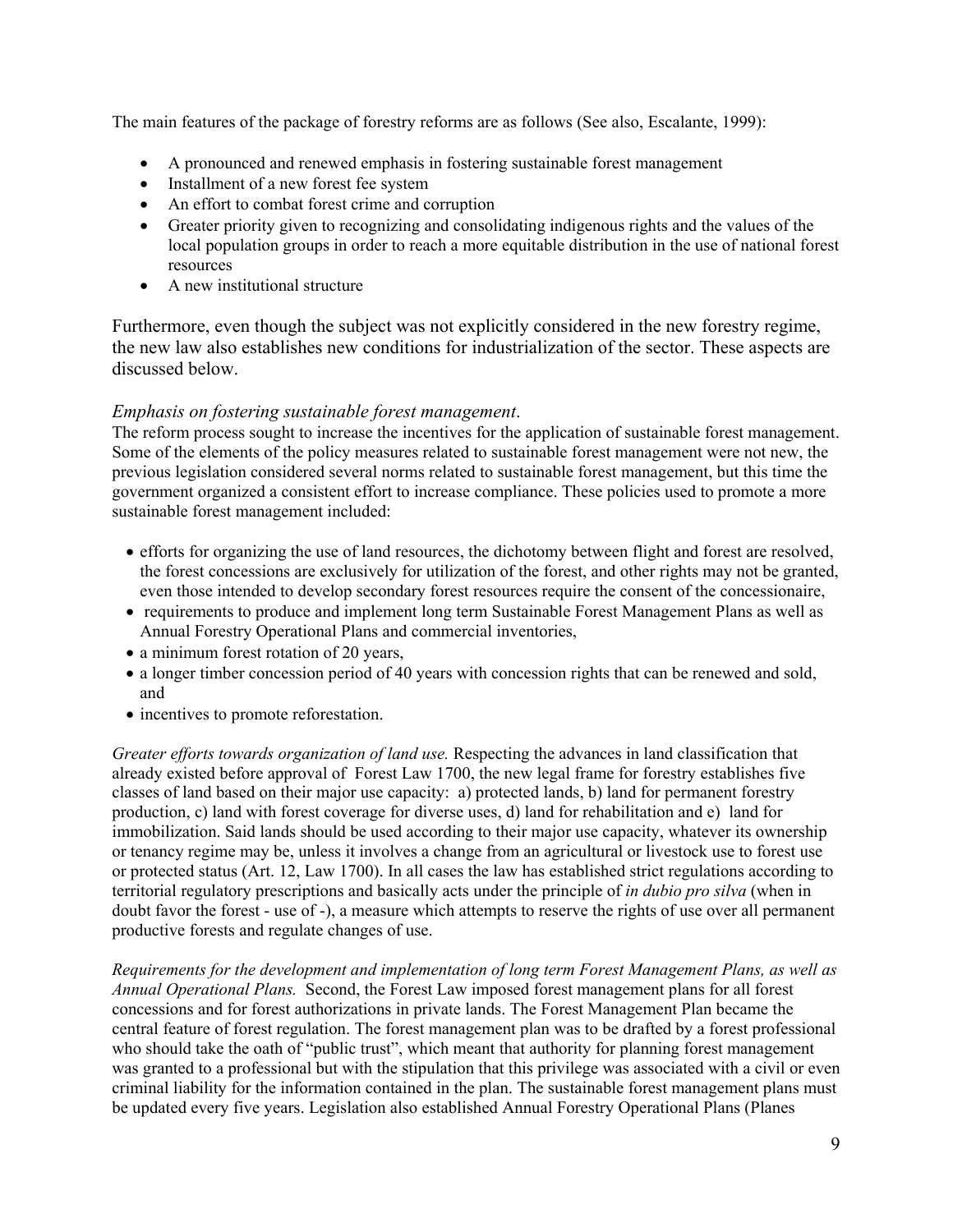<span id="page-12-0"></span>Operativos Anuales Forestales, POAF) as an important instrument for the implementation of long term sustainable forest management plans. The Superintendence analyses and, if found satisfactory, approves these plans every year.

*A minimum rotation period of 20 years.* Third, the forest law imposed a minimum forest rotation period of twenty years, which means that approximately only five percent of the total exploitable area can be logged in a single year.

*A longer Concession Period of 40 years with concession rights subject to renewal and sales.* Fourth, the new legislation allowed for concessions of a 40-year duration. If concessionaires follow the forest management plans, concessions are renewable. Concessions also can be traded and inherited. With this provision, the previous disincentive to implementing sustainable forest management due to the short period of utilization was effectively removed and the possibility of transferring responsibility for the implementation of the contract was established. Furthermore, a 40-year term and almost automatic renewal increases legal security for forestry operators.

*Promoting Reforestation.* Fifth, to promote reforestation and divert pressures away from the natural forests as well as encourage land rehabilitation, the law exempts entrepreneurs that reforest degraded lands from the forest fee and grants them ownership rights if reforestation takes place on public lands. It also favors them with technical assistance and preferential tax treatment.

#### *New system of forest fees.*

 $\overline{a}$ 

Despite the generally recognized soundness of methods based on both the volume and expected value of extractions, (that is to say, taking into account factors such as composition and volume of species, location of the resources, etc.) the government instead applied a minimum uniform rate to the whole forest area under concession.<sup>8</sup> The reasons behind this were many but a main one was the need to simplify the administration of the system. Another reason was to avoid discretionary powers in the hands of forestry officers and thus reduce the opportunity for corruption: a flat area rate is transparent (Simeone, 1998).

In order to discourage conversion of land to other uses, the law also imposed a charge for deforestation permits (change of land use) equal to 15 times the minimum area fee as well as an additional charge equal to 15% of the value of the wood harvested. In addition, buyers would be taxed with a charge reaching 15% of the value of the wood.

The preoccupation of legislators with the inclusion of private property owners and poor and indigenous communities is evidenced in the differential forestry charges applied to their forests. In the case of lands belonging to indigenous communities, the fee is the same as that charged for timber concessions but applicable only to the area being exploited in a particular year. Thus, in fact the fee in these cases is about one-twentieth of the one charged in timber concessions, since the latter (\$1 per hectare per year) applies to the whole concession area (of which a maximum of 5% can be exploited per annum, given the 20-year minimum rotation period). In another effort to favor poor rural populations and especially exmotosierristas, or informal sector workers, organized in local associations is the differentiated charge of the fees which fluctuate between US\$5 and US\$8 per hectare exploited according to criteria related to accessibility, the average per hectare volume, the size of the assigned forest area and the quality of

<span id="page-12-1"></span><sup>&</sup>lt;sup>8</sup> Strictly speaking, up to 30% of the concession area can be exempt from the fee, if this proportion is either dedicated to conservation purposes or for some reason cannot be utilized for timber extraction.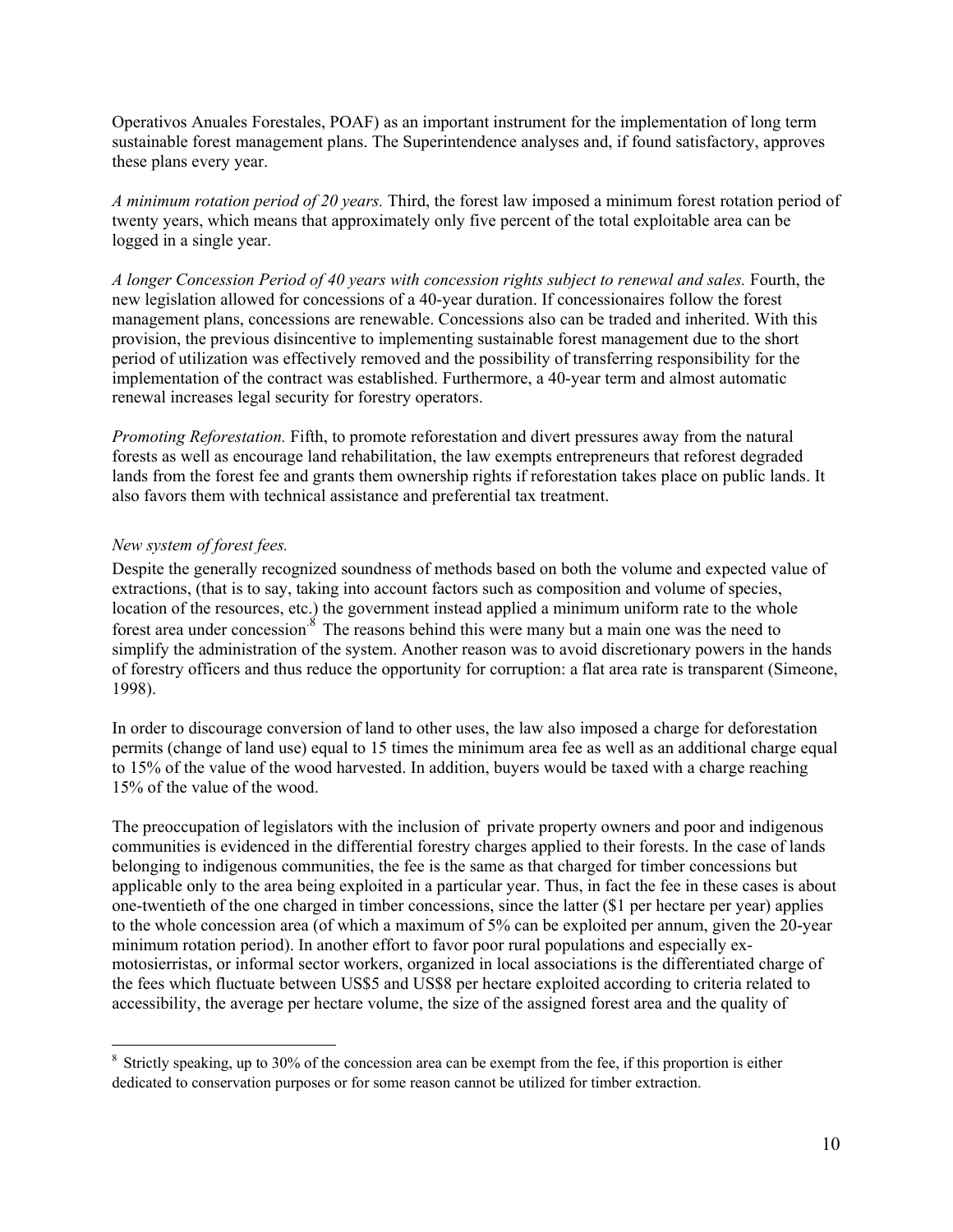<span id="page-13-0"></span>resources. Conversions of lands comprising less than five hectares are exempt from forestry fees thus favoring the smallest and poorest landowners. The indigenous communities do not require prior authorization for rights to traditional and domestic use of the forestry resources for non-commercial purposes.

The law also established incentives to private forestry in the form of preferential forest charges as well as reduced taxes. Private landowners pay the standard forest fee but, as in the case of the indigenous communities, this fee applies to the area under exploitation only. Private landowners also are exempt from agrarian taxes if their land is under forest management. Moreover, the INRA law now explicitly recognizes that land under forests constitutes a productive use of land thus eliminating previous biases against forest uses. Reforested public lands are not charged with forest fees. For concessions related to non-timber forest products the fee was set at \$0.30 per hectare per year.

#### *Combating forest crime and corruption*

The 1700 Law provides for a number of procedures to ensure law enforcement and reduce the impact of forest crime and corruption. Controls include the examination of planning documents (the forest management plan, the annual operations plans, annual and quarterly reports from the raw material processing centers), the use of independent inspecting agents and well as inspections by the Superintendence itself, and the control of transport of forest goods by either independent agents or the Superintendence. The Superintendence can carry out inspections anytime, at its own initiative, or at the request of an interested third party denouncing an illicit act. It can carry inspections at roads, the forest or at timber stockyards and sawmills. Forest audits must take place every five years by an independent party. As mentioned, the professional foresters involved in the implementation of forest management plans are liable via civil or criminal processes. Forest officers of the Superintendence not performing their law enforcement duties face swift dismissal.

The Forest Regime also aims at combating the illegal occupation of private, community or public lands and establishes procedures for facilitating and enforcing the rapid execution of corrective measures. From the moment such a criminal act is detected, the law must be enforced within 72 hours. The Superintendence can request action by the National Police or even the Army. A number of sanctions including the confiscation of illegal timber and of equipment as well as imprisonment are included in the legal texts (Duchén, 1998).

The Regime also provides for special facilities for the public to become directly involved in forest law enforcement. The new legislation introduces an innovative procedure by which private citizens can contribute to law enforcement by utilizing a special authorization or warrant granted by the Superintendence, to inspect forest field operations (*libramiento de visita*).

As stressed, one of the reasons for imposing a flat fee on timber concessions was aimed at erasing the discretionary power of corrupt forest officers controlling the implementation of concession contracts.

Furthermore, to make decisions more transparent, the Superintendence is empowered to consult with various stakeholder groups of the civil society and decisions are no longer within the exclusive discretion of bureaucrats, but are instead done under public scrutiny and with public participation. Thus, open auctions will govern the allocation of all new concession contracts. Open auctions also rule the sale of confiscated forest products and equipment. The regulations foresee the revocation of previously granted rights with due process, guaranteeing people's rights and endeavoring to find a greater balance between regulators and the regulated. Moreover, the Superintendence must submit reports to the government twice a year, hold public hearings once a year to explain work carried out, and provide an opportunity for the public to raise questions about performance. Any citizen can freely request copies of official documents.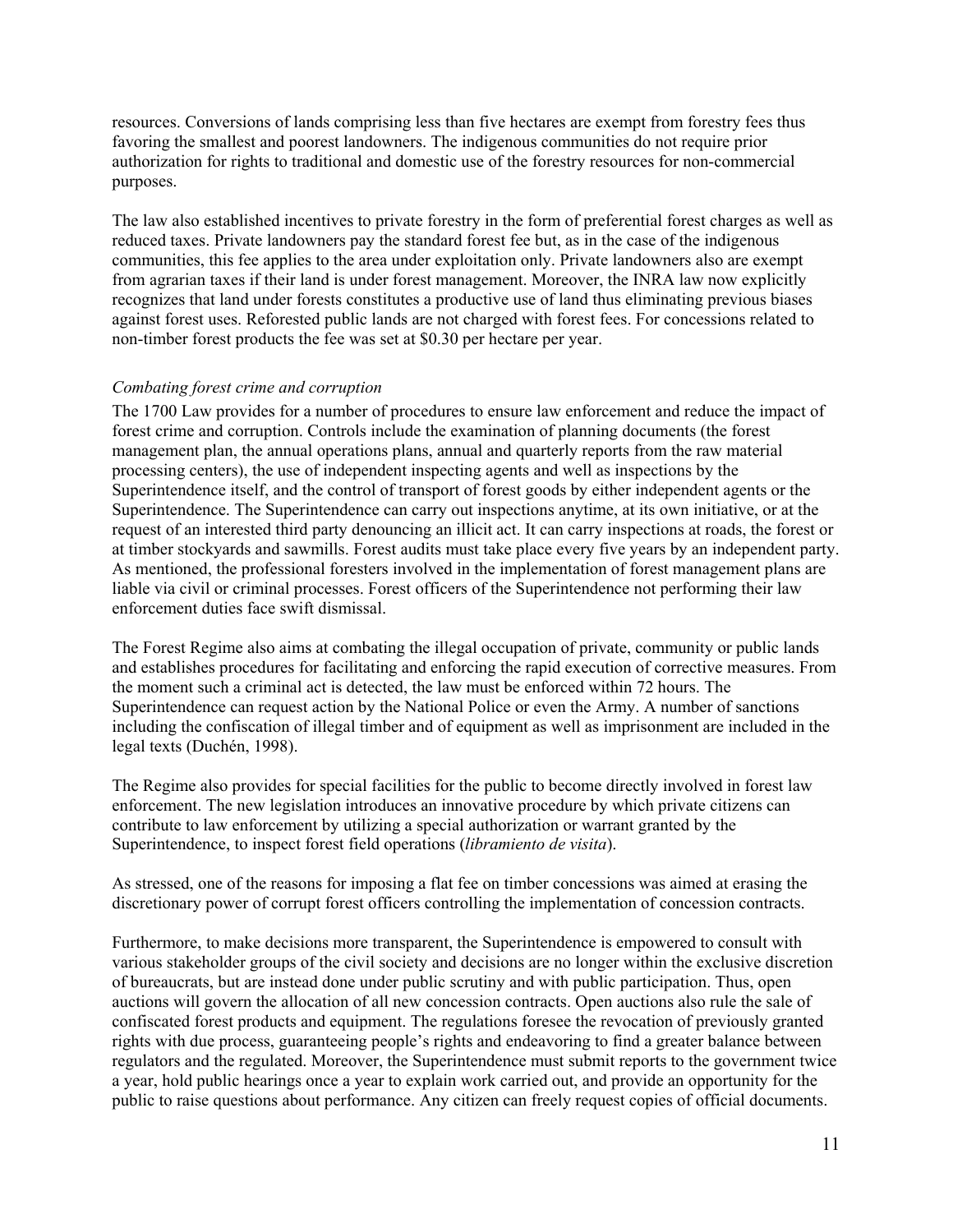<span id="page-14-0"></span>Likewise, the Ministry of Sustainable Development can only modify regulations under its jurisdiction (technical regulations) in consultation with the interested parties through public hearings.

In addition, the Regime sanctioned the legal establishment of Local Community Associations (Asociaciones Sociales del Lugar, ASL) partly as a way to establish a more effective system of checks and balances at the local level by integrating local populations in the decision making processes of decentralized government institutions. ASLs are groups of traditional forest users, peasant communities and indigenous populations that depend on forests within the jurisdiction of the Municipality (Cordero and Andaluz, 1998). The ASL scheme legitimizes collective entities conformed by actors that previously were stigmatized and illegal operators that extracted wood from public forests, protected areas, forest reserves, and even private lands.

*Preoccupation for respecting indigenous rights and local priorities, and for achieving greater efficiency and equity in the access to and management of forest resources through a decentralized public administration* 

The preoccupation with the condition of disadvantaged groups is evident in several of the provisions of the forestry law, wherein a positive bias in favor of certain parties is proposed. The preferential treatment towards indigenous and poor, rural population groups with respect to forestry fees has already been mentioned. Also, the Forestry Law inserted itself within a pre-existing model of decentralization that granted greater responsibility and resources to departmental and municipal governments, recognizing the importance of the demands made by local peasant and indigenous organizations. The Forest Regime puts a great emphasis on decentralization with a number of responsibilities and financing transferred to Prefectures (departments), which are now responsible for implementing forestry development plans at departmental level. Also, municipalities or union of municipalities (mancomunidades) became responsible for implementing local management plans and for carrying out monitoring and control activities within their jurisdiction. Under the forestry law and associated regulations, to finance these responsibilities Prefectures receive 35% of the timber concession fees and 25% of forest conversion (authorizations to deforest) fees. Municipal governments receive 25% of the government receipts for concession and forest conversion fees.

The Forestry Regime also entrusted Municipalities with the administration of up to 20% of public forestlands - the Municipal Forest Reserves - which must be used for the benefit of local communities, known as ASLs as mentioned above.

To comply with their newly acquired forest-related responsibilities, municipalities or unions of municipalities (mancomunidades) are to create Municipal Forestry Units (Unidades Forestales Municipales, UFMs), which are responsible for identifying areas that will constitute the Municipal Forest Reserves and for fulfilling several other functions such as helping local communities to produce management plans, monitoring and controlling compliance with these plans, stopping activities that are contrary to the sustainability of forest resources, and promoting forest plantations and agroforestry (Kaimowitz et al, Winter 1998/1999).

Thus local groups functioning as ASLs can now legally access public forests through the preferential concession system. ASLs can access concessions without going through the public auction process reserved for other timber utilization contracts.

The government recognized the exclusive right of indigenous communities to utilize their traditional, original, community lands or TCOs (Tierras Comunitarias de Origen), as long as they would protect the integrityof their territories.<sup>9</sup> While commercial uses of forests must comply with forest management

<span id="page-14-1"></span><sup>9</sup> Law 1725 of 1996.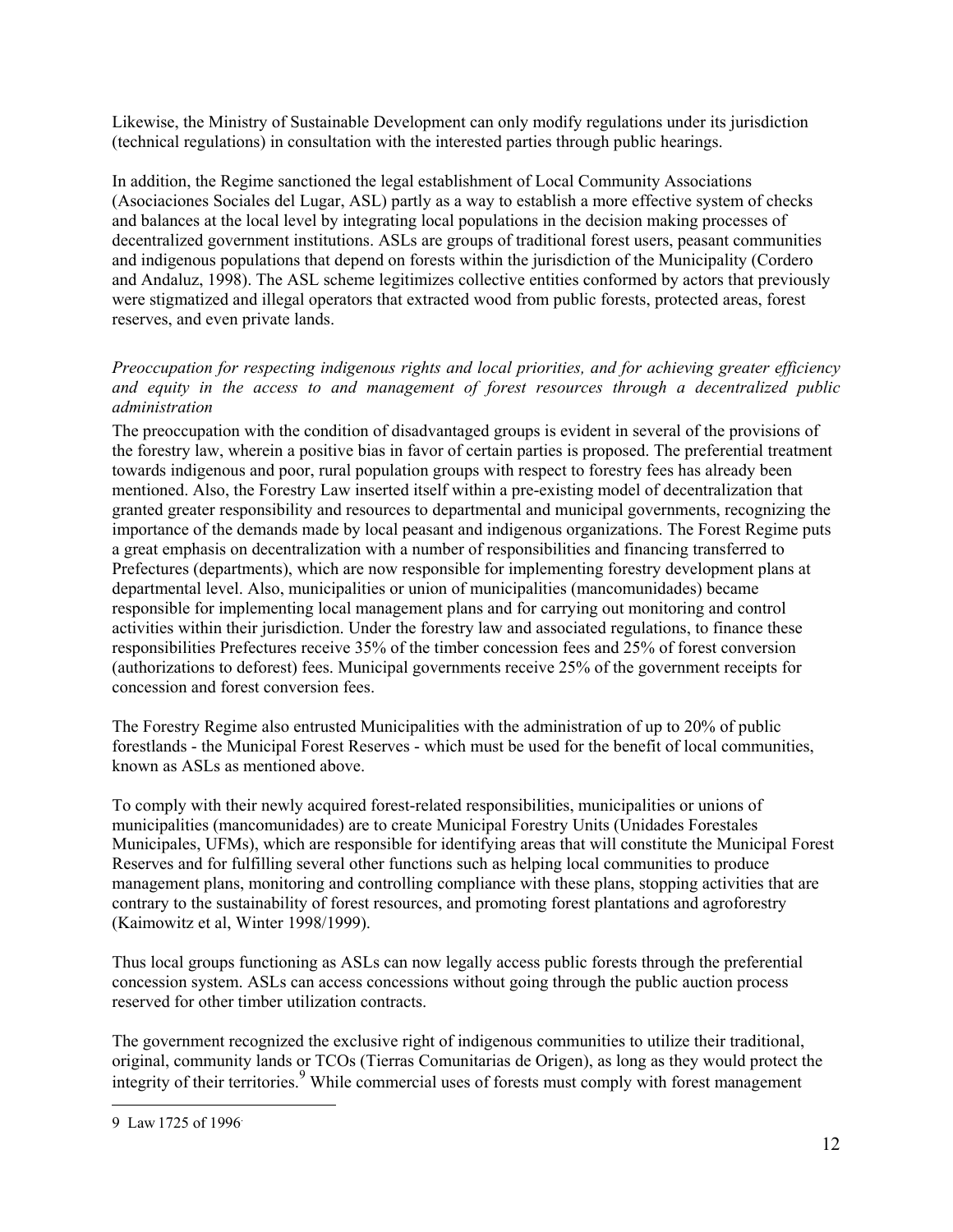<span id="page-15-0"></span>plans, traditional and non-commercial uses of forests do not require authorization from government (Lobo and Duchén, 1999).

#### *New institutional structure*

 $\overline{a}$ 

Changes in the legal and policy framework were accompanied by a restructuring of government institutions. It was evident that the previous institutional structure of the forestry sector was inadequate. Even before the approval of the new Forest Law, the national public administration, the old Forestry Development Center, CDF (Centro de Desarrollo Forestal) had been abolished and regulatory responsibilities for the forestry sector had shifted to the Ministry of Sustainable Development and Environment. Since then, the Ministry was supposed to provide strategy directions, issue policy decisions and produce plans and norms of national scope leading to the implementation of the Forest Regime. Among its responsibilities, the Ministry was entrusted with the classification of lands according to their use capacity, determining what forest areas would be auctioned under the concession system and what areas would be allocated to the ASLs, establishing reference prices for forest products, adjusting forest fees, planning and supervising watershed management, supporting research, extension and education, and managing foreign assistance.

To facilitate implementation the law established a national system for managing natural resources (Sistema de Regulación de Recursos Naturales Renovables, SIRENARE) also under the authority of the Ministry of Sustainable Development and Environment.

As part of the SIRENARE, the law created the Forest Superintendence. The Superintendence is responsible for the operational aspects of the Forestry Regime including the allocation of forest concessions, the collection of fees, revenues and fines as well as their allocation, keeping a national roster of forestry professionals that are allowed to produce sustainable forest management plans, monitoring of forest concessions and enforcement of the law.

The new legal framework accords the Superintendence a considerable degree of independence from political influences. The head of the Superintendence is selected by the President of the Republic from a list of three names submitted by the Congress. The period of the Superintendent appointment is six years, thus straddling the presidential period, which is 5 years. The agency also has financial independence as the law entitles it to keep 30 percent of the forestry fees.

The new Forestry Regime also brought into being the National Forestry Development Fund (FONABOSQUE) as another entity under the authority of the Ministry of Sustainable Development and Environment but with technical, administrative and financial autonomy. The Fund is to support the financial needs of sustainable forest management and of forestry development projects approved by the Superintendence. The Fund's financing comes from the forest concession fees, but also from the treasury and from financial transfers resulting from the Biodiversity Convention and Climate Change Convention $10$ .

There are related government institutions entrusted with functions which impinge to a large degree on the operation of the forest sector. In particular, the National Agrarian Reform Institute (INRA) deals with the distribution, delimitation and titling of lands. The Agrarian Superintendence also plays an important role approving the POPs (Land Use Plans or *Planes de Ordenamiento Predial*) as defined in the Forestry Law as the ideal mechanism for land use changes in lands suitable for agriculture and cattle ranching.

<span id="page-15-1"></span><sup>10</sup> As mentioned, Prefectures receive 35% of the concession fees and 25% of the fees charged for deforestation operations. Municipal governments get 25% of both types of fees. The FONABOSQUE receives 10% of the concession fees and 50% of the forest conversion fees. The Superintendence gets 30% of the concession fees.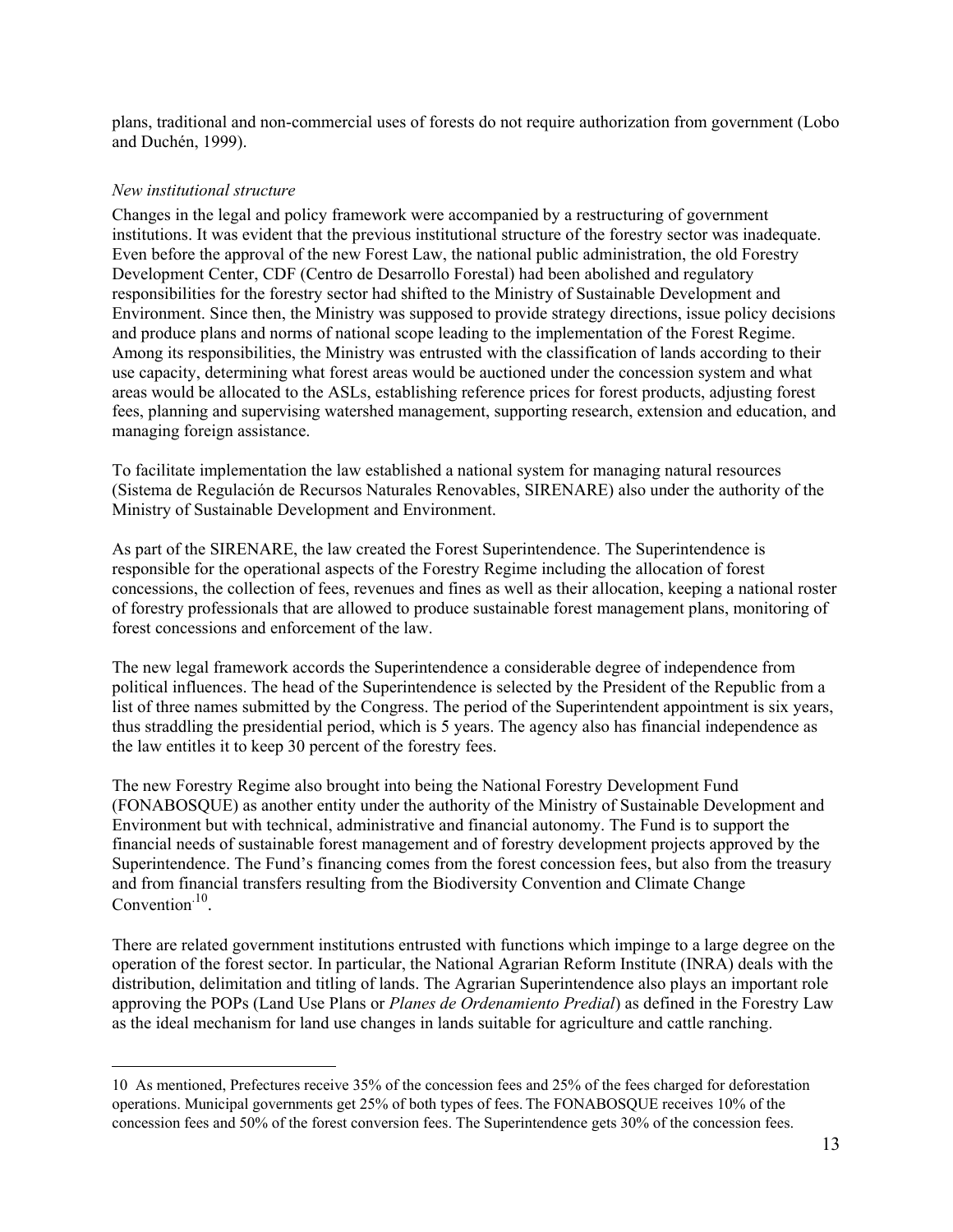#### <span id="page-16-0"></span>*Industrialization, vertical industrial integration and the use of a wider range of species*

As mentioned, the law does not include linkages between forest management and industrial processing. While it is not strictly necessary for a forest resources law to include industrial development prescriptions, legal experts agree that the linkages between forest management and associated forest-based industrial development should be addressed in such a way that ensures an harmonic development of the sector as a whole. Obviously, regulations affecting the management of the resource will also affect the operation of industries that utilize that resource. Hence, the need for coordination arises.

While Law 1700 did not address industrial development issues explicitly, by imposing regulations on the management of forest resources it had important impacts on industrial processing. For example, the new system of forest management, limiting yearly exploitations to some 5% of the total area of the concession created a strong pressure to utilize a wider range of species of wood. The utilization of a greater number of forest species is easier if operations (not necessarily ownership of individual industries) are coordinated at the sector level. Many non-traditional and lesser-known species that are hard to sell can be exported in the form of processed products such as furniture, doors or windows. This sort of operation is more successful when the sector achieves harmonized integration from the harvesting of wood to industrial processing and to marketing activities overseas.<sup>11</sup> The utilization of a wider range of species also generates pressures for increased efficiency of industrial operations (previously, inefficient operations could survive by concentrating on creaming high value species). Thus, Law 1700 implicitly embodied various push drivers for industrial integration, diversification and increased industrial efficiency.

#### IMPLEMENTATION

 $\overline{a}$ 

The preceding section described the principal characteristics of the new forestry regime. The present section focuses on a discussion of its practical application, its achievements and the most important difficulties that have been faced.

#### *The mechanics of designing reform.*

As mentioned, an open discussion characterized the design of the reform package. The willingness to consult with a broad spectrum of the population obviously depends on the political philosophy of the government and in the case of Bolivia, there was an intense political desire to involve indigenous populations and other communities and individuals that previously had been marginalized in the debates on how to manage forests. According to various observers interviewed by the authors, these debates contributed to increase the flow of information and the understanding of the different perspectives and interests of stakeholders. Furthermore, the open and democratic discussions did contribute to alter the balance of power between stakeholders with the concessionaires, some losing their previous overwhelming weight and with other groups such as indigenous populations, "informal" operators and NGOs obtained a level of influence that was more in line with the importance of their numbers and their disadvantaged economic condition. This change in the balance of influence arguably would have been less effective without the openly participatory process that led to the formulation of the new law.

An additional advantage of open and participatory discussion was that most sectors accepted the new law (Nittler, 1999). The exception was the group of the concessionaires and timber industrialists, which were small in numbers but powerful in terms of economic and political influence. Furthermore, as was mentioned above, despite the opening, some groups remained relatively marginalized with respect to the debate and it may be supposed that their acceptance was less enthusiastic (unfortunately there are no

<span id="page-16-1"></span><sup>11</sup> Evidently, integration is not a sufficient condition for success. Other factors such as size and specialization are also important. But integration provides greater possibility for an outlet for lesser-known species.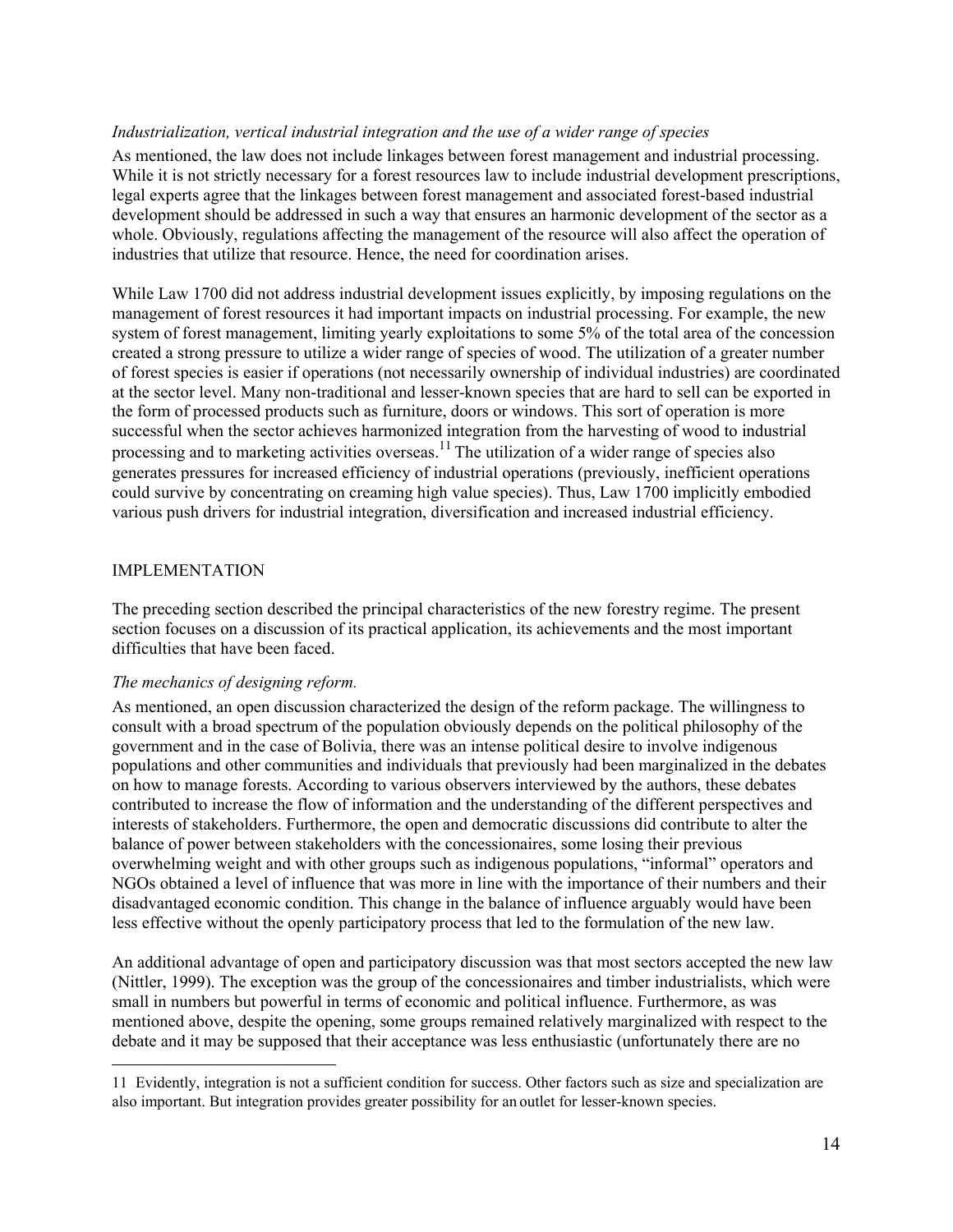<span id="page-17-0"></span>studies which can confirm this impression). In general, however, open debates were effective in resolving some of the conflicts between stakeholders and in facilitating a certain consensus concerning acceptance of the new law.

Some argue that all of the above came at a considerable cost in terms of effort, time spent in the discussions and therefore resulted in delayed decisions and economic opportunities lost. For example, it is said that the process was too slow to prevent the virtual disappearance of mahogany. However, while these arguments may have some merit, there cannot be a clear conclusion on this issue. It is impossible to ascertain what the costs of a less participatory process could have been. It could be argued as persuasively that a less open method of producing the law could have diluted some of the political attention and lengthen its design as well as reduced consensus and public support for the law. In fact, in general, most analysts coincide that a transparent and participatory process carries benefits that exceed the cost. This may be particularly the case where legislation affects a large number of people and when most of the directly affected are poor.

#### *Achieving a more sustainable forest management*

The new Forest Regime required concessionaires to produce sustainable forest management plans. Although this was not a new obligation, compliance in the past was practically non-existent. Thus, at the beginning of the reform process, the decided effort to enforce this requirement caught many entrepreneurs and forestry professionals unprepared and with little experience. In 1997, the Superintendence approved only one sustainable forest management plan out of 88 that were presented. In view of this limited success the Superintendence introduced one of the first exceptions to the law by allowing entrepreneurs to harvest timber, based only on their Annual Operation Plan, with a commitment to preparing the management plans within a reasonable term. Technical assistance would have been desirable during the preparation of the first wave of forest management plans.

Later, experience accumulated and this initial obstacle was not a major factor any longer. No doubt, one of the most important advances of the new legislation is that professionals are now designing sound management plans. Accomplishments in this respect are impressive: some 7 million hectares were under forest management plans at the end of 1999 (Superintendencia Forestal, 2001).

After the approval of law 1700, and due to the fact that holding large concessions now carried substantial costs, concessionaires had an incentive to reduce the concession area under their control . This pleased some environmentalists that assumed that the reduction of concession areas would promote the conservation of forests and increase social equality through the participation of a larger group of parties with forestry interests. However, the reduction in the concession area does not necessarily translate into better forest management and conservation overall. The net effects depend on what happens with the areas returned by concessionaires. Unfortunately there are no studies indicating what has happened with these lands that have been returned to the State. If spontaneous settlers or commercial agriculture now invade these areas, then the net effect on forest management may be negative. Furthermore, the area previously utilized by enterprises was not very different from the area they retained after the approval of law 1700. Much of the area returned superimposed indigenous lands, protected areas or private lands where numerous conflicts made logging difficult or impossible. Thus, in absence of more detailed assessments, the net effect of the new law on national forest conservation and the quality of forest management remains unclear.

In a related subject, some have speculated that since the Forestry Law, deforestation has increased. Certain studies indicate that between the 1980s and 1992-94, the level of deforestation was on the order of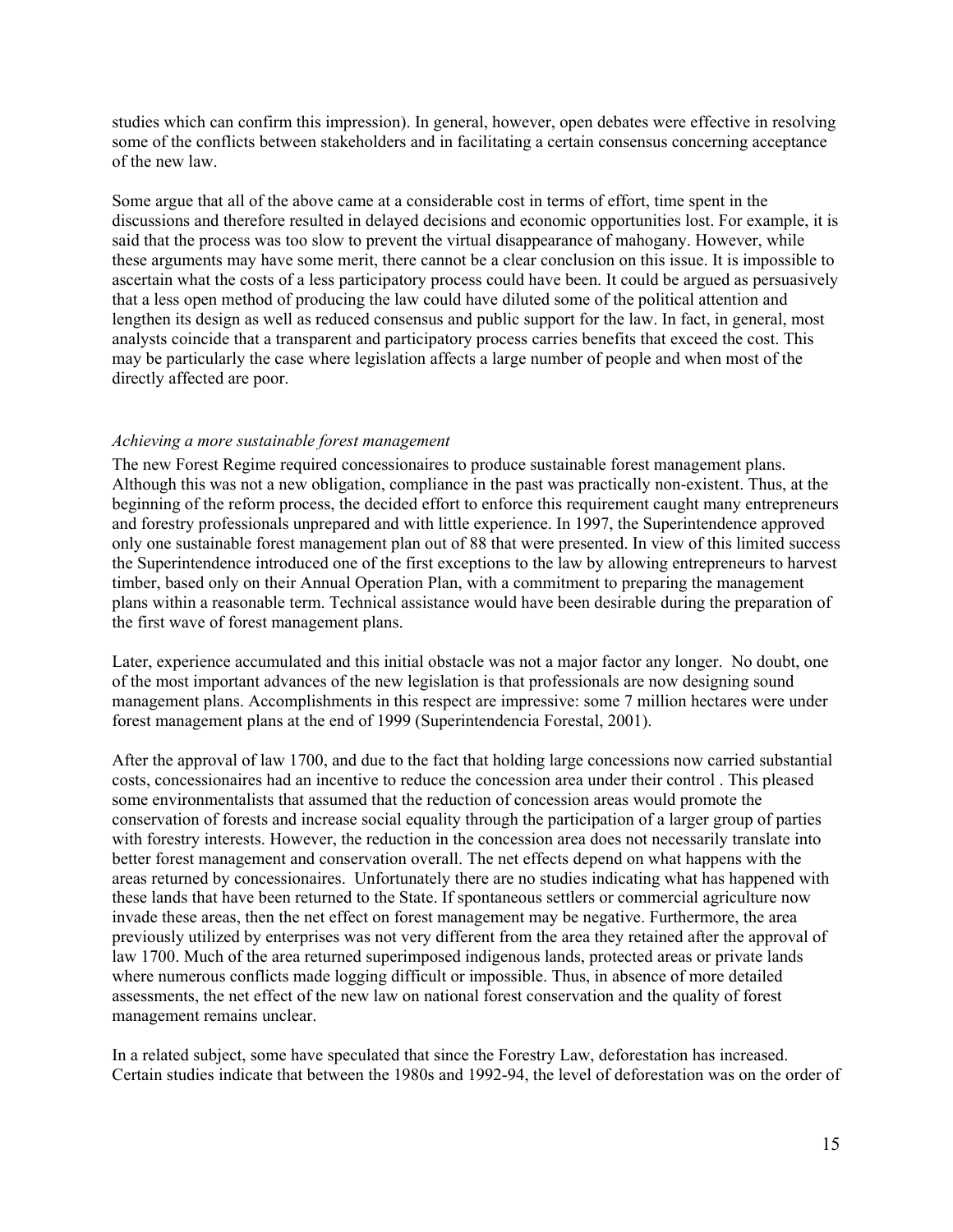$250,000$  hectares per year, or three times the levels of the  $1980s^{12}$ . These statistics do not seem to differ substantially from those that some believe represent recent deforestation levels. However, deforestation statistics are so unreliable that it is not possible to derive a definitive conclusion. Numbers produced for several years are not comparable or are not adequate for estimating changes induced by the new forestry regime. Furthermore, even if deforestation did increase after approval of Law 1700, there are no obvious reasons to suppose that such is due to the new forestry regime and not to other forces such as population growth or extra-sectoral pressures.

Law 1700 and its sustainable forest management prescriptions forced the harvesting and utilization of lesser-know species (Bojanic, 2001). However, the nature and the magnitude of such effects which can be attributed to the new legislation are doubtful, given the dwindling supplies of fine species would have forced the utilization of lesser-known species with or without the new forest regime.

There are other sources of uncertainty about the effect of the Forestry Regime on forest management and conservation. It is now becoming evident that despite the fact that some entrepreneurs embraced sustainable forest management plans as useful planning tools to guide their operations, others continue to see it as a bureaucratic requirement only (PRISMA, 2000). At least in part, the initial reluctance may be due to the perception that while sustainable forest management may be profitable, normally it is not as profitable as unsustainable activities, for example an economic analysis of 14 management alternatives in Bolivia's Amazon region revealed that unsustainable techniques are regularly more profitable (See Table 2). As a rule, sustainable forestry management, even when it can be highly profitable, simply cannot compete commercially with "traditional" unsustainable methods<sup>13</sup>. It is possible that this disadvantage with sustainable forestry management will lessen in the future with the adoption of modern methods for the exploitation of wood resources and the incorporation of other environmental services in corporate decision making systems, without which long term sustainability will not be commercially competitive.

In sum, the forestry regime has had success in promoting sustainable forest management plans. This is undoubtedly an advance compared to the lack of management which used to exist. However, it is difficult to determine the nature and the magnitude of the net impact of the forestry regime on the quality of forest management, deforestation and degradation of national forestry resources. It is also possible that the differences in profitability between sustainable forest management and the non-sustainable alternatives will continue to be an influence against the former. Unless this difference can be reduced by increasing the profitability of sustainable management and reducing that of non-sustainable alternatives (through the imposition of fines, for example, and more severe penalties for not respecting management plans and other illegal activities), the propensity to return to traditional forms of forestry exploitation and management will persist. This underscores the need to be able to count on an effective system of incentives and strict enforcement of the law.

<span id="page-18-0"></span><sup>12</sup> Pacheco, 2001, citing Steininger, M.K., J. Tucker, J.R. Townsend, T.R. Killeen, A. Desch, V. Bell & S.B. Hecht, 2000. Tropical Deforestation in the Brazilian Amazon. Paper submitted to Environmental Conservation.

<span id="page-18-1"></span><sup>13</sup> For an analysis of the experiences in several parts of the world see Contreras-Hermosilla, 1999, Pearce et al 1999, Pearce, 1999a, Howard et al, 1996, Bojanic and Bulte, 2000, and for the specific case of Bolivia see Howard, A.F., Rice, R.E. and Gullison, R.E., 1996.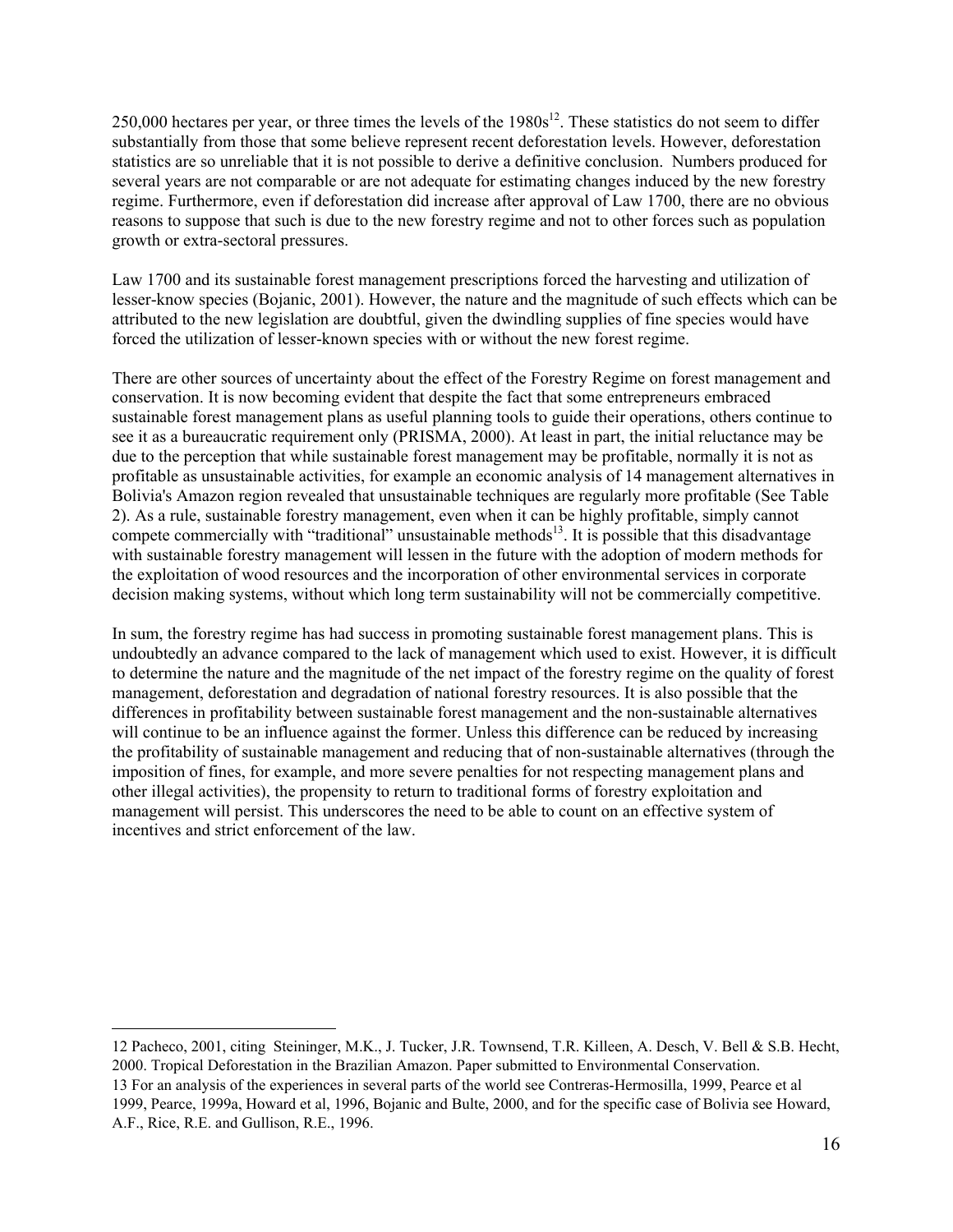## <span id="page-19-0"></span>**Table 2 ― Current Net Value per Hectare in 4 scenarios of forestry management and 4 theoretical prices (US\$)**

| <b>Prices and Estimates</b>      | Scenario A | Scenario B | Scenario C | Scenario D |
|----------------------------------|------------|------------|------------|------------|
| 1. Current Prices increasing at  | 49         | 21         | 83         | 95         |
| $1\%$ per year                   |            |            |            |            |
| 2. 20% reduction in current      |            | 18         | 75         | 66         |
| domestic prices                  |            |            |            |            |
| 3. Three additional species are  | 29         | 41         | n.a.       | 90         |
| exported and a 20% reduction in  |            |            |            |            |
| domestic market prices           |            |            |            |            |
| 4. Three additional species are  | 69         | 46         | n.a.       | 104        |
| exported and domestic prices are |            |            |            |            |
| maintained                       |            |            |            |            |

Scenario A: Sustainable forestry management in conformity with the conditions of the new forestry regime. A total of 12 species are harvested, five that are valuable in international markets and seven less valuable ones that are sold in the national market.

Scenario B: Twenty-year harvest cycle, exploiting only five valuable species for export.

Scenario C: Fifteen-year harvest cycle concentrated on only five most valuable species for export (as proposed by the concessionaires)

Scenario D: Exploitation of the five most valuable species during the first five years and seven less valuable species during the next fifteen years.

Source: Bojanic, A. 2001. Balance is Beautiful: Assessing Sustainable Development in the Rain Forests of the Bolivian Amazon. PROMAB Scientific Series 4, Bolivia.

Several Bolivian businessmen hope that certification will be one of the ways of making sustainable forest management both financially more attractive and more competitive. Even if the new Forestry Regime did not require certification, as we shall see, it indirectly promoted its growth.

#### *Certification*

The first actions on certification started in 1994 involving the private and public sectors as well as the Forest Stewardship Council, FSC. The Bolivian Council for Voluntary Forest Certification (Consejo Boliviano para la Certificación Forestal Voluntaria, founded in Santa Cruz CFV) was established to produce national standards, which were field tested in December 1997 by a SmartWood team. The FSC endorsed these standards in 1998 (Jack, 1999). Simultaneously, the Program of Forest Certification CIMAR/Smart Wood, an entity composed of a national partner, the Center for Research and Management of Renewable Natural Resources (Centro de Investigación y Manejo de Recursos Naturales Renovables, CIMAR) and the US Smart Wood, was created in 1996. Soon after, two other certifying firms obtained FSC accreditation (SGS and Imo-Suiza).

The first certification took place involving 53,000 hectares in an indigenous community, the TCO of Lomerío. This has grown to 19 certified operations, 10 in forests and 9 involving the chain of custody. Around the middle of 2001, as shown in the graph, the certified area had grown rapidly to approximately 985,000 hectares (CFB 2001). This makes Bolivia the country with the largest area of certified natural forests among tropical countries.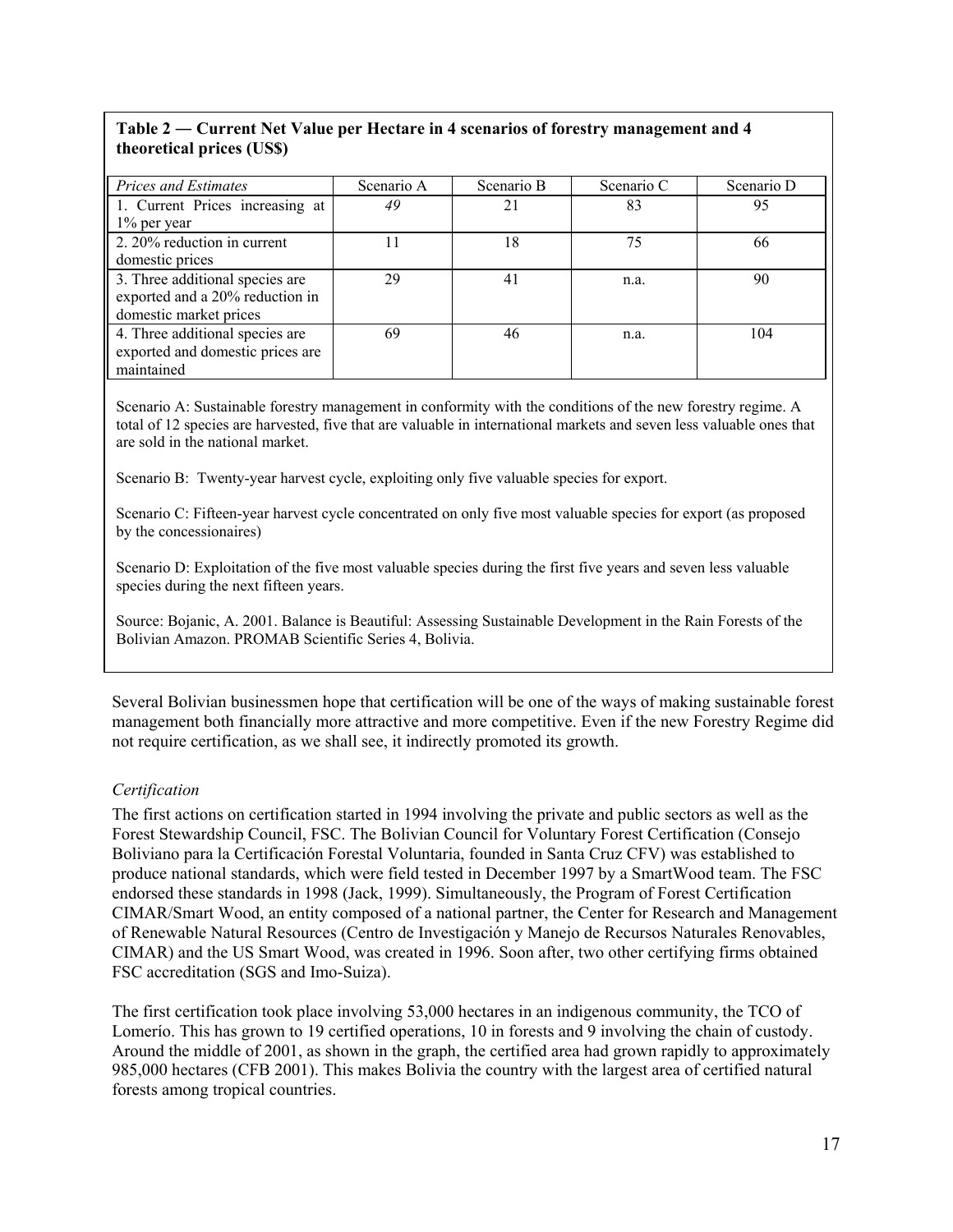**Graph 1 - Forest Certification in Bolivia** 

 $\overline{a}$ 



Why is Bolivia adopting certification with such enthusiasm? First, once it was clear that the obligation to produce sustainable forest management plans was there to stay, the relative coincidence between these plans and the requirements of certification appears to have contributed to the expansion of the area under certified forests<sup>14</sup>. Certification is easier for law-abiding firms that agree to implement sustainable forest management plans. Certification is also desirable for entrepreneurs because certified forests are exempt from the government forest audit. Some concessionaires and entrepreneurs have indicated that they prefer to deal with an independent certifying firm rather than with the government bureaucracy (Jack, 1999). In this way, the new forestry law indirectly created incentives for adoption of certification.

Second, entrepreneurs perceived certification as a way to obtain international market advantages and therefore were willing to take the additional steps to obtain it. Initially, entrepreneurs expected certified products to command higher market prices and better access to markets. This belief was fuelled by some analysts who believed that certified wood could command a price premium reaching some 5-15% in the international markets (Crossley and Points, 1998). This premium has yet to materialize in Bolivia. Consumers in general are not willing to pay higher prices for certified products.<sup>15</sup> However, the expectation that certification will contribute to defend market shares or even expand them, is strong. According to some entrepreneurs, many markets for Bolivian products would have closed in the absence of certification. These perceptions have proven to be true. Exports of certified products have shown great dynamism: in the year 2000, exports of certified forest products, the great majority made up of finished

<span id="page-20-0"></span><sup>14</sup> The treatment of social issues is more demanding in the case of Bolivian national standards of certification, which demands conflict resolution and measures to promote community organization.

<span id="page-20-1"></span><sup>15</sup> It is interesting to note that even if consumers paid as much as 15% more for certified wood, studies show that the price premium would not be sufficient to tilt the commercial balance in favor of sustainable forest management: unsustainable options are still more profitable (Bojanic and Bulte, 2000).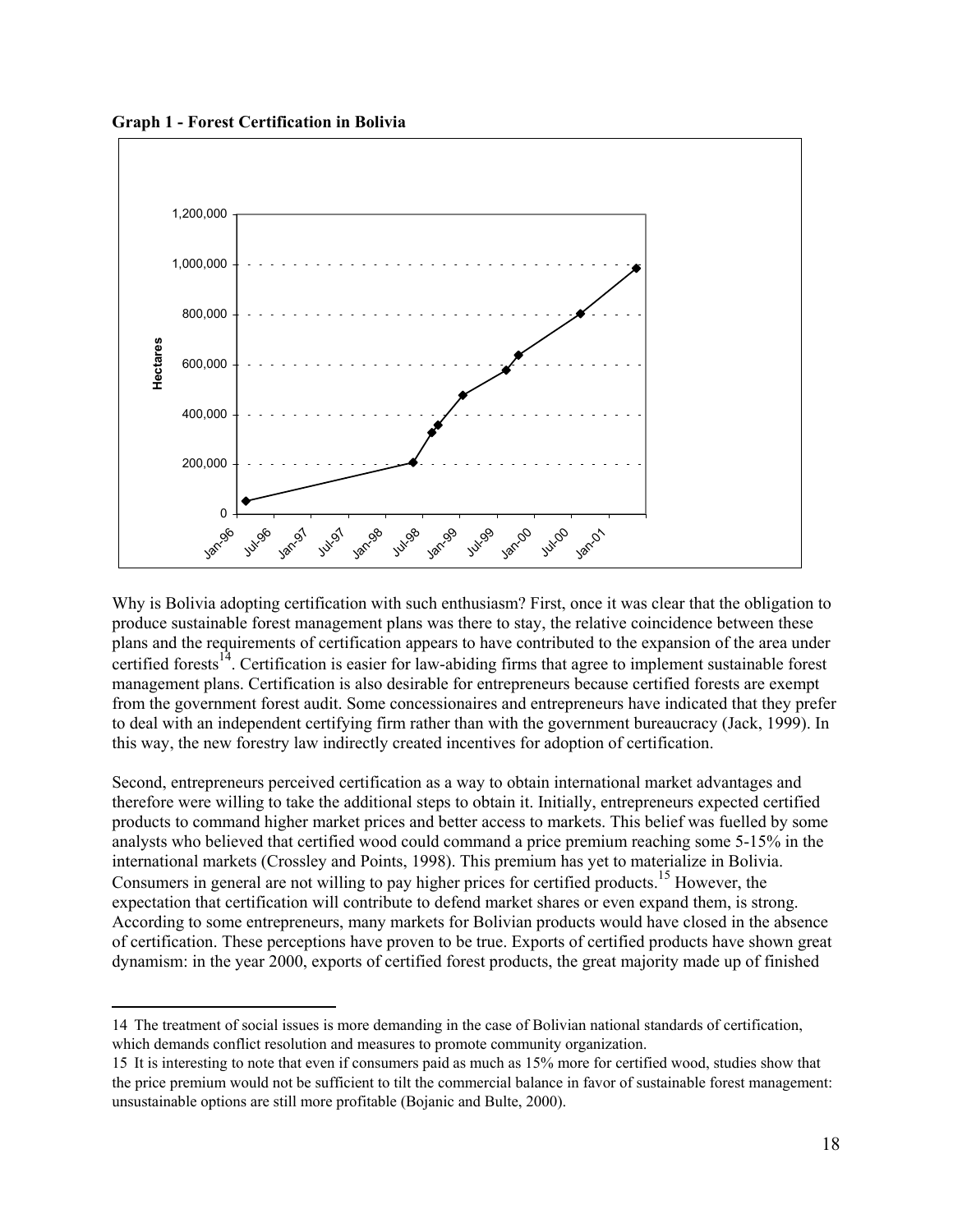<span id="page-21-0"></span>products, reached US\$8.6 million (7% of forestry exports) which represents a 200% growth compared to the year before (CFB, 2001).

At the same time, independent certification is beneficial to the Superintendence as it liberates scarce resources that otherwise would have to be dedicated to monitoring and controlling the application of sustainable forest management plans. This win-win situation goes a long way in explaining the rapid spread of certification in Bolivia.

#### *Forestry fees on timber concessions*

The new system of forest fees, which is transparent, simple to apply and does not allow for discretionary interpretations, probably reduced corruption, (although there are no serious studies which measure the incidence of such). Furthermore, by imposing the fee on all the concession area, it discouraged land control concentration. Concessionaires reduced the area under their control from some 22 to 4.9 million hectares in 2001 (Boscolo and Vargas, 2001).

From the beginning of the discussions over the new law, the fee amount and its effects were controversial points. The debate has centered around the following inter-related themes:

- The level of forest fees for concessions
- The distribution of revenue from forest fees
- The risks associated with basing the new forest regime as an exclusive source of revenue for the State
- The effects on the economic efficiency of the fee system

#### *The level of forest fees in concessions*

Evaluations carried out by consultants (Robbins et al., 1995) and the World Bank (World Bank, 1993) suggested that, if an area-based fee were adopted for existing timber concessions, the amount should fluctuate between US\$0.10 and 0.40 per hectare per year. Notwithstanding this opinion, other studies suggested fees of up to US\$20.00 per hectare per year. In light of the lack of definitive studies on the subject, it was politically decided to adopt an annual fee of US\$1.00 per hectare for existing concessions (new ones would be submitted to a public bid process), applicable to the entire area of the concession, without a prior detailed evaluation on whether this was too high or too low (Nittler, 1996a).

Since concessionaires pay the \$1 per hectare per year fee for the whole area of the concession and they can exploit annually a maximum of 5% of the total concession area "Triple A": Annual Area Used (*Area Anual de Aprovechamiento*), the fee per hectare of exploited forest is \$20. If the time between rotations increases, the fee also increases, i.e. if the rotation is 30 years, then the annual fee per hectare used is \$30 so on. In this way, the fee structure discriminates against rotations of more than 20 years (however, there is not sufficient scientific evidence that would indicate with any certainty whether or not a rotation of more than twenty years would be more desirable from a forestry management point of view).

Concessionaires observe that the level of the forest fee is too high. Yet, some experts argue that the new system of a flat fee per hectare does not tax the concessionaire more than before, when volumes and species extracted served as the basis for timber payments to government (see for example, Nittler, 1996a STCP, 2000). A study sponsored by the Bolivian Forestry Department indicates that the fee is of minor relevance compared to other factors such as companies' low productivity and the high cost of transportation. This study confirms that the fee incidence is directly related to the average volume of harvests (STCP 2000). It is also interesting and worth pointing out that certain recent evaluations in the Bolivian Amazon indicate that concessionaires' profits with the present fees - and assuming that sustainable forestry management guidelines are followed - may even exceed, by wide margins, "normal"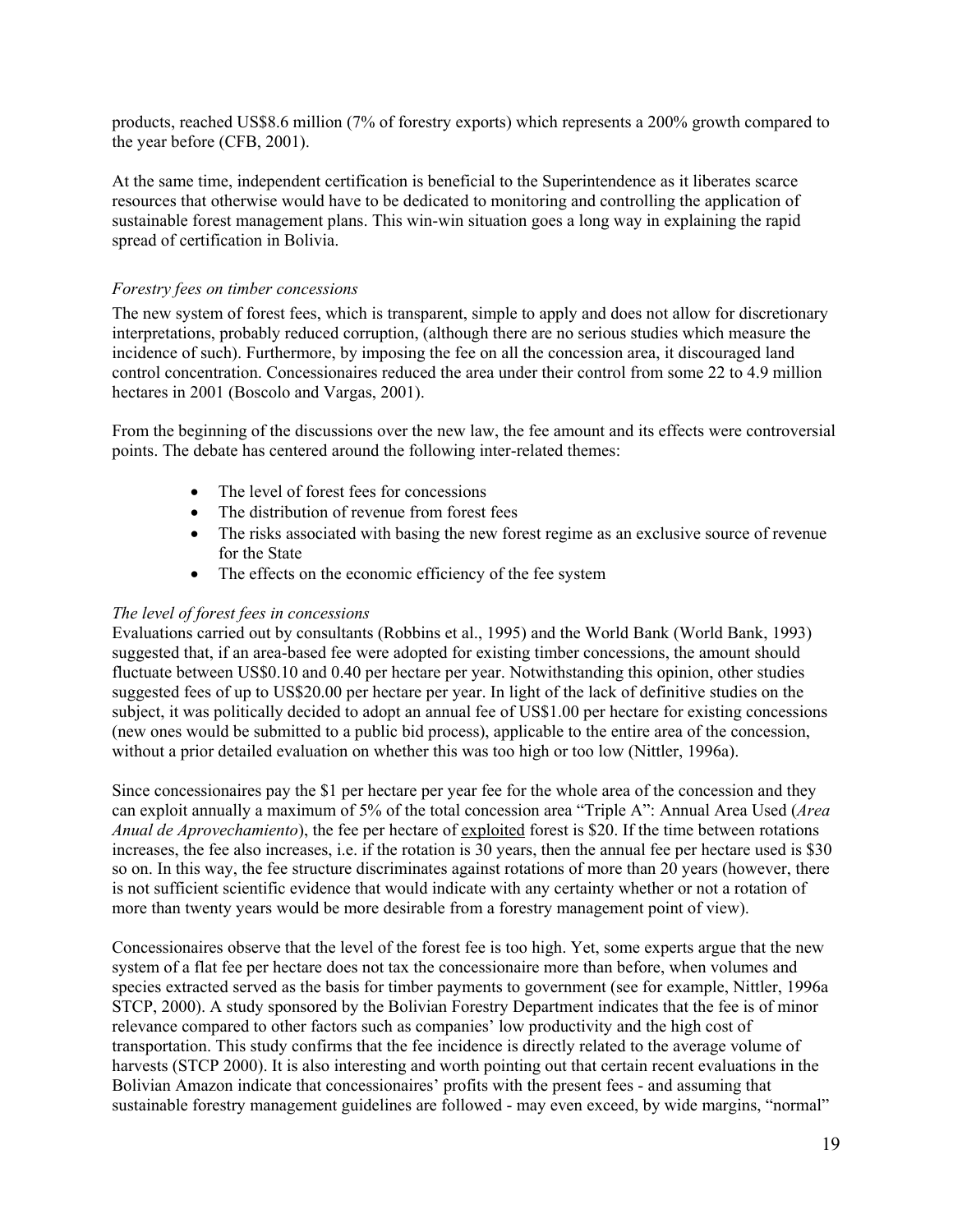profits obtained in other investment opportunities within the Bolivian economy (Bojanic, 2001). In other words, according to these evaluations, concessionaires who respect the law will still be able to pay all their forestry fees and make a profit that would be competitive with any other (legal) investment in Bolivia. The question that is yet to be answered concerns the profit differential between legal sustainable forestry management and unsustainable (illegal) systems.

*Distribution of Forestry Income*. With respect to the distribution of income derived from the exploitation of forestry resources, even when the new fees provide the State with a larger share of that income than the previous system, studies in the Bolivian Amazon indicate that there is still a substantial portion of this income that remains in the hands of the concessionaires, who see the extraordinary profits mentioned earlier<sup>16</sup> (Bojanic 2001).

*The risks of basing the forestry regime exclusively on the State's need for income.* Even when forestry operation profits under the new system that demands the payment of fees and the realization of effective actions under a sustainable forestry management regime, seem high, the implementation of fees induced a number of concessionaires to revert control of large portions of their timber concessions back to the State, in this way putting the Superintendence in a financially precarious position. If the return of forested lands under concession was to be expected, the intensity of the reaction was a surprise. Furthermore, and perhaps even more important, is that some of the concessionaires who remained in the program simply have not paid their fees. Since the Superintendence has not claimed collection on those debts, it has made nonpayment of fees more or less acceptable and something which does not bring about any punishment. This has fomented late payments, and the average fee per hectare has actually dropped. Concessionaires' resistance to pay the forestry fees has created deep financial problems for the Superintendence who depends on this income for carrying out its work. As of the date of this report, concessionaires owed around US\$3.2 million (CFB, 2000). Income derived from the fees has fallen from US\$9.1 million in 1997 to US\$5.9 million in 1999 (Forestry Superintendence, 2000a). Obviously, the fall in fees income has also negatively affected the Prefectures and Municipalities who depend on it for their respective sectoral *initiatives* 

The financial position of the Superintendence is now critical, to the point that the Ministry has been forced to take funds from FONABOSQUE in order to finance its operations. However, this is nothing more than a stopgap solution, since the FONABOSQUE's funding also depends on the collection of forestry fees. The almost exclusive dependence of the entire forestry regime (Superintendence, FONABOSQUE, Prefecture and Municipal forestry programs) on fee income makes it inflexible and particularly vulnerable to variations in said income.

*Effects on the economic efficiency of the fee system*. With respect to the economic efficiency of the present forestry fee system, critics have pointed out that different fees are applied to concessionaires and private property owners, ASLs and TCOs (who only pay fees on the areas harvested during a particular year) and have created "unfair" competition and distorted the assignment of economic resources in such a way that they work against sustainable forestry management on a national level. They maintain that this is the case because the new forestry fee system encourages the exploitation of areas with a lower per hectare fee structure, ignoring areas whose development might be desirable for sustainable forestry management. Notwithstanding the above, there are no convincing economic evaluations that prove this to be the case. If it is true that uneven fee structures favor private property owners, ASLs and TCOs, it is not obvious why

<span id="page-22-0"></span><sup>&</sup>lt;sup>16</sup> Economic rent refers to the difference between the market value and the production costs of forest products for the market. These costs include financial profitability and risk value of the best investment alternative. The differential excess between income values and costs over the best market alternatives (rent) if it is captured by investors, it constitutes an "excessive" return. It is generally accepted that the government should receive this return simply because it is the "owner" of the forest resources.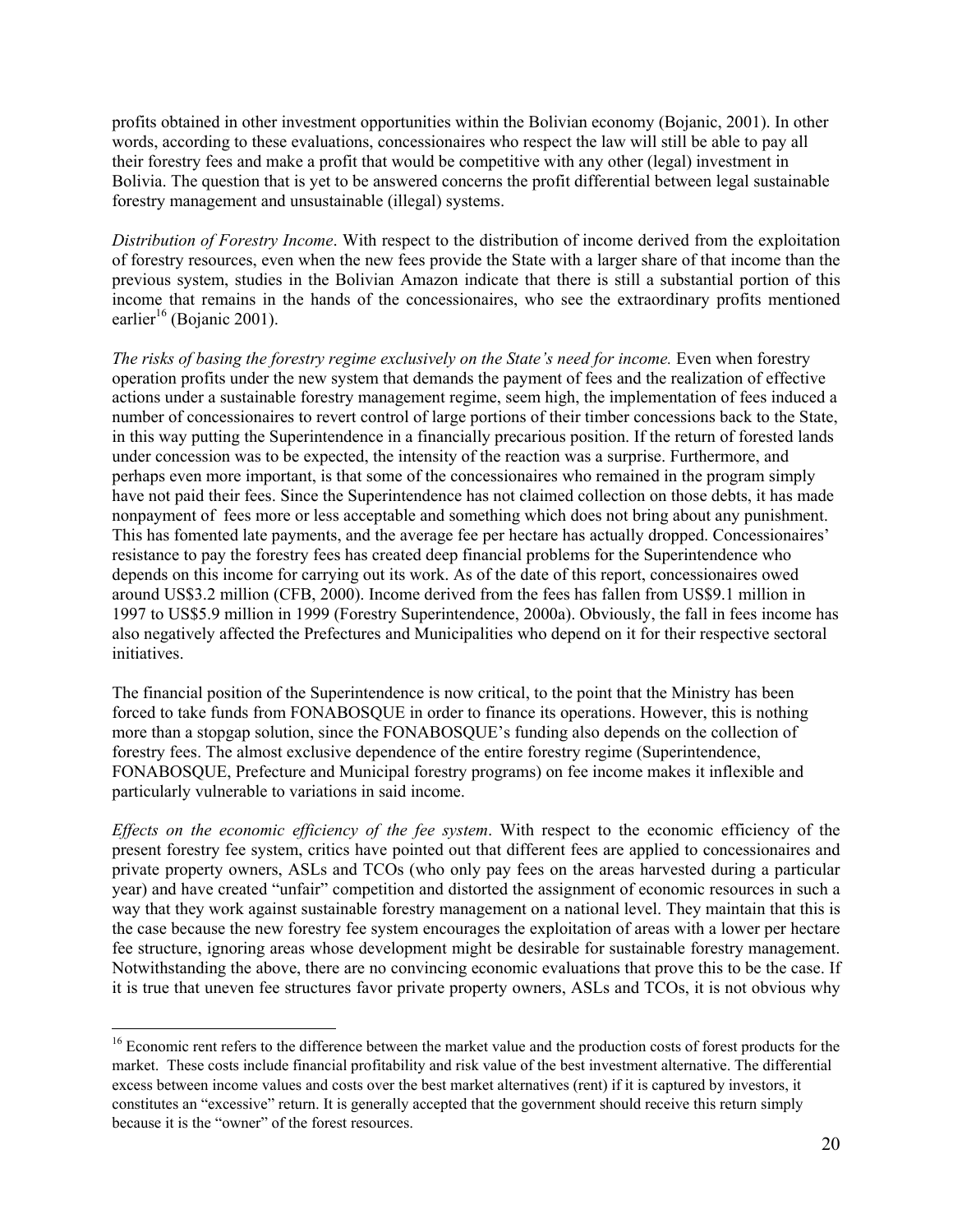<span id="page-23-0"></span>this would create forces against national forestry management. Furthermore the difference in fees can be justified with respect to fairness, private property, etc. The real question is whether the use of fees as a positive bias in favor of the most vulnerable groups was the best way to support the aforementioned values of fairness, or if other mechanisms, such as credit preferences, technical assistance, etc. would have been preferable.

The new fee structure also does not differentiate between areas with different levels of accessibility and therefore favors those areas that may be more easily harvested in terms of transportation. It is likely that this situation generates pressures that induce companies working in more difficult areas to use their concessions to extract only the most valuable species ("creaming"). This is already occurring in the Amazon basin.

In conclusion, the lesson to be learned from this experience with the implementation of a new forestry fee system, is that it is essential to carefully examine the economic implications for the different stakeholders, not only in terms of cash flow and profitability but also in terms of an analysis of the levels of dependence and the risks associated with said dependence. For example, having the public sector rely on a sole source of funding can create many risks. The success of a reform program depends fundamentally on the economic incentives and results generated for each of the principal stakeholders, in both the public and private sector.

#### *Institutional arrangements*

A recurrent theme is that a technically sound law will do very little in practice unless it is effectively implemented. Obviously, there must be a certain harmony between the prescription of the law and the institutional capacity to carry it out; otherwise the law will only make sense on paper. Here, the Bolivian experience has faced serious problems.

For example, INRA has been unable to clarify and legalize ownership rights on which many of the actions concerning sustainable forestry management depend. Since the definitive "legal sanitization" of land ownership rights defines many of the other pillars of the forestry law - the determination of municipal forest reserves and indigenous territories, establishing concession rights and auctioning of forest concessions - the slow INRA progress creates a bottleneck for the whole system of land and forest management.

Partly due to the radical nature of many of the policy reforms, government staff still imperfectly understands them. Actors, such as indigenous groups and industrialists share this problem. The Ministry has also been unable to promote extension and education in order to minimize it.

There are also other problems related to the fact that the Ministry has been unable to obtain a proper coordination both internal and with other institutions of the public sector such as the prefectures as well as with private sector (PRISMA, 2000). Authority and responsibilities given to the Ministry by the new legal framework are far from being commensurate with its institutional capacity.

When it comes to the operation of the Superintendence, most observers agree that the new entity is a considerable improvement over the old Center for Forestry Development. The Superintendence is less susceptible to political pressures and its staff is more professional. Corruption at this level has apparently fallen significantly.

But, for better or for worse, the Superintendence is often unable or unwilling to apply the full force of the law to control forest crime. For example, the Superintendence has been reluctant to seize and auction equipment (tractors, trucks, power saws) employed in illegal acts limiting its action to the confiscation of illegally felled timber. Or, to enforce the legal requirement that prefectures and municipalities must utilize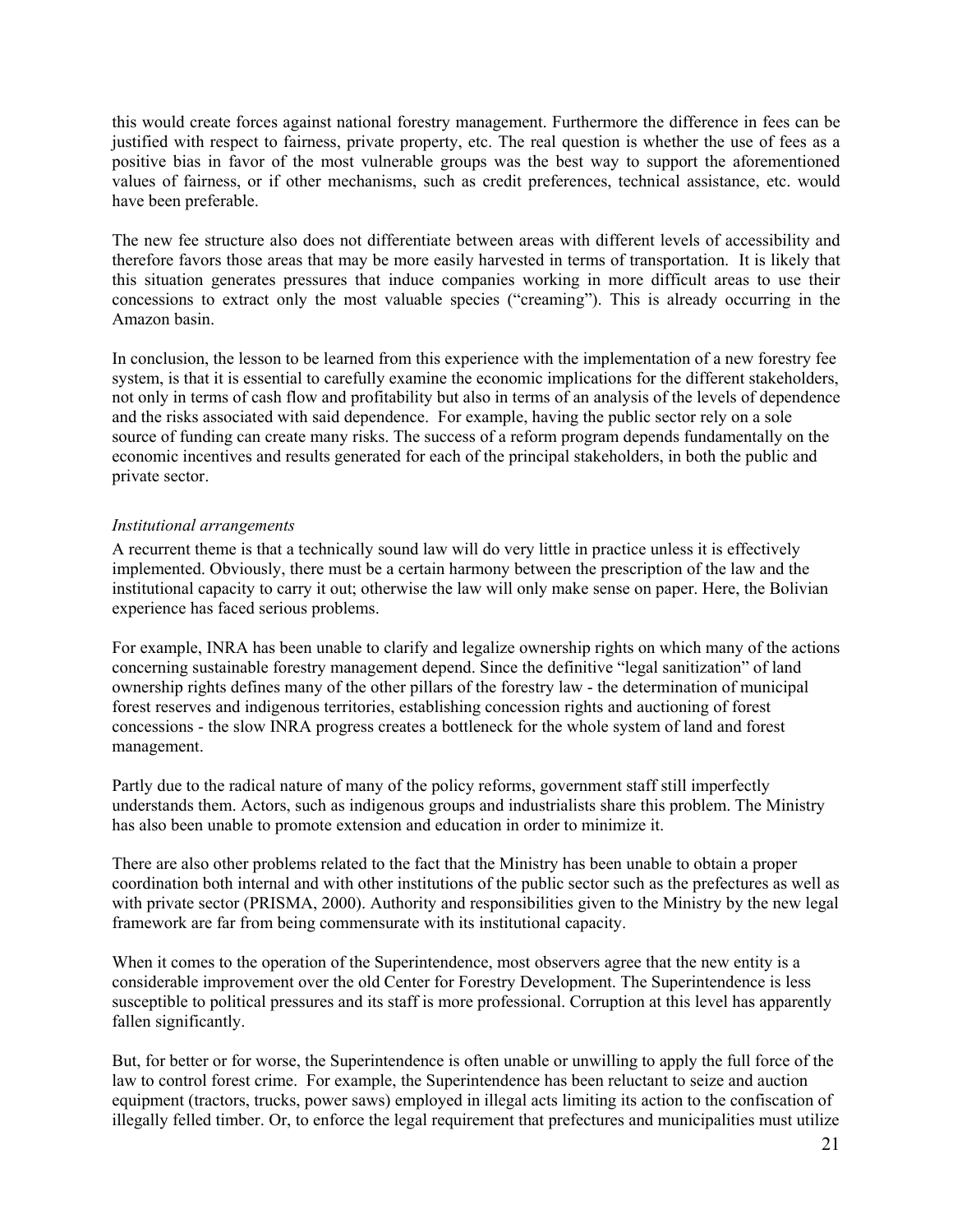financial resources from the forest fees in forestry-related activities. Local governments instead tend to see these financial resources on an equal level as those for discretionary expenses.<sup>17</sup> Observers indicate that this is largely due to the limited political support the Superintendence receives from other branches of the Government. No matter what the cause for the lack of law enforcement may be, it has contributed to creating an image of weakness and indecision which in turn produces additional enticements among other stakeholders for not adhering to the law. It is possible that this problem will become more serious in the future because of parties who, not only evade the law, but who with greater frequency are turning to violent means in order to achieve their objectives.

On the side of the Prefectures, there are also some problems. These are mainly derived from the lack of clear policies and instructions from the Ministry, the lack of institutional coordination between them and other levels of government and the highly political nature of the main authorities of the Prefectures, which translates into their rapid rotation according to prevailing political conditions (PRISMA, 2000, World Bank 2001). Prefectures are extremely political institutions and are ill equipped to implement long-term forest development programs. Coordination between the Superintendence and the Prefectures is not effective.

Municipalities face their own institutional obstacles. Municipal governments resist certain aspects of the law, such as the creation of the Municipal Forestry Units, because such requirements are costly. In some cases, the additional income from forest fees is not sufficient to cover them. A recent study indicates that after four years from the start of Law 1700's execution, only 24 of 104 municipalities could cover the inception and recurring costs of establishing such units (Gandarillas, 1999).

The reform package, particularly the Popular Participation Law, clearly gave decentralized municipalities a great deal more power and some utilized this power to control the indiscriminate activities of loggers (Kaimowitz, 1998). However, in many cases, they faced similar operational problems as those of the Prefectures and the central government. Many of the municipalities with abundant forest resources are relatively isolated, with few links to other levels of government. Several Municipalities may have jurisdiction over segments of forest resource systems that need to be managed in a coherent manner (a watershed, for example) but they operate in uncoordinated fashion or with different or incompatible levels of management intensity. Other Municipalities do not have the capacity or the experience to deal with forestry problems and thus national policy coherence suffers. In other cases, willing municipalities do not have the technical and managerial capacity to implement forest management plans. Thus, the promotion of ASLs, in theory under their jurisdiction, has not taken place generally. Halfway through 2000, the government had only assigned 560,000 hectares to three municipalities (Pacheco, 2001) As in the case of the Prefectures, decisions at this level are sometimes dominated by party politics where local political elites wield power for their own benefit rather than that of the poor populations in their jurisdiction (PRISMA, 2000). Furthermore, coordination between Municipalities and the Superintendence is also poor and many of the problems observed at the national level are simply replicated at local level government.

This experience with institutional organization suggests, first, that while it is important in policy reform exercises to achieve proper design of *what* needs to be done to improve the management of the sector, the design of *how* plans and policies can be implemented is perhaps as important. As pointed out by one observer, some of the objectives of the legislation in Bolivia have been consistent and uniform for decades but the problem almost invariably has been the difficulty faced in implementation (Andaluz,

<span id="page-24-0"></span><sup>17</sup> As an example, municipalities or a community of municipalities had six months after receiving the first installment of their share from forest fees to establish the Municipal Forestry Units. If they did not create these units the Superintendence had the prerogative of asking the Senate to retain funds. This has not happened yet, which in fact creates a wide discretion on how municipalities use these funds.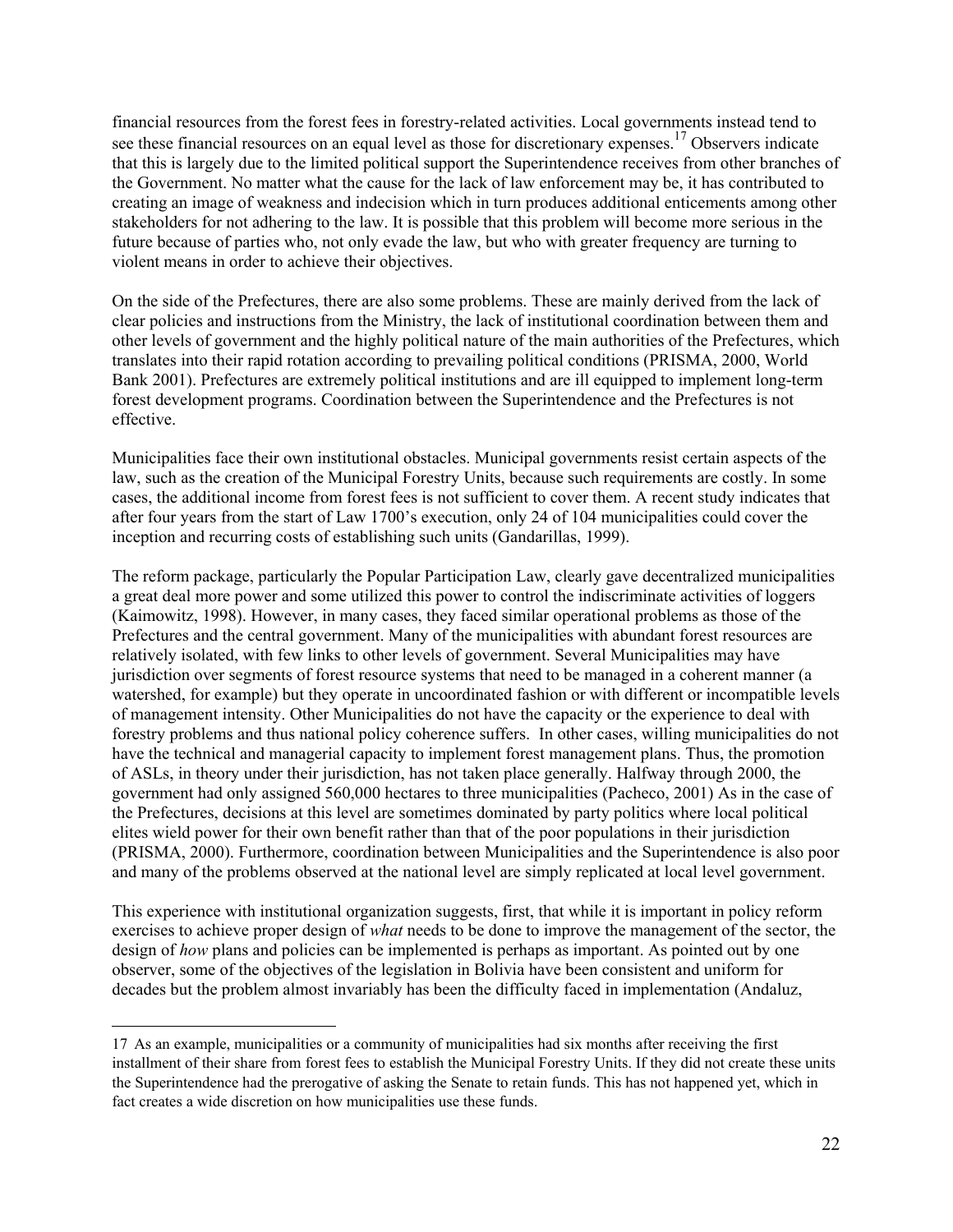1995). Second, that the design of proper institutions and their access to financial and human resources is vital to ensure law enforcement. Third, that while decentralization has many potential advantages, its dangers are also substantial and therefore adequate evaluation of options must be carried out before proceeding to legislate or implement. Fourth, an indispensable prerequisite for the success of institutional reforms is the existence of a strong political will. The difficulties faced in obtaining implementation efficiency are formidable and the government is ill prepared to confront them (Litvack et al 1998).

*Law enforcement*[18](#page-25-0) A related theme is that of enforcing the law and controlling forest crime. There is little doubt that the new regime closed many opportunities for forest crime and corruption (Pacheco, 1999). The fact that the Superintendence is relatively independent from political interference makes it more difficult for vested interests to tamper with it for corrupt purposes. The stability of the Superintendent and other officers reduces incentives for corrupt behavior and allows the staff to concentrate on a more efficient administration rather than on securing their own survival as civil servants and on scheming for making the most of the short period that they may stay in their jobs. It is also clear that there has been a serious effort to enforce the law. For example, many municipalities are trying hard to control illegal activities. For example, a survey of 36 municipalities shows that the most important activity of the municipal forestry units was the control of illegal operations (Forest Superintendence, 2000). Inspections by the Superintendence rose from some 850 in 1997 to 3,700 in 1999 (Forest Superintendence, 2000a).

However, there is still a large gap between the ideals of the forestry regime to stamp out forest crime and the realities of its implementation. Forest crime still appears to be important. Thus, for example a document of the Committee on Sustainable Development and Environment of the Senate states that "In different parts of the country, but specially in the Department of Santa Cruz, deforestation is continuing without control. This situation is worrisome, deforestation is taking place in zones that have been classified as forestry use". The same document states that "while the forest certificates of origin (CFOs) have partially contributed to the control of informal activities, it is unfortunate that these have also become instruments for illegal financial collections" (Honorable National Senate, 1998).

Recent assessments carried out by the Forestry Superintendence indicate that national illegal deforestation reached 65,000 and 80,000 hectares in 1998 and 1999. This compares with only about 20 thousand hectares authorized for conversion in each of those years by the Superintendence (Superintendencia Forestal, 2000). In other words, illegal deforestation was 3-4 times the magnitude of legal deforestation. In addition, the figures for illegal deforestation are probably an underestimate. According to these figures, the combination of legal and illegal deforestation would be 85,000-100,000 hectares per year. However, this is a lower figure than total deforestation (admittedly imperfect) estimates produced by other assessments, which are around 250,000 hectares per year. Since there is certainty about the area authorized for conversion, the discrepancy between the 250,000 and the officially authorized 20,000 can only be explained as illegal deforestation. Thus, illegal deforestation may be a great deal larger than the estimates produced by the Superintendence, perhaps as much as ten times the officially authorized forest clearing.

The cost differential created by the law between sustainably managed forests and illegal methods of exploitation created an additional incentive for illegal operations. Methods range from timber theft to ingenious procedures that "legalize illegal timber". In this latter case, unscrupulous firms induce private small chain saw operators to surreptitiously cut illegal trees in concessions or community properties, leaving them on the ground. The firm either directly or though a third party then turns around and

<span id="page-25-0"></span><sup>18</sup> We distinguish between illegal acts, which are simply those outside the law, and corrupt acts which are those that require collusion between a public official and another party, usually from the private sector. Thus not all illegal acts are the result of corruption. Corruption is a subset of illegal acts.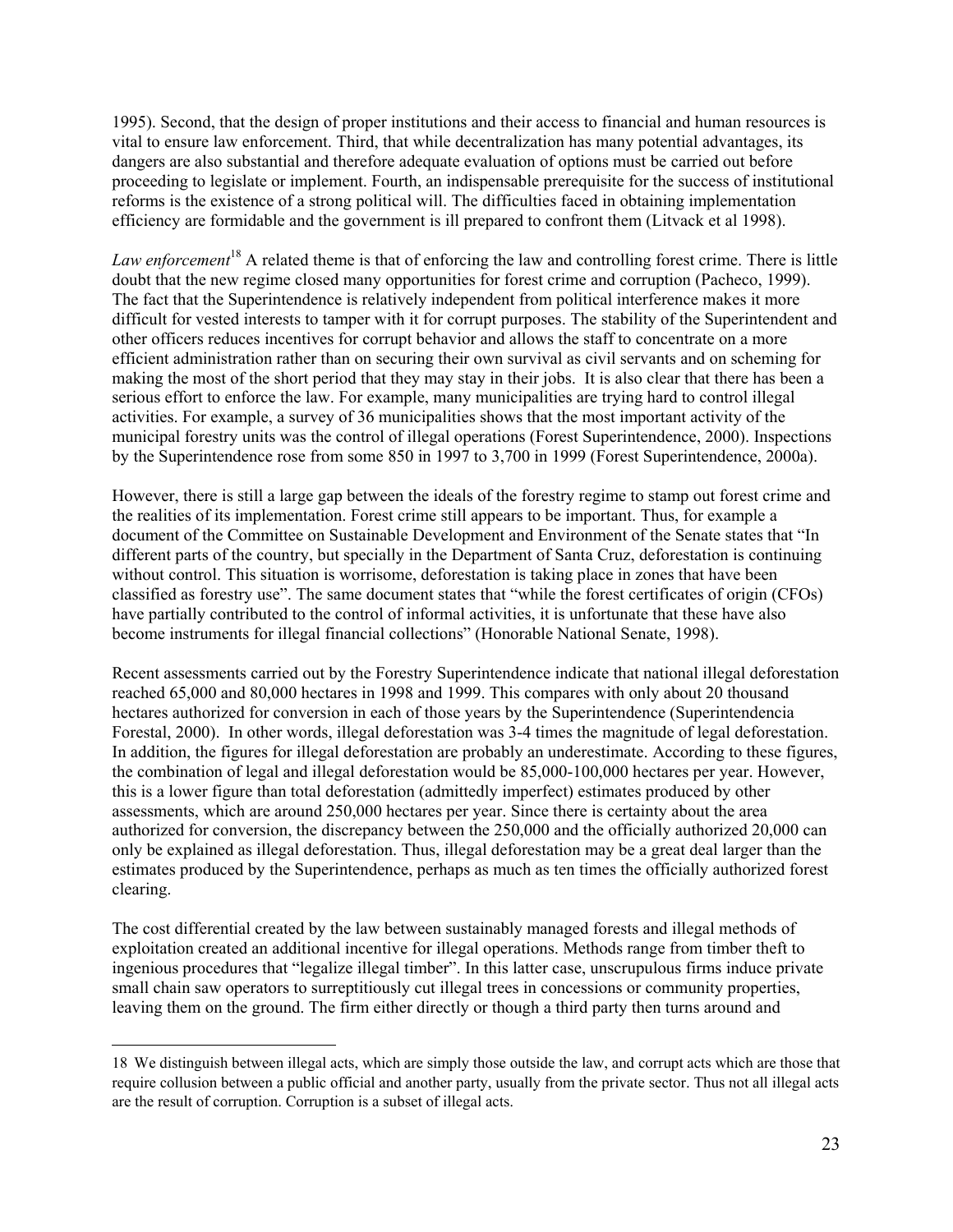denounces this illegal cut to the authorities. In that situation, the law compels government to collect the illegal logs and put them in the market through an open auction. Firms can now bid low prices for these logs either because they are the only potential buyers or because they enter into collusive agreements with other buyers. Thus, an illegal operation is eventually legalized in detriment of sustainable forest management and government revenue. This is not a new practice. In fact, it was widely utilized before the law 1700, in some cases with indigenous leaders acting in collusion with private firms to promote the scheme (see, for example, the interesting case of the Multiethnic Indigenous Territory, TIM, in Roper, 2000).

#### **Box 1 ― "Motosierrismo"**

Chain saw operators "motosierristas" are an active part of the logging system in Bolivia. Traditionally, local elites provided under contract small-scale operators with chain saw, boats, and supplies and sent them in search of fine wood, almost exclusively "mara" (mahogany). Motosierristas would then start their difficult trekking into the forest toward remote and isolated areas looking for mara trees. Trees were then illegally harvested and simply sawn with the same chain saws, a relatively wasteful process. Motosierristas then would deliver the harvested mara to the contractors that would compensate them with a small proportion of the value of the wood harvested. Mara was then "laundered" by politically-connected concessionaires with the ability to obtain the necessary certificates. This type of arrangement was typically reinforced by debt relationships between contractors and motosierristas, which strengthened their bonds. Corrupt local politicians and government officers often "protected" this illegal activity and received part of the proceeds. This type of activity was mainly small scale, generally tolerated, and even supported by the local populations.

The "new" motosierrismo, that started sometime in the early nineties in part because of the collapse of the coca trade, is different. In this case, motosierristas cut mara trees and simply leave the logs in the forest. At this point, the objective is not to produce timber but to legalize the property of illegally cut trees. Once trees are cut down, somebody reports the illegal operation to the authorities. By now, the perpetrators have disappeared. At this time, the government must collect the logs and organize an open auction to sell them, as mandated by the law. Local potential buyers are bound to be the very same contractors or loggers that promoted the illegal cut. Prices obtained in the auction are obviously low. Thus, criminals benefit from exploiting and marketing "laundered" mara. but also with the low prices which result from a lack of competence at the auctions. The cut is done on a large scale and is much more organized than the "old" motosierrismo. This system of illegal forest exploitation also creates tight networks of coinciding interests and mutual dependencies between loggers, those contractors that act as intermediaries and the motosierristas.

The legal system also has less strict requirements for forest use permits in 'small' private properties (less than 200 hectares). The owner is responsible for presenting a certificate of ownership to be allowed to log. However, given that these certificates are subject to a previous land demarcation-legalization process, a long one by the way, the Superintendence, under one of its many 'exceptions', allows the owner to extract timber as long as the supposed owner shows an INRA certificate where it proves that a land demarcation-legalization process is underway. This gave way to a large number of applications without a basis for solid ownership rights in lands with less than 200 hectares. INRA did not have a choice but to produce the certificates of legalization process. With certificate in hand, the false owner could proceed to extract timber with impunity, before the legalization process was over. By the time it is proven that the applicant is not the legitimate owner, the timber has been extracted. An illegal operation appears in the records as legal. This scheme to distort the law has boomed. For example, a company from Pando applied and obtained use rights in 27 properties with less than 200 hectares, and each volume extracted is greater than those of its own forest concession. It is unlikely that all these applications refer to a real property claim situation. Given this legal gap, many of the concessionaires from Riberalta, and probably from other parts of Bolivia do not use their concessions, thus opting for getting raw material from alleged (false) small land owners.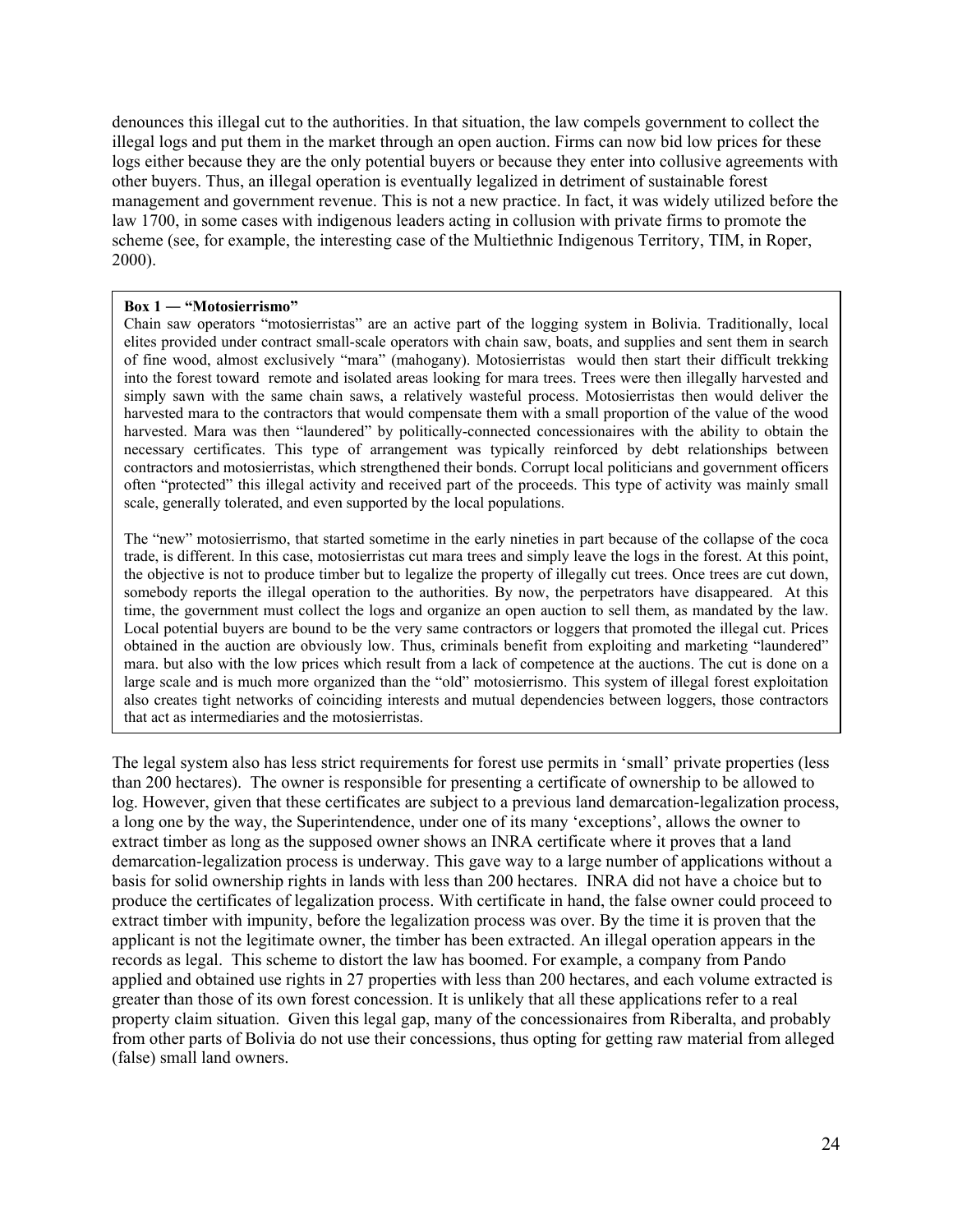Moreover, the penalties for illegal actions are apparently light, compared to the benefits that can be obtained. Analysts signal that the costs of obtaining a legal extraction license<sup>19</sup> are greater than the penalties for illegal logging, and in any case, these penalties can be avoided too. Under these circumstances it is clear that there are no great incentives to abide by the laws.

These problems worsen due to the lack of support by the police to the Superintendence. There are cases where the Superintendence staff has been attacked or even taken hostage, and the police has been incapable of identifying or arresting the responsible parties. This in turn, helps foment further proliferation of illegal acts. Given the inability to implement the law effectively, lands reserved for concessions, other public and private lands, as well as native communal lands (TCOs) are subject to invasions by illegal operators, even in cases where the clarification of property rights has been established (PRISMA, 2000).

Moreover, these actions point to the need to ensure that the government has the capacity to enforce the law before introducing reforms. There are no easy solutions for this problem. However, is clear that forest crimes cannot be controlled without increasing in a substantial way the capacity to organize prevention, detection, and suppression activities along with a considerable increase in penalties for those involved in illegal acts. The success of effective law enforcement programs will depend on the effective reduction of such profitability through important penalties to unsustainable operations which in this case, by definition, are illegal operations.

*Native Communal Lands: TCO's.* In the Bolivian lowlands there are 36 indigenous groups totaling a quarter of a million people (VAIPO, 2000). These groups demand more than 23 million hectares of land. Around 5 to 7 million hectares with a considerable forestry potential are found in TCOs (de Vries, 1998; Stocks, 1999) Only a small proportion of these claims, approximately 2.9 million hectares, have been recognized by the government to date (See Box 2).

While the intention is to return a large proportion of the lands to community control, the process has faced problems related to:

- i) government procedures and strategies to achieve this end,
- ii) shortcomings affecting the communities themselves.

 $\overline{a}$ 

Concerning the first aspect, the legalization of devolution to communities requires a lengthy, politically difficult and costly procedure because of the need to resolve conflicting land claims (Tamburini and Betancourt, 2000). The consolidation of the National Agrarian Reform, INRA, was a lengthy process which faced a variety of financial and methodological problems in the effort to "sanitize" and title lands in order to return the responsibility, resources and political control to the TCOs. The process of designing the required technical and legal norms was prolonged and complex.<sup>20</sup> The perennial problem of lack of

<span id="page-27-0"></span><sup>&</sup>lt;sup>19</sup> In order to obtain a permit for logging, it is required to submit a property title for the land, a land use plan (POP), and a logging plan. However, and in most of the cases, users do not have the documents needed to prove property rights, which is the main barrier to proceed with the rest of the paperwork. On the other hand, a land use plan (POP) is expensive and many small-scale producers are not suited to cover such costs. Given these difficulties, the government agreed to prepare the land use plans (POP) for free to the poorest local actors (DS No.25847 of 2000), a promise which was the result of political pressure, and one which the government has not been able to live up to the present day.

<span id="page-27-1"></span><sup>20</sup> The Supreme Decree 24784 of the INRA law, approved in 1998, was modified in 1999 and then again in 2000. For three years after the approval of the INRA law the institute focused its attention on the design of the technical and legal instruments needed to apply the law. It was not until 1999 that the process of legitimizing rights was initiated. Manuals and guidelines for fieldwork and other materials were prepared during this period. Many were not completed until the end of 1999.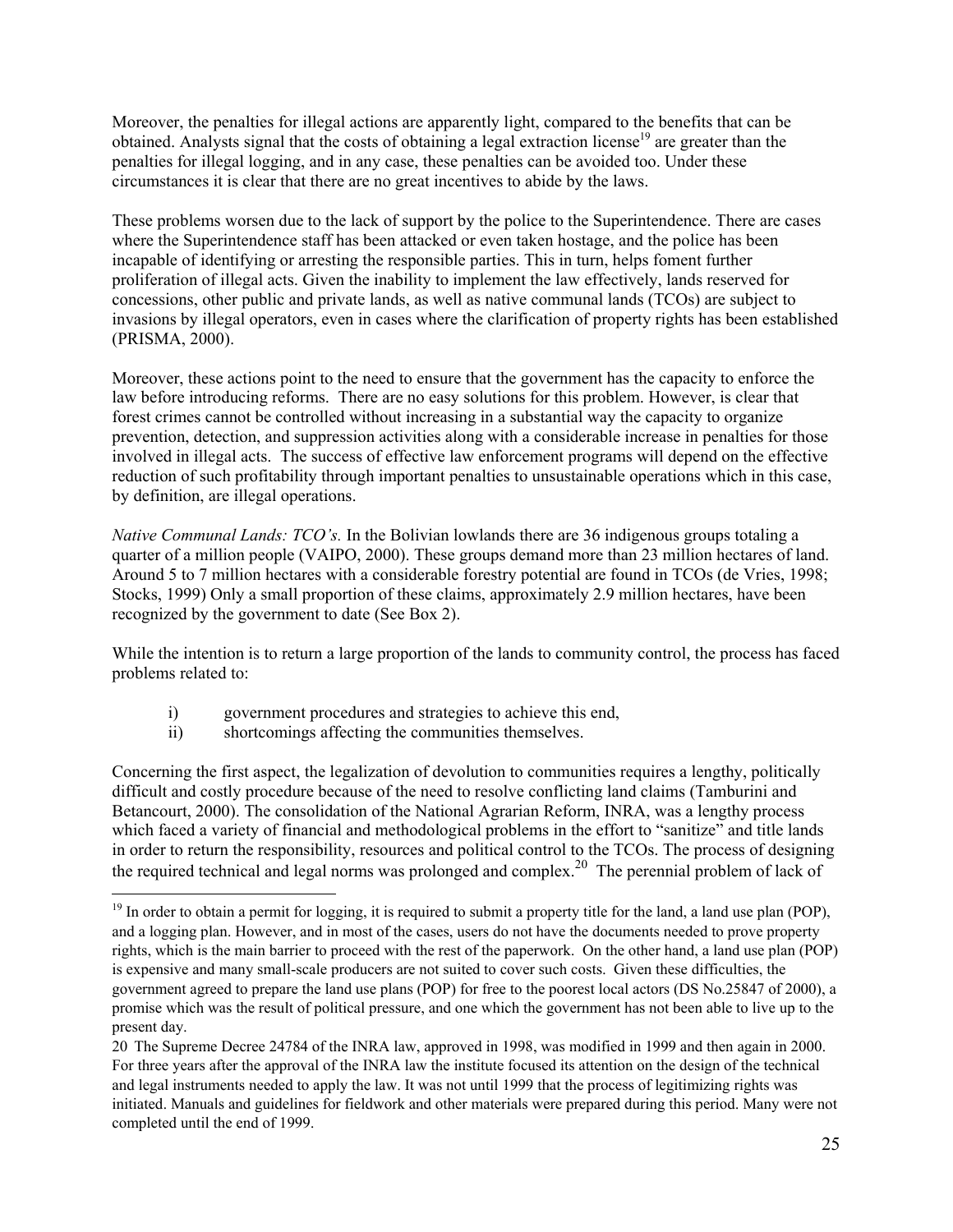financial and human resources in government agencies was an important obstacle that impeded the progress of management by indigenous communities.

#### **Box 2 ― Status of Indigenous Ownership - Original Community Lands, TCOs**

- 8 indigenous territories provisionally legalized, covering 2.9 million hectares (early nineties)
- 16 new claims covering 11.8 million hectares and immobilized (1996)
- 1 new claim under preliminary immobilization extending for a total of 1.4 million hectares (1997)
- 1 national park under exclusive indigenous management, for 3.4 million hectares.
- Additional claim in La Paz and eastern Santa Cruz, for more than 4 million hectares (1998 and 1999).

TOTAL: 23.5 million hectares

 $\overline{a}$ 

In view of these difficulties, the government attempted to simplify the land legalization and titling process. An agenda that would ensure the legalization of some 13 million hectares by the end of 2002 was prepared. Since INRA had no resources to cover the cost of these commitments, the Government decided to utilize funds from the FONABOSQUE despite legal rules that stipulate that the use of the Fund is only for forest management activities and for promoting growth in the forestry sector.

In addition, other government prescriptions of the Forest Regime unintentionally affected indigenous communities in negative ways. In particular, the government issued rules against the use of power saws ("motosierras", designed for tree cutting) for producing commercial sawn wood (article 75 of the Forestry Law's operational regulations, or *reglamento de ley*). These rules were aimed at reducing the waste and the loss of quality of valuable wood raw material that results from using power saws for producing sawn wood, instead of specialized, more efficient but much more expensive sawmills. This rule inadvertently and severely limited the forest operations of financially poor indigenous communities that depend on simple systems, such as those associated with the use of power saws. Naturally, this has caused resistance to the forestry regime in indigenous communities.

With respect to the forest management requirements demanded by the law, experience is still limited but significant. Thus, by mid 2000 the Superintendence had approved management plans in TCOs for about a quarter of a million hectares.<sup>21</sup> In addition, in 1999 there were 90 proposed management plans prepared through contracts indigenous leaders and loggers (UCEPIO, 2000).

Limitations on the side of the communities themselves unfortunately compounded law implementation problems on the official side described above. The better-known experiences with the application of the Forestry Regime to date are those involving the Chiquitano people in Lomerio, Monte Verde, TCO Yuracares, TCO Yuquis and Territorio Indigena Siriono, Guarayos and some Guarani communities. All these communities face a shortage of financial resources, organizational weaknesses, and a lack of technical and managerial knowledge. The management of forests resources for commercial purposes is not part of the indigenous community culture and therefore, until they gain knowledge and experience, indigenous groups will be ill equipped to deal with market demands. Moreover, systems of checks and balances are yet to become a reality. In some cases, indigenous leaders have entered into clandestine agreements with loggers to exploit species of high commercial value (Teklin, 1997; Roper, 2000; PRISMA, 2000).

<span id="page-28-0"></span><sup>21</sup> There are also some limited initiatives involving indigenous communities outside TCOs such as the cases of the Chontal and Santa Mónica communities totaling some 6,600 hectares.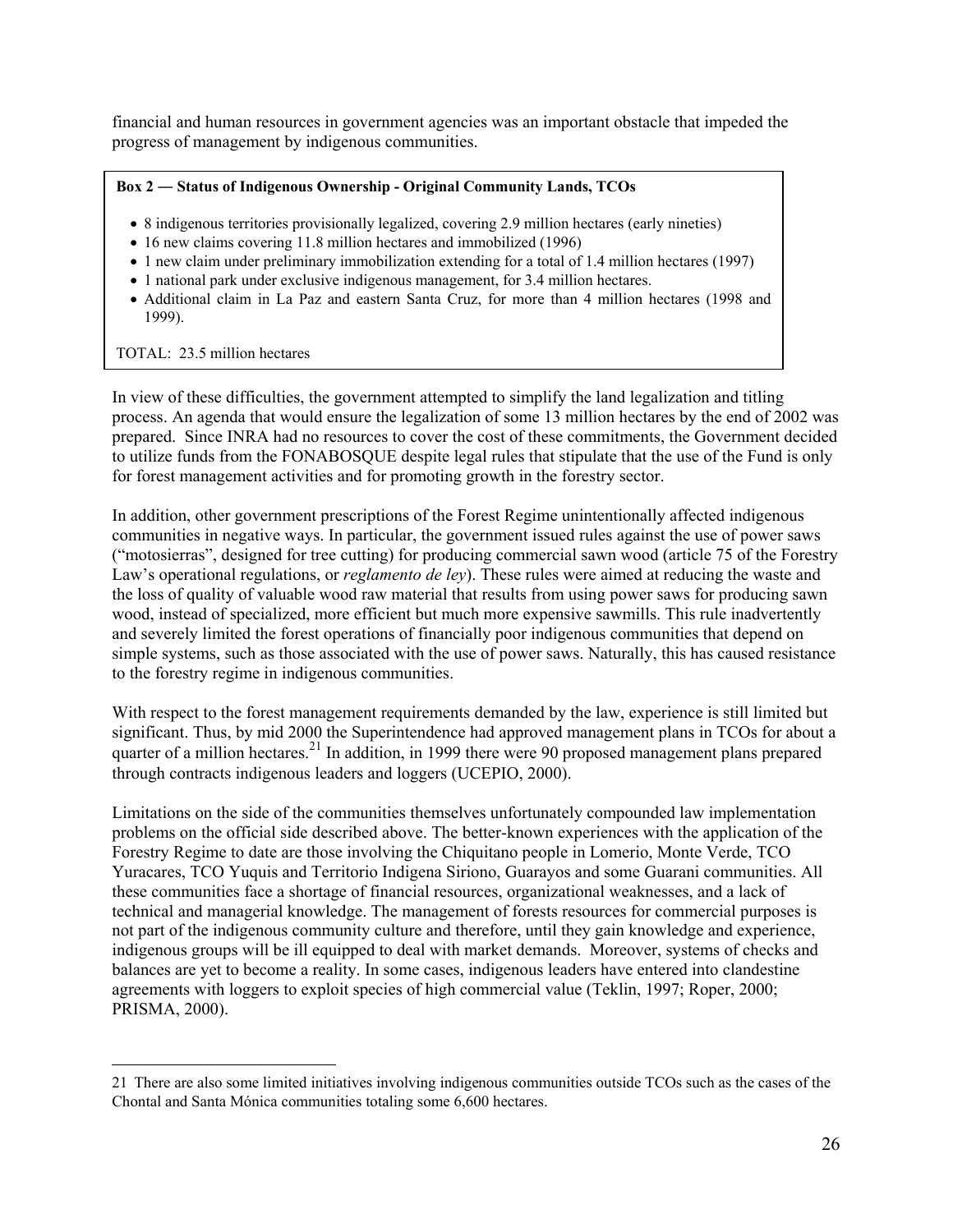As result of these various government and community limitations, the financial results of TCO operations so far have been negative (see Box 3). There is a rapid degradation of forest resources in TCOs in Cochabamba, South Beni and part of the Chiquitania in Santa Cruz due to land invasions, expansion of cattle ranching and illegal logging (Lobo and Stocks, 2000).

Both the quality and quantity of forest resources in TCOs offer great opportunities but also significant challenges for indigenous communities, the government and other actors. On one hand, there is no doubt that forests are a major source of income and a base for the development of indigenous communities. However, the sustainable commercial use of forest resources by indigenous communities requires a level of organization, technical and managerial expertise and financial strength that appears to be beyond the present reach of these communities.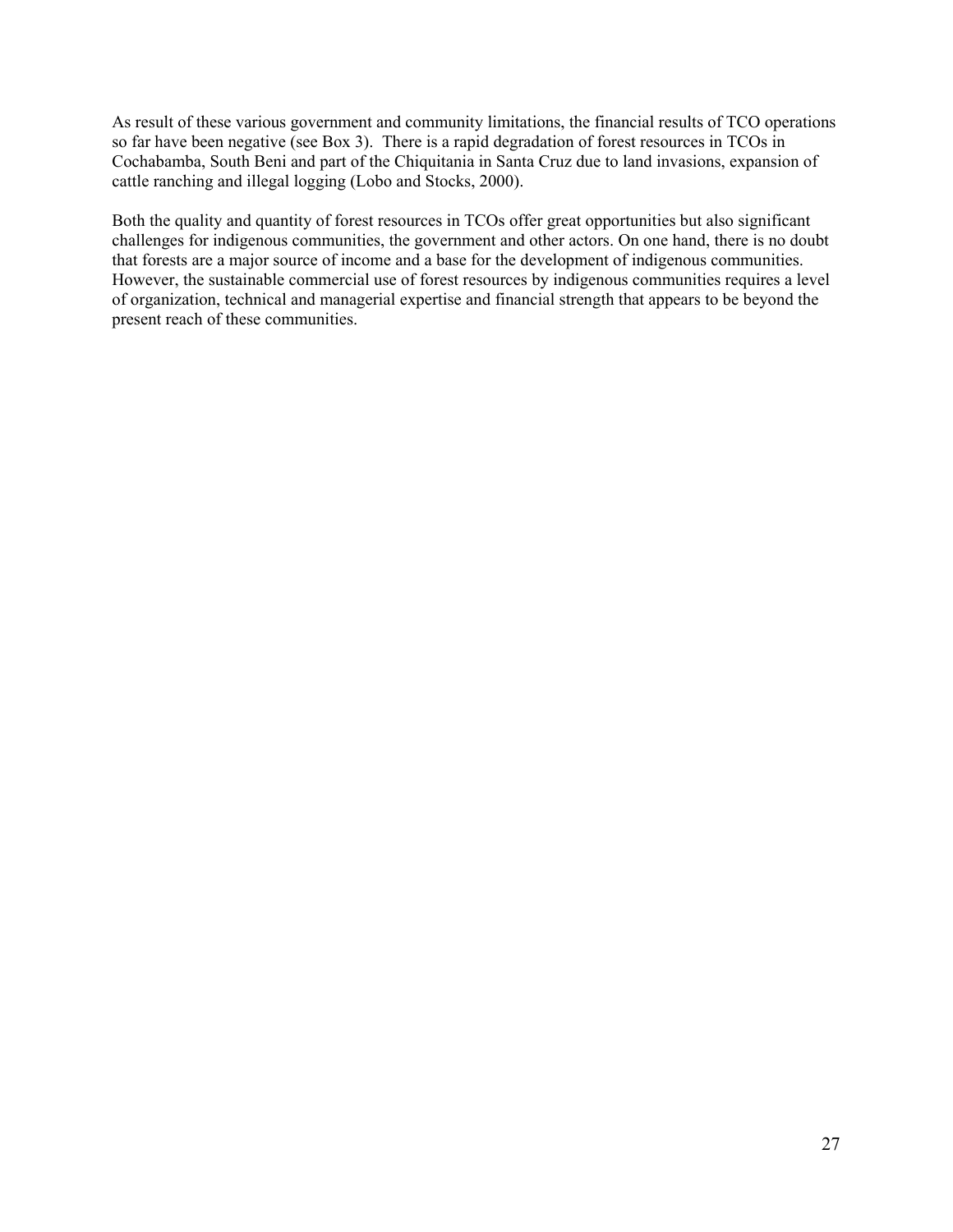#### **Box 3 ―Initial Difficulties in the Development of TCOs (Indigenous Communal Lands)**

As stated before, the most interesting cases of devolution to indigenous peoples are the following: Lomerio, Monte Verde, Yuracares, Yuquis and the Siriono and Guayaro Indigenous Territories. The establishment of these TCOs was intensely supported financially, managerially and technically by international assistance projects. Lomerio is the oldest one. Starting in 1986, the community established its own sawmill and obtained the first certification in Bolivia.

Unfortunately, results so far have been disappointing. Patterns of social organization, production and marketing vary from case to case but all face great financial obstacles and organizational problems. The sawmills established in Lomerio and Yuracares, have faced grave problems and their continuing financial losses finally forced their closure. Other communities chose to sell either logs or standing trees but this avenue did not produce better results. In the case of the Siriono people, the log market price in the Beni was so low that the TCO was only able to cover costs of production, and this is leaving aside the fact that some of the costs, such as those involved in the preparation of the sustainable management plans demanded by Law 1700, were covered by NGOs.

The reasons for this depressing performance are multiple, but a main one has to do with the land conflicts between TCOs, loggers in timber concessions and lands assigned to ASLs or to private property. The lack of proper delimitation of legalization of land tenure is one of the most serious problems militating against sustainable forest management in Bolivia.

Indigenous peoples and loggers have a long history of conflict due to the overlapping rights created by the parallel systems of land and forest ownership. This situation permits the continuous access of loggers operating concessions in indigenous lands and creates great friction between these two groups. With the approval of Law 1700, the number of conflicts declined from some 2.7 million to 628,000 hectares, but confrontations persist. The Superintendence granted 27 overlapping timber concessions in 8 TCOs and now the total area of conflict between indigenous peoples and loggers is about 11 percent of indigenous demands, but in certain cases, the overlap is greater. The Yaminahua-Machineri and Pilon Lajas peoples are affected by an overlap that results from logging concessions covering 34 percent of their lands. Another of the critical cases is the overlap of almost one million hectares between TCOs and the Guarayos and Chapare forestry production reserves.

In some cases, such as San Buenaventura and Ixiamas, there are also conflicts between areas claimed as TCOs and those that are requested by local populations as part of the municipal forest reserves (AFRM) for ASLs. In both municipalities, there are no other lands that could be assigned to ASLs and therefore clashes are intense.

On some occasions, the government also zigzagged with granting non-timber products concessions overlapping with TCOs and this has not helped the general situation of uncertainty, conflict and confrontation, especially in the country's Amazon region, where the collection and sale of chestnut is an important source of revenue for the local stakeholders. In October 1999, the government issued Supreme Decree 25532 that allowed the voluntary conversion of extractive non-timber extraction to the concession regime (unclear), only to provoke a violent reaction from indigenous peoples and peasants. In view of this reaction, the government made a sharp Uturn and issued Supreme Decree 25838 that annulled the earlier decree by declaring that the government would not recognize nontimber forest areas before achieving the validation and titling of TCOs and peasant lands. Some analysts have indicated that part of these conflicts came about due to the judicial vacuum left by Law 1700 with respect to the treatment of non-timber products. In another occasion, the government passed a resolution aimed at speeding up the delimitation of freely available public lands (INRA RES-ADM No. 098/99) and initiate the bid process for forestry concessions, but this initiative also refuted by indigenous groups and peasants who forced the government to go back on said resolution. Basically, indigenous communities and peasants are against the continued granting of concessions to forestry companies, before resolving the problems concerning clear titles, and land grants to the poorest groups.

The Forestry Regime has not been effective in eliminating the operation of logging companies in indigenous lands and therefore frictions persist. Many of these operations are still carried out outside the law. In 1997 and 1998 between 2000 and 3000 mara trees were illegally logged in the Isiboro-Secure Indigenous Territory and National Park. In the Multiethnic Indigenous Territory (TIM) and in the Chiman Indigenous Territory (TICH) dubious confiscations and auctioning of wood were established practices to legalize large volumes of illegally harvested trees. There are eleven logging companies operating in these indigenous territories. In 1999 the government issued a Supreme Decree that legalized all illegal timber and established that funds generated by the sale of this timber should be used in the preparation of sustainable forest management plans in the indigenous territories. The Superintendence oversaw the sale of timber and established a timetable for the preparation of the plans and for the payments to indigenous communities from loggers that benefited from the illegal-turned-legal exploitation of fine woods. However, to date, the companies have not delivered their share of payments and the preparation of sustainable forest management plans is not taking place as expected.

Again, in all these cases, conflict arose mainly because of the confusion surrounding the rights of stakeholders and the inability of the government to have a clear strategy for tackling problems and then to control and impose agreements, but in many cases, the problems confronted by the forestry regime were due to incongruence and political pressures from highly influential stakeholders in different spheres of government, such as a the minutes of a meeting of the Chamber of Deputies in which the Forestry Superintendence is ordered to legalize all the wood cut illegally in indigenous territories, TICH and TIM. Indigenous groups or loggers obtain changes in public policy either through political pressure on the streets or simply by not respecting agreements that the government is unable to enforce. A weak government cannot control the development of the sector.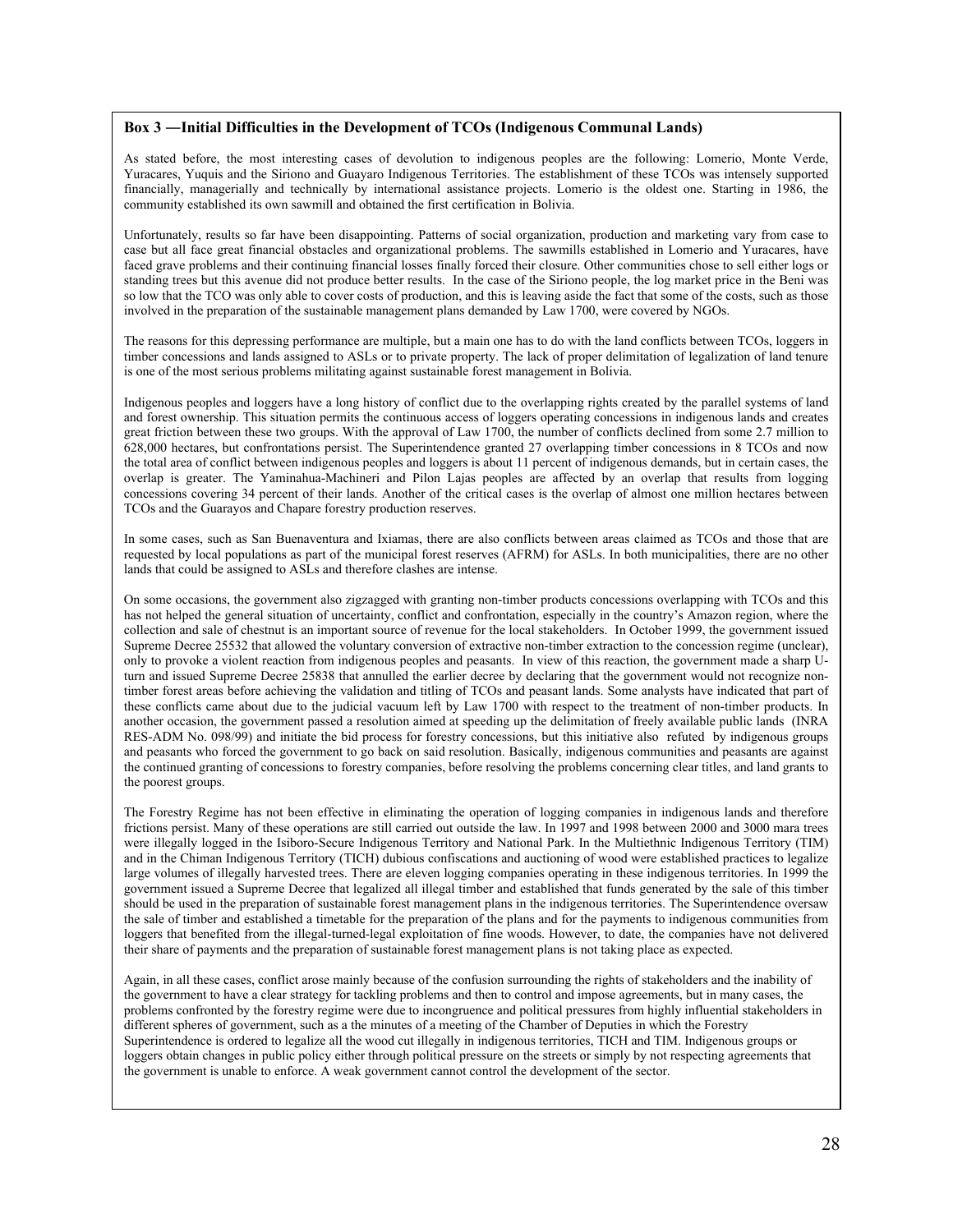*ASLs -*Local Social Associations *or Asociaciones Sociales de Lugar.* As in the case of the TCOs, the implementation of ASLs has faced a number of difficulties, mostly derived from the lack of capacity for execution on the part of the institutions involved. In addition to this limited institutional power are the complicated bureaucratic requirements demanded by the government which include:

i) Qualification,

 $\overline{a}$ 

- ii) Delimitation of the Municipal Forest Reserve Area (AFRM),
- iii) Authorization of the concession by the government.

In addition, in several cases the forest put at the disposal of the local communities are simply insufficient to satisfy their needs. These problems are discussed further, herein below.

*Qualification.* While various municipal councils quickly approved ASLs, the legal acceptance on the part of the Ministry is slow and affected by many bureaucratic requirements. The qualification process lasts between one and two years and, by one account it must surmount 26 different bureaucratic requisites. The first ASL initiatives started in early 1998 but the first qualifications did not take place until July 1999. The majority of the delays were caused in the obtainment of legal authority<sup>22</sup>, the lack of clarity in reference to and knowledge of the necessary steps to be taken before the Ministry of Sustainable Development and Planning, the later demands of sworn statements and the ministry's inflexibility with respect to procedures (Pacheco, 2000).

Other problems encountered included the lack of awareness and weak dissemination of information on the part of government institutions, weak capacity of potential interested parties (traditional users of forests, peasant communities, indigenous communities and other local stakeholders) to produce the necessary documentation and follow the intricate bureaucratic procedures, administrative delays on the part of national, departmental and local governments and the lack of support from the Municipal Forestry Units that are supposed to help in the formation of ASLs (PRISMA, 2000).

Concurrently, many municipalities do not have the necessary financial resources to support the establishment of  $ASLs$ <sup>23</sup> A recent study shows that in a group of 36 municipalities in 7 Departments not one of the municipalities had been able to staff their municipal forestry units in the terms mandated by the law (Forest Superintendence,  $2000$ ).<sup>[24](#page-31-2)</sup>

*Delimitation of the Municipal Forest Reserve area.* One of the main problems faced in the formation of ASLs is that municipalities must identify and establish the limits of public lands concessions to the ASLs (the 20 percent of public forests that will become the Municipal Forest Reserve Area). As in the case of the TCOs, the lack of clear property and access rights often means that there are several conflicting land claims by communities, private parties and the government. Certification of "areas whose availability is

<span id="page-31-0"></span> $^{22}$  The majority of the ASLs had to go through a process of legalization of the body to acquire legal recognition. These procedures are long and onerous, with initial costs which initially oscillated between \$3,000 and \$4,000 USD. These amounts had to be covered by the owners themselves (Pacheco, 2000).

<span id="page-31-1"></span><sup>23</sup> According to recent evaluations, the cost of creating a municipal forestry unit varies between Bs. 97,000 (approximately \$16,000 USD) as a bare minimum to Bs. 382,000 (\$62,000 USD) in the case of a unit that would fully follow the terms of the law (Superintendencia 2000). The annual functioning of a forest management unit which can meet the requirements of Technical Norm (ITE – 002/97), requires approximately Bs.200,000 or \$32,000 USD (Gandarillas 1999).

<span id="page-31-2"></span><sup>24</sup> Technical norm ITE of February 1997 establishes that each Municipal Forest Unit should be managed by a group of a forester or agricultural engineer, two forest technicians, a driver and a secretary. Equipment must include a 4x4 vehicle, one motorcycle, a set of maps, a GPS and other related material.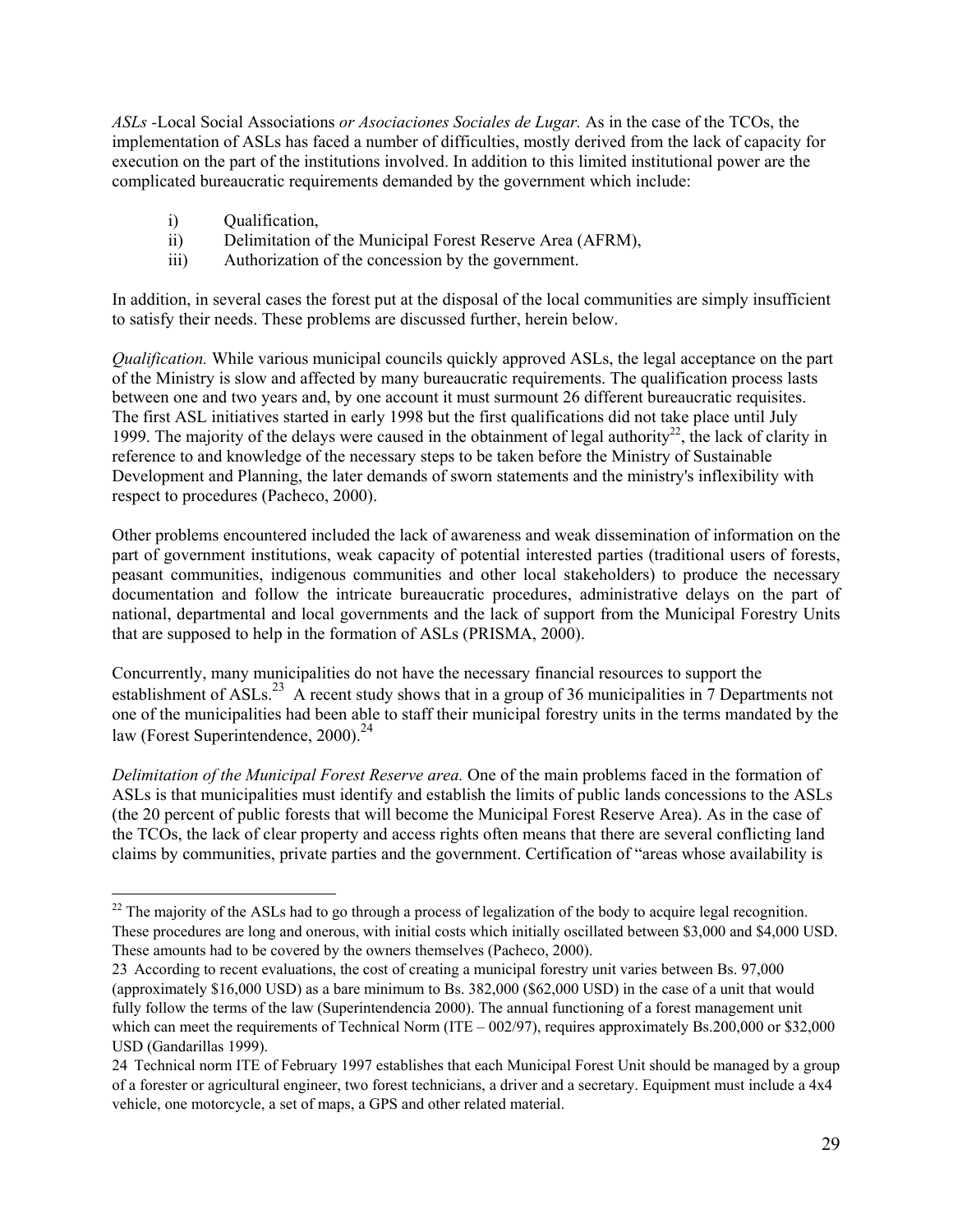certain" which would constitute the AFRM's depends on the progress of clarification of property rights administered by the agriculture regime which has proved to be complex, lengthy and expensive.

Notwithstanding these difficulties, as of October 2000, 37 AFRM's in 60 municipalities have been identified, and applications for AFRM's totaling 2.443 million hectares have been filed before the Ministry of Sustainable Development and Planning, and said ministry is in the process of granting 1.309 million hectares (BOLFOR, 2000; LEDEZMA, 2000). In June 2001, the government delivered to six municipalities the respective resolutions ratifying the Municipal Forest Reserve Areas (*Areas Forestales de Reserva Municipal AFRM's).*

*Government authorization of Concessions.* Due to major difficulties in identifying AFRM's, no ASL has yet been able to have a Municipal Forest Reserve Area approved by the Ministry of Sustainable Development and Planning. Because of these problems, no ASL could legally access public forests during 1997 and 1998. As a way out of these problems the government tried to simplify the process through a new measure of exception so that the ASLs could define their annual harvesting areas (POAF) within the theoretical potential Municipal Forest Reserve and initiate operations under the condition that they would eventually elaborate their forest management plans after the definitive allocation of the area is granted by the government.

In this manner, by October 2000 there were sixty-two ASLs being formed in Santa Cruz, Beni, La Paz, Cochabamba and Tarija Departments. Fifty-one had presented a qualification request to the Ministry of Sustainable Development and Planning. 13 of the 22 ASLs that had been certified by the Ministry of Sustainable Development obtained access to forest concessions on an area that is almost 600,000 hectares. However, only eight ASLs had sustainable management plans approved by the Superintendence, all of them during the second half of year 2000. Just up to July 2001 the Forestry Superintendence approved 5 duly authorized concessions for the ASLs, all of them in the Department of Santa Cruz.

*Obstacles related to the quantity and quality of available forest resources and internal organization.* Most ASLs operate in forests that have already been "creamed" of the best species. In some cases there are not enough forest resources to sustain meaningful ASL operations. The lack of public forest resources is now the main obstacle to the development of ASLs (P. Pacheco, personal communication, 2001).

Most ASLs also lack technical and managerial knowledge as well as financial resources needed to achieve levels of efficiency needed to compete in the market. Partly due to these limitations, ASLs only produced less than 16,000 cubic meters of timber in 1999. That year the Superintendence authorized some 330,000 and therefore ASLs were able to achieve only 5% of the authorized production. So far, the integration of ASLs as competitive producers in the national scene has yet to happen.

Internal disputes, poor financial management, unclear procedures for accepting members and the illegal utilization of resources by its own members plague some ASLs. In some cases, the ASL scheme has contributed to strengthen local elites more than to benefiting all participants. Also, an observer points out that many conflicts arise because of the differences created by the associative nature of the ASL which clashes with the aspirations of traditionally fiercely independent individuals such as the "motosierristas" whose access to forests may be threatened by the new forestry regime. Legislation assumes instead that traditionally independent individuals will organize themselves in collective schemes to manage forest resources. While not impossible, transition to collective action is likely to take long time (C. Vallejos, personal communication, 2001).

Despite all these problems, it is clear that there is some progress. For example, municipalities increasingly listen to demands of previously marginalized local populations and those with rich forest resources are doing as much as they can to support ASLs.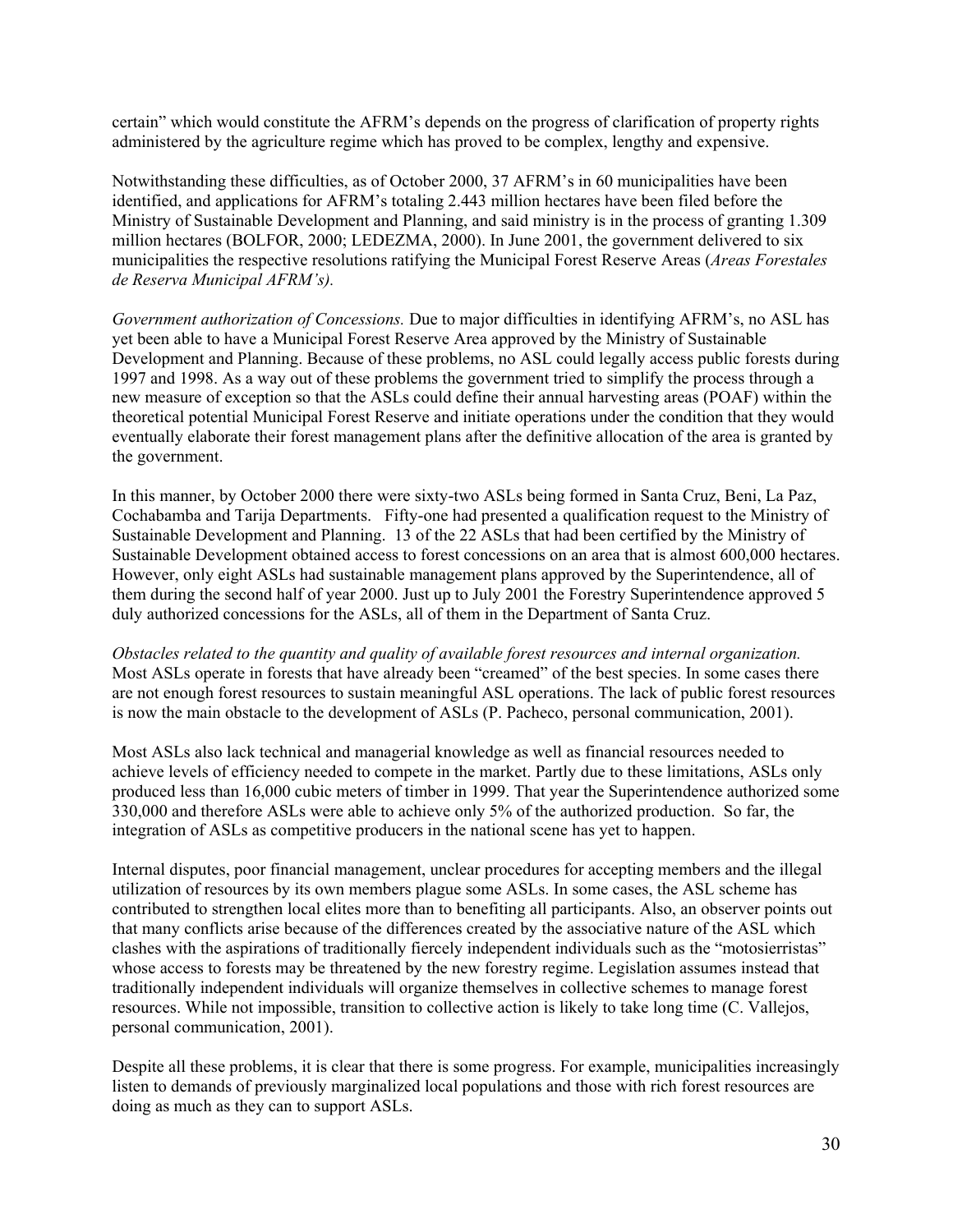<span id="page-33-0"></span>In short, decentralization to local governments and ASLs is generally suffering from a number of problems but the process is slowly improving (Contreras, 2000). Initial difficulties were hardly surprising, as municipal governments had no jurisdiction over rural areas before 1994, and therefore no experience with managing forest resources and interacting with local communities. But despite all problems, previously marginalized groups now have a much greater opportunity to gain control over resources and to influence local government institutions. Moreover, local governments are now more interested in the management of forests and the integration of local priorities in their operational plans.

#### *The economic dimensions of the model*

There is a notable absence of economic studies concerning the impact of Forestry Reforms in Bolivia despite the fact that it seems to be economic factors that determine the progress of reform and its future successes or failures.

During the period of reform a series of extra sectoral events took place, such as the contraction of the Argentine economy, previously an important market for Bolivia; a devaluation in Brazil, which negatively affected Bolivian exports; and economic crisis in Bolivia itself. These events create difficulties in identifying the impacts that are due exclusively to the new forestry regime. Certain problems would have probably resulted independently of the installment of the forestry regime and therefore cannot be legitimately attributed to it.

The confusion between impacts due to the forestry regime and those which coincided with the implementation of the regime, but probably are not a result of it, affects many of the discussions concerning the good and bad aspects of the new system of forestry policy and legislation. For example, it is proposed that under the new forestry regime the supply of valuable forestry species has substantially declined. But, as has been explained before, the valuable species were already in decline and said decline was not notably influenced by the implementation of the regime.

It is also argued that forestry fees impose a significant cost on the concessionaires. On one hand, as has been explained in the respective section, the profitability of the concession operations is quite high, even taking into account the cost of fees. On the other hand, even when the cost of the fees represent 15% of a concessionaires total costs (considering the that the operating range of a concessionaire runs from forestry management to harvesting and transport to an industrial facility) said cost is only around 2% of the total integrated forestry production costs (that is to say, from the forests to the markets, including industrial processing stages and marketing) (SCTP Engenharia de Projetos Ltda, 2000). In other words, these numbers indicate that the fees do not constitute a major cost of the forestry production process. Actually, it seems that the fees have created a strong incentive for integrating forestry operations from the forest sites to industrialization and marketing. Other factors, such as transportation, constitute a much greater cost element within the whole system of industrialized wood products.

Furthermore, some people claim that the fall in exports of finished wood products is due to effects of the reform. However, in the absence of serious studies on the subject and a lack of trustworthy statistics, such comparisons are moot. First, it is true that the value of finished wood exports fell between 1998 and 1999 (from US\$76 million to US\$73 million) but the rose again in 2000 (US\$83 million, CIFOR, 2001). Second, the fall in exports can be attributed to the devaluation in Brazil and the economic crises in Argentina and Bolivia that were mentioned above, more than to the implementation of the new national forestry regime.

In making management plans obligatory and finalizing the maximization of resources based on a few valuable and disperse species, the Law created a tendency towards vertical integration, from exploitation of the resource in question, to industrial processing and marketing. If the industry, as a sector, is capable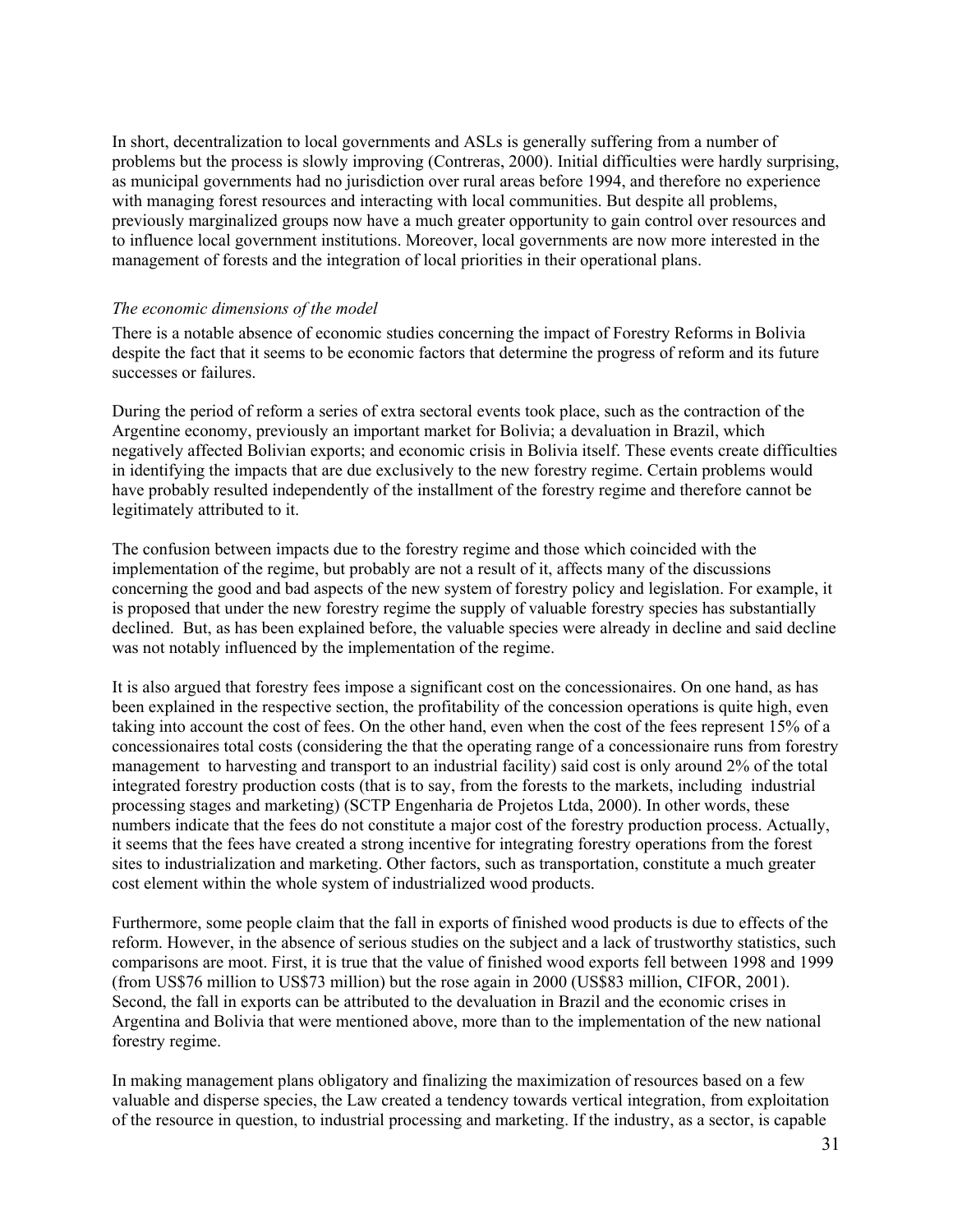and has the necessary incentives to adapt to these new conditions is still open to question, but there are already indicators that exports for more highly finished products, such as doors, chairs, plywood, decorative plaques, furniture parts, are slowly increasing (CIFOR, 2001).

There are several reasons why sectoral integration is economically advantageous in the Bolivian context. As mentioned, sustainable forest management that follows the prescriptions of the law generally is not financially as attractive as other commercial options. One way law-abiding enterprises can afford to practice sustainable forest management is by integrating their operations with other firms that carry out industrial processing. If industrial processing and marketing activities are commercially successful and profitable these may be able to carry forest operations, i.e. make the whole production chain financially attractive to private entrepreneurs. For example, the high transportation costs that characterize forest operations in Bolivia are diluted when the final product has substantial value added. This increases the possibilities for Bolivian firms to compete in the international market. Integration also increases the possibility of profitably utilizing lesser-known species.

Some entrepreneurs are successfully adjusting to the new conditions by investing in new facilities, adopting certification, attempting to increase exports of manufactured products and utilizing a larger number of timber species. Many concessionaires that kept their concession contracts are progressing towards vertical integration and have invested in sawmills and downstream processing facilities such as carpentry shops and furniture-making facilities. For those enterprises that were already integrated and exported products with greater value added, adjustment has been less painful. At the same time, these enterprises are more likely to count with the financial muscle, managerial capacity, market contacts and the technical knowledge and industrial installations to adjust to the new conditions. On the other hand, inefficient loggers relying on a few, high valued species and un-integrated operations are leaving the sector.

The weakness of Bolivia's financial markets has been instrumental in multiplying obstacles and preventing some firms from adapting to the demands of the policy reforms. Loggers that may have the managerial and technological knowledge to invest in integrated operations are unable to do so because of their lack of access to credit, a fact that is compounded by their inability to use their timber concessions as collateral. Annual interest rates are dollar-based and reach 15% or more and then only for short-term loans (no more than 5 years for industrial loans). This is out of the reach of the less economically potent entrepreneurs.

There is considerable debate whether the process of change could have not been more gradual, giving entrepreneurs time to adapt to the new demands of the policy reform package. Of course, entrepreneurs were keen on a more gradual process. However, experience shows that this can be a dangerous avenue and Bolivian decision-makers were justifiably reluctant to adopt it. There were still memories of the failure of similar models adopted in Latin American economies under the theory of "infant industry protection" that became popular during the 1950s. These now discredited strategies relied on a program of gradual industrial adjustment to the harsh environment of global competition with the government making heavy use of trade barriers to protect "infant" industries that eventually would "mature" into internationally competitive concerns. However, abundant experience in Latin America shows that protected industries invariably became addicted to and pampered by government protection, with industrialists wielding their economic and political power to keep comfortable government preferential programs in place, independently of what prevailing economic conditions may have dictated. In this way, the state became a protector of inefficient industries that had little inclination to "mature" rather than a promoter of internationally competitive businesses. So, the lack of government enthusiasm for a protracted process that eventually could have generated powerful political pressure to dilute the policy reform effort was justified.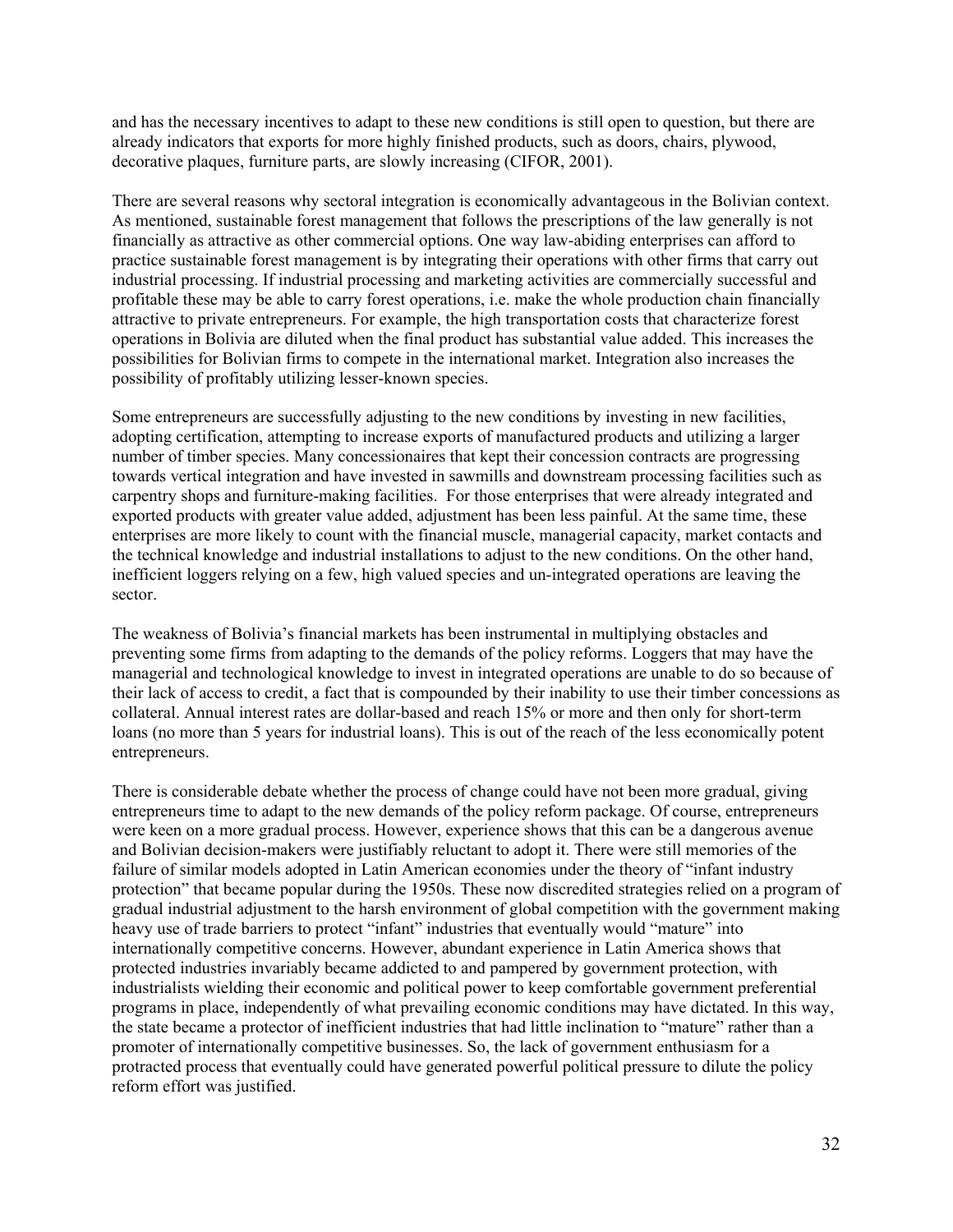<span id="page-35-0"></span>However, the above does not mean that the government could not have done more to facilitate industrial adaptation. Ideally, the new forest regime could have contemplated incentives to facilitate the transition, to promote investment oriented towards more sustainable forest operations, industrial processing and improved marketing. Instead, the forestry regime was mainly regulatory and punitive.

#### CONCLUSIONS: THE PRINCIPAL LESSONS LEARNED FROM THE BOLIVIAN EXPERIENCE

The Bolivian forest sector policy reform experience is one of the few detailed major exercises in developing countries to rationalize the management of the country's forest resources in consonance with wider changes in the total system of government. Achievements to date are important. Seven million hectares of forests are under sustainable forest management plans and now the country is a world leader in tropical forest certification with some 800,000 hectares of forest resources certified. Advances in the institutional field are remarkable, with the replacement of a corrupt and inefficient public forest administration by a professional and transparent one and with significant advances in decentralization and devolution to rural communities of some of the responsibilities and decisions for forest resources management. The difficult process of confirmation of land ownership rights benefiting indigenous communities is well under way. In addition, at least 14 enterprises now have access to some 1.4 million hectares with clear property boundaries and ownership rights. Industrial organization is evolving towards an integration of its operations with forest operations thereby creating greater efficiencies in industrial processing, in diversification of species exploitation and the composition of exports with a higher added value. Undoubtedly, the achievements of the reform efforts are impressive.

Notwithstanding, the reform initiative has faced numerous obstacles. For example, the institutional consolidation of the Superintendence has failed in certain regions, such as the North of Bolivia, and in several of its functions such as the control of illegal activities in TCOs, peasant communities or even in concessions. Financing it is a serious problem. Slowness in issuing of land titles has created enormous problems for the entire reformed system. Obviously not all of these problems are a result of forestry reform. Many are external to it, such as changes in international markets due to the devaluation in Brazil and the economic crisis in the country. Others are a consequence of the depletion of fine species such as mahogany and have little to do with forestry reform.

Nevertheless, the reform endeavor has faced many obstacles and offers the following main lessons for policy makers:

- *Radical Reforms require a strong political will in order to be carried out.* Especially in a country like Bolivia where the forestry sector covers a wide range, where its management affects a significant proportion of the poor, rural population, and where transformations have repercussions on and are affected by events in other related sectors, it is important that there be a clear political commitment in order to be able to eliminate or neutralize the inevitable resistance to change originating within those power groups who prefer the status quo. In Bolivia's case, the sectoral reforms were carried out in an environment of general innovation in the country's government and under political conditions that facilitated public participation, all of which created an environment friendly to the introduction of legislative forestry reforms. Obviously, these conditions will not always be present in other circumstances, in which case it will be necessary to create the necessary conviction and pressure for reform. How this might be achieved is not a subject for this study, but it is clear that without motivation and political commitment, the chances for successful reform are slim.
- *Consider establishing consultative, participatory strategies in designing policy reforms*. In view of the above, in many cases, the possibility of establishing participatory procedures in the development of new policies and laws should be considered. Law making through broad consultative processes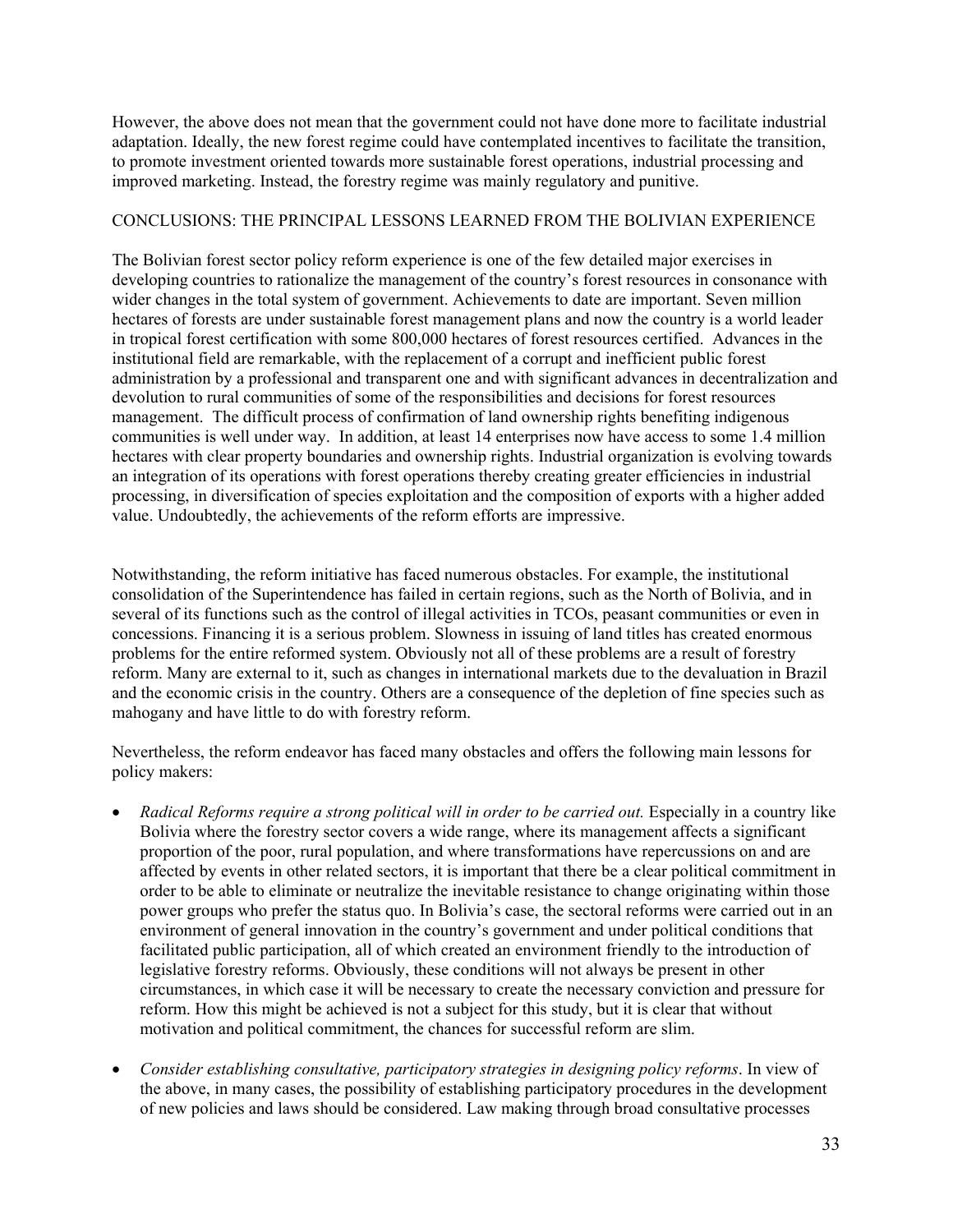may not be a practical option in many cases. However, in countries such as Bolivia, where the forestry sector is potentially important from the economic point of view, from the perspective of environmental quality and where it provides support and livelihoods for a large number of poor families, the likely benefits of consultation may justify its costs. Since activities for sustainable forest management are typically long term, a good understanding of the priorities, conflicts and obstacles faced by main stakeholders becomes extremely important in the design of a realistic and broadly supported policy. This understanding can be best obtained through participatory methods of policy design. At the same time, participation in the execution of forestry policy and legislation is a way of insuring that the benefits of reform are captured by the poorest and most marginalized population groups.

- *The Convenience of having a sectoral policy vision* Several of the problems encountered in the preparation and execution of national Bolivian forestry system had their origin in the lack of an articulated policy of sectoral development with clear and quantitative goals (such as the number of hectares to be reforested, areas to be submitted to sustainable forestry management within a stipulated time period, the number of ASLs to be established, etc.) The discussion of quantitative goals forces a more detailed analysis of the feasibility of measures proposed in the policy reforms, and exposes those which are simply unrealizable. A clear sectoral policy would probably have been able to help focus the attention of the reformers on the nature of the inter-sectoral relationships; for example between what happens in the resources sub-sector and its implications for the industry that depends on said resources, materials required from other institutions (such as INRA), etc.
- *In designing policy reforms for a new forestry law it is essential to pay attention to financial impacts on the principal stakeholder and provide enough economic incentives to guide private action in the desired direction*. It has been frequently observed that in developing nations, new policies and legislative systems give little importance to the economic conditions created for the private sector. However, in the vast majority of cases, parties in the private sector are key in the implementation of such policies and laws. Perhaps the most important lesson of the Bolivian forestry sector policy reform experience is the need for factoring economic incentives affecting main actors, whether they be from the public sector or the private, in such a way as to be able to verify that the economic incentives affecting the principal actors will be sufficient to motivate their actions to coincide with national priorities. Achievement of policy objectives is not likely to take place unless economic signals adequately guide key actors in that direction. Economic sustainability is essential for achieving environmental and social goals and therefore it should receive preferential and careful attention from the early stages of policy design. In the case of the Bolivian policy reforms, some key actors that would provide the economic drive for the sustainability of reforms – forest concessionaires and industrialists -- do not appear to have had enough economic incentive to gear their actions to coincide with policy priorities. The almost exclusive dependency of the Superintendence on forest fees that now are not being paid in their totality, putting at risk the sustainability of government action in the sector, is a dramatic illustration of the importance of getting economic interactions and incentives right for the adequate functioning of the whole forestry regime system.
- *But also plan for adequate penalties for not complying with the law*. Sufficient economic incentives are not a sufficient condition if activities outside the law can generate better commercial results. Thus, action by key actors is not only molded by incentives but also by stiff penalties for non-compliance. It follows that policy reformers must carefully provide for means and a government capacity to enforce the law. Attractive financial results from sustainable forest management are a necessary, but not a sufficient condition for achieving sustainable forest management. The option of adopting more profitable unsustainable practices must be closed as well, by increasing its costs through strict enforcement of regulations. Laws that are not enforced weaken the authority of the state and promote further deviations from the policy. A comprehensive law enforcement strategy must include crime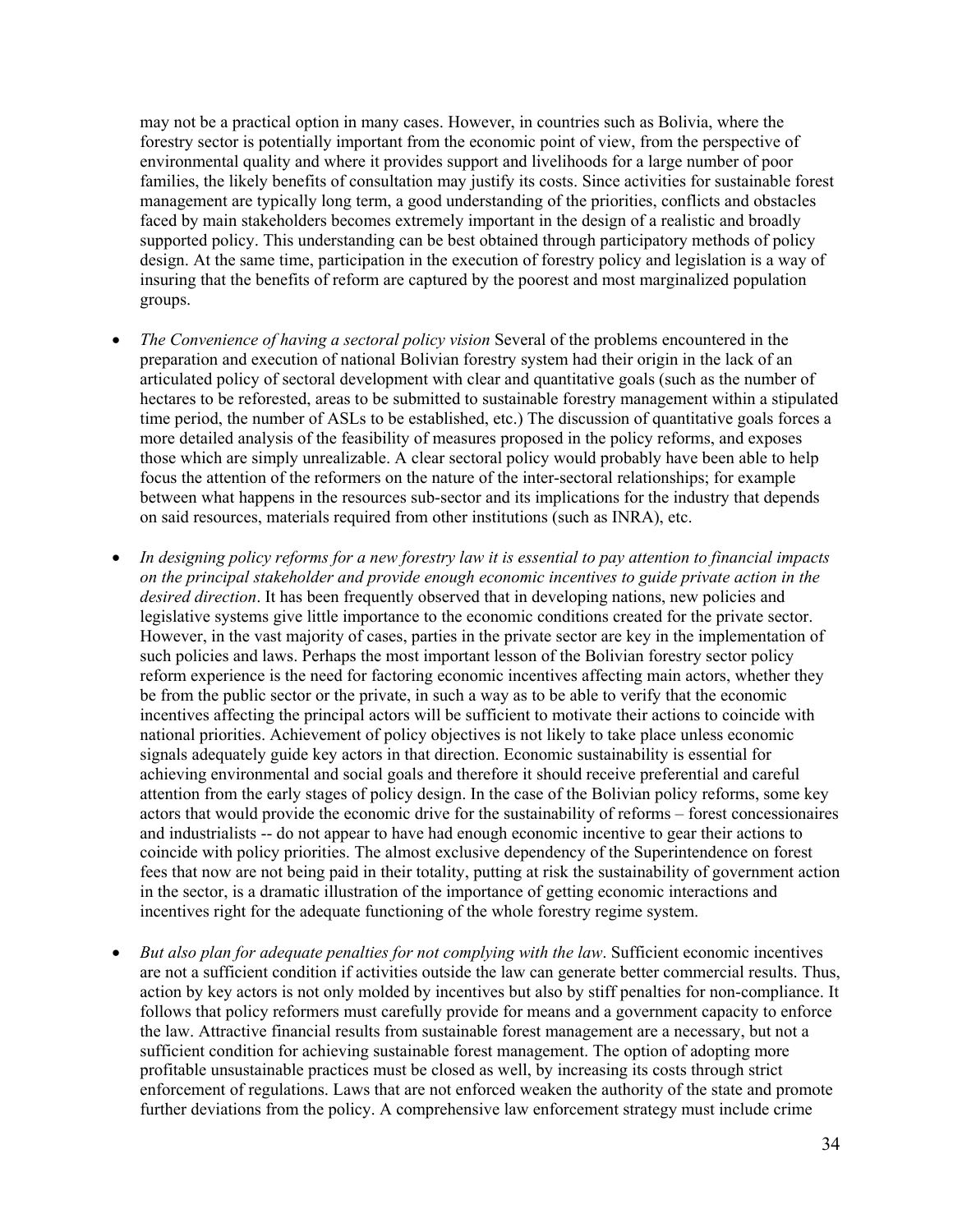prevention, detection and suppression components and technologies, all of which are becoming increasingly accessible to poor countries. As the Bolivian experience shows, the promotion of coalitions between government, the private sector, NGOs, the media and the civil society can be very productive in this respect. Technological innovations such as electronic tags and cheaper and more precise GPS are making it relatively easier for governments to provide better conditions for law enforcement. Improved surveillance increases the probability of being caught in illegal acts and thus provides an effective deterrent. Stiffer penalties increase the costs of forest crime. In the case of Bolivia, certain legal prescriptions intended to eliminate some of the most obvious illegalities or to provide an incentive for sustainable forest management have induced some unscrupulous companies to apply new processes to illegal activities. Policy reformers should also keep in mind that certain government rules may create incentives for committing illegal acts. These incentives are powerful when the financial differential between legal and illegal options is large. A serious evaluation of institutional possibilities for enforcing the law, takes us to the next stage of policy reform.

- *Obtain an adequate understanding of the capacity of and obstacles faced by main actors to follow the policy and law.* It is evident that even when economic incentives may be adequate and penalties for not conforming to legal precepts stiff, some actors may be simply unable to follow the law just because their limited capacity to deal with some of the most demanding restrictions. In this sense, policy reforms must strive to be realistic. For example, some argue that Bolivian entrepreneurs have not been able to adapt to the changing economic conditions created by the Forestry Regime because of an acute scarcity of managerial and technical expertise, as well as a dearth of adequate capital markets that would have facilitated the adoption of more advanced, but also more expensive, technologies. In this respect, policy reformers may consider technical assistance programs and the promotion of opportunities, particularly for smaller entrepreneurs who may not understand the intricacies of practicing sustainable forest management and running commercial operations as well as the costs and benefits associated with them. Also, policy makers may consider the facilitation of financing of private or community operations through concessional or preferential credit lines, sensible loan terms, tax breaks, etc. At the same time, since the essential institution for the implementation of reforms is the public forestry administration, it is obvious that its capacity will be a determining factor in the creation of an appropriate and feasible environment for application of the law.
- *Promote vertical as well as horizontal integration of forest-based operations (not necessarily enterprises or ownership).* Generally, it is desirable to have a policy and law which promote harmonious integration of the various subsectoral activities, such as forest exploitation, transport and utilization of the wood, etc, because it helps to avoid economic friction (for example, imbalances between supply and demand of raw forest products) and because it facilitates the assimilation of certain activities, such as sustainable forest management, which could be unprofitable in isolation, integration may make possible the wider use of species, including species that are technically adequate but not known and accepted in markets, thus making sustainable forest management financially more attractive. Horizontal integration in terms of, for example, export consortia can help in taking advantage of economies of scale and in supplying standardized high volumes of products as demanded by many international markets, that individual operators may find difficult to provide. There is also a need to invest more in research on the lesser-used species, including analysis of wood properties and processing methods.
- *To the extent possible, establish clear, simple and stable "rules of the game".* It is important to increase the efficiency of the government's regulatory action by making rules simple and easily understandable by all. Furthermore, recognizing that flexibility is necessary to adapt to unpredictable conditions in policy implementation, the government should strive to provide either stability of rules or clear provisions for change when this may become unavoidable. Stable policy frameworks and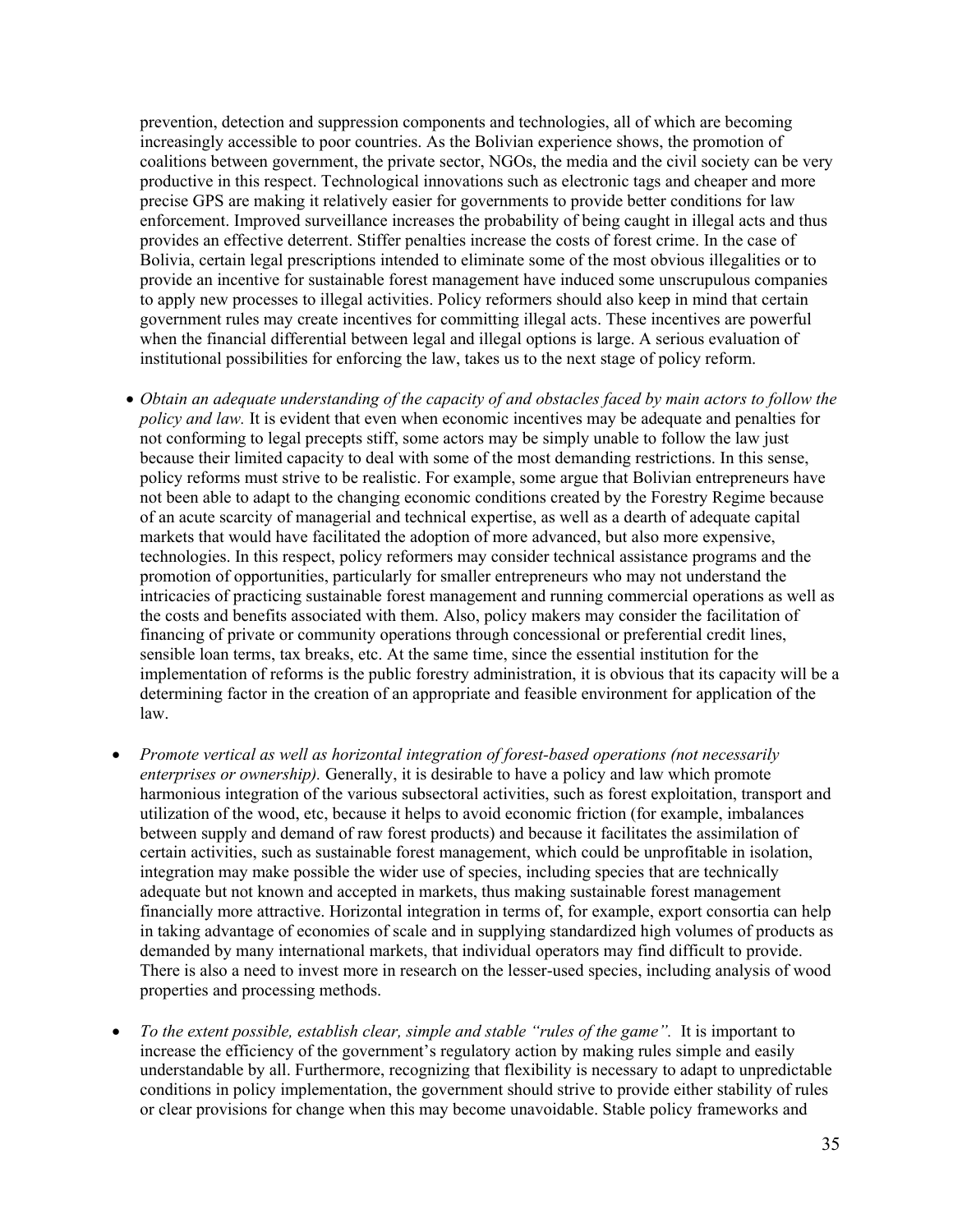objective and predictable provisions for change contribute to reducing uncertainty and therefore to promoting private investment in sustainable forest management.

- *Strive to provide clear ownership and use rights.* The absence of clear land ownership rights has proven to be a main obstacle to promoting sustainable forest management in the Bolivian context; this is a common problem in many other developing countries. The resolution of land ownership conflicts, legalization, delimitation and demarcation of property boundaries are critical in reducing uncertainty and promoting long term actions favorable to sustainable forest management, and must therefore be explicitly addressed in the conception of policy reforms. However, reformers must keep in mind that normally this involves much more than the simple division of space in neat parcels of land. Use rights by different groups tend to overlap over the same piece of land. Therefore, in some cases the distribution of land may not or should not be the primary policy consideration. Rather, the much more complex legal establishment of use rights and responsibilities may be a key element in organizing the management of forest resources.
- *Design the forestry policy and law taking into account the vulnerability of the new rules to corruption.* One of the most valuable lessons of the Bolivian experience is that establishing transparent procedures, open to the public, as well as administrative strategies aimed at reducing incentives and opportunities for corruption and manipulation of the public forestry administration's office for the benefit of narrow vested interests is a relatively simple endeavor for genuinely committed governments. Modern technologies for prevention, detection, and suppression of illegal activities are making more feasible to organize policy reforms that will be respected by all stakeholders and thus effectively translated into practice.
- *Include analyses of sector linkages.* Success in the implementation of forestry strategies depends largely on actions in sectors and institutions other than forestry. For example, in the Bolivian experience, the effectiveness in putting the Forestry Regime into practice has proven to be highly dependent on, *inter alia,* the work of the INRA and that of the various municipalities. If implementation depends on action by several agencies of government, it is not sufficient to plan for the forestry administration alone. Policy reform exercises would be more effective if the critical intersectoral linkages were analyzed from the start. It is particularly essential to harmonize legislation of related sectors which could affect the progress of the forestry sector, such as agriculture, industry, transportation infrastructure and international commerce.
- *Strive to make sustainable forest management more profitable rather than more complex and costly*. The rule of thumb should be to keep regulations as simple as possible to avoid regulatory overburden. When markets are competitive, many of the decisions may be left to the discretion of private commercial operators, rather than to government regulation. Also, because many of the products and services of forests are not marketable and of little interest to private operators motivated by the desire to capture financial profits, the government may consider incentives when increased private costs associated with sustainable forest management policy rules are unavoidable.

This is the story of forestry reform in Bolivia. The successes as well as the difficulties that have been encountered offer an interesting array of concepts for policy planners and designers in the forestry sector in other parts of the world. It should be emphasized that these policy lessons may not be valid or applicable with the same emphasis everywhere. Obviously, each country situation is likely to be different and requires separate strategic analyses and debates to develop and agree on the most effective and efficient mix of policy reforms. However, the experiences offered by the Bolivian experiment with forestry policy reform provide useful insights for policy designers elsewhere.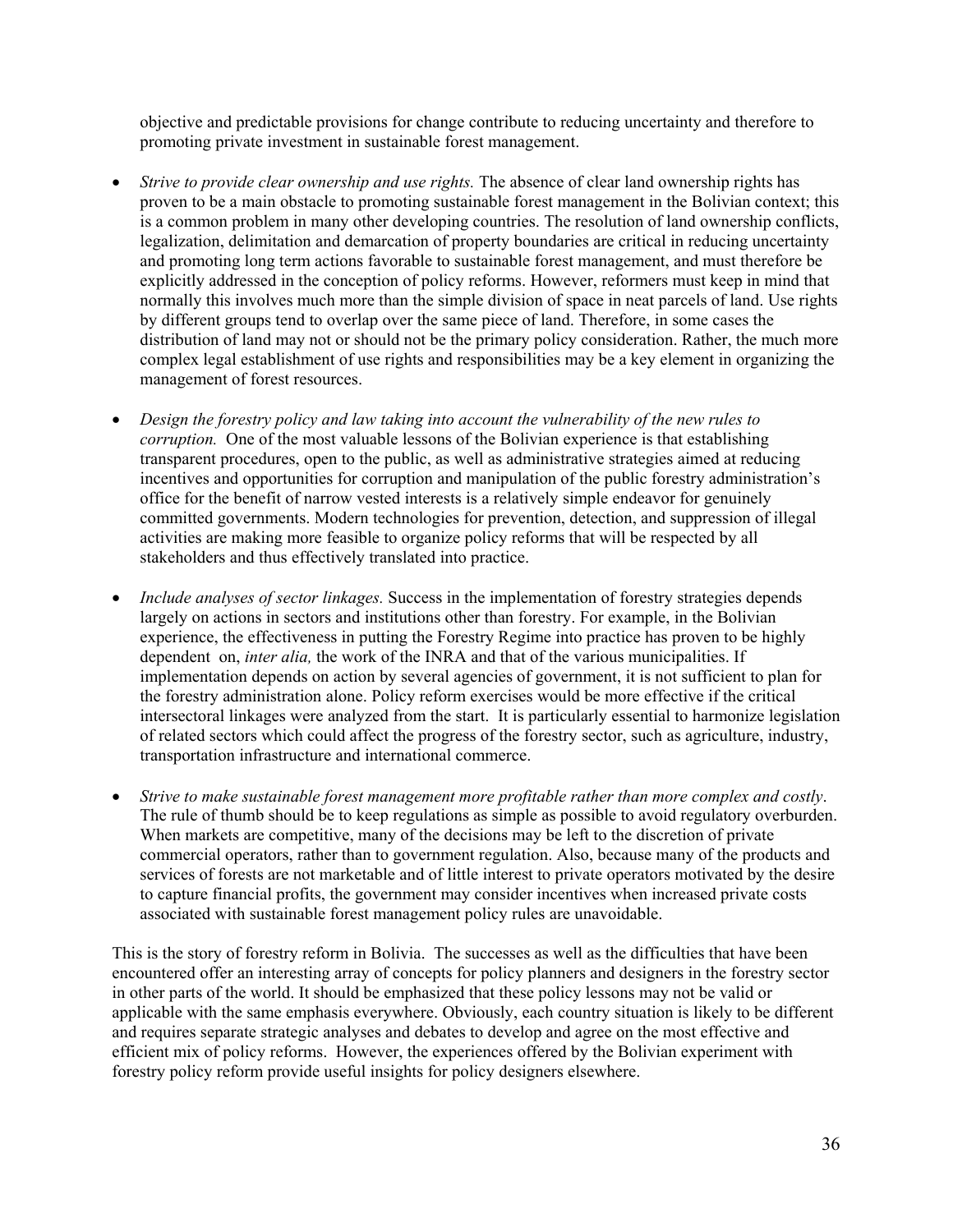#### <span id="page-39-0"></span>**REFERENCES**

Andaluz, A., 1995. Marco Legal e Institucional para la Conservación y el Uso Sostenible de los Bosques y las Tierras Forestales. Documento Técnico 27, BOLFOR, Santa Cruz, Bolivia.

Andaluz, A., F. Aguilar and E. Vasquez, 1998. Evaluación de la Pausa Ecológica. Sociedad Boliviana de Derecho Ambiental. Santa Cruz, Bolivia.

Bojanic, A. and E.H. Bulte, 2000. Financial Viability of Natural Forest Management in Bolivia: Environmental Regulation and the Dissipation and Distribution of Profits. The Netherlands.

Bojanic, A. 2001. Balance is Beautiful: Assessing Sustainable Development in the Rain Forests of the Bolivian Amazon. PROMAB Scientific Series 3. Bolivia.

CFB, 2000. CFB Expuso la Problemática Forestal en el Diálogo de Concertación que Realizan el Gobierno, los Partidos Políticos y la CEPB. Bolivia Forestal. 2, No.11, September. Cámara Forestal de Bolivia, Santa Cruz, Bolivia.

CFB, 2000a. Exportaciones Forestales de Bolivia Caen 4.42% en Comparación al Mismo Período de 1999.Bolivia Forestal. 2, No.14, December. Cámara Forestal de Bolivia, Santa Cruz, Bolivia.

CFB, 2000b. Organizaciones Campesinas Imponen al Gobierno Revisión de la Ley Forestal. Bolivia Forestal. 2, No.14, December. Cámara Forestal de Bolivia, Santa Cruz, Bolivia.

CIFOR/BOL, 2000. Información Forestal. Exportación de Productos Forestales. Gestiones 1998-1999.

Contreras-Hermosilla, A. 1999. Towards Sustainable Forest Management. An Examination of the Technical, Economic and Institutional Feasibility of Improving Management of the Global Forest Estate. Working Paper FAO/FPIRS/01, FAO, Rome, Italy.

Contreras, F., 2000. Fortalezas y Debilidades de Algunas Agrupaciones Sociales del Lugar. Boletín, 19, January, BOLFOR, Santa Cruz, Bolivia.

Cordero, W. and A. Andaluz, 1998. El Proceso de Otorgamiento de Concesiones a Agrupaciones Sociales del Lugar (ASL). Nota Técnica, BOLFOR, May, Santa Cruz, Bolivia.

Crossley, R. and J. Points, 1998. Investing in Tomorrow's Forests: Profitability and Sustainability in the Forest Products Industry. World Wide Fund for Nature and Natural Resources. Godalming.

De Vries, A. 1998. Territorios Indígenas en las Tierras Bajas de Bolivia: Un Análisis de su Estado Actual en 1998. CIDOB and SNV.

Duchén, R., 1998. Seguridad Jurídica para el Aprovechamiento del Bosque. Boletin No. 13, March. BOLFOR, Santa Cruz, Bolivia

Escalante, A., 1999. Identificación de Elementos de Política Forestal Contenidos en la Ley 1700 de 12 de Julio de 1996. Plan de Acción Forestal (PAF-Bol), La Paz, Bolivia.

Forest Superintendence, 2000. Proyecto de Apoyo a la Gestión Forestal Municipal. Informe Final. Superintendencia Forestal de Bolivia/Cooperación Gobierno de Canadá. Santa Cruz, Bolivia.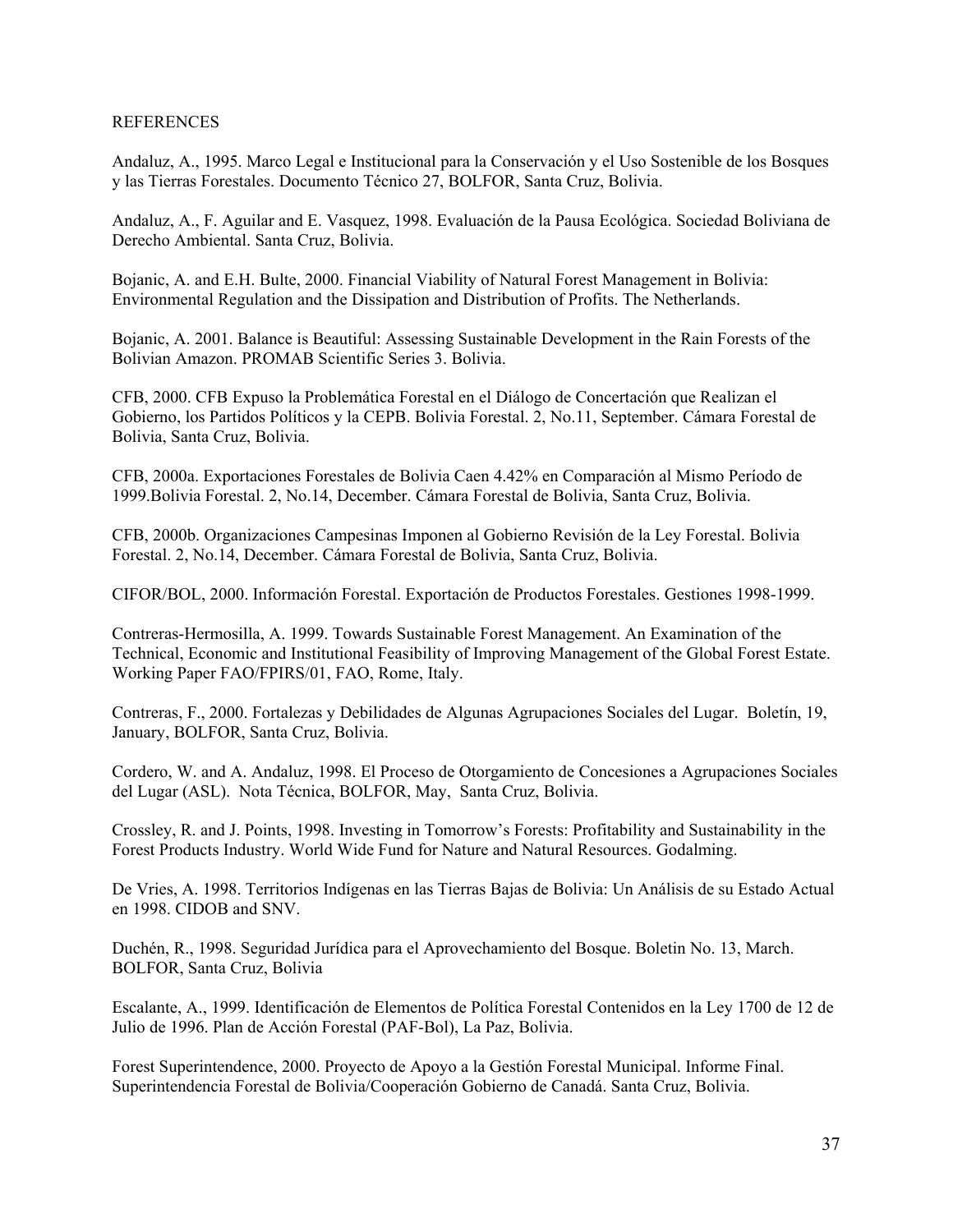Gandarillas, E. 1999. Mecanismo de Evaluación de Atribuciones Forestales Municipales. Sunperintendencia Forestal/Cooperación del Gobierno de Canadá. Santa Cruz.

Guzmán, R., 1998. Intercambio y Análisis the Experiencias en la Implementación del Nuevo Régimen Forestal. Boletín 5, Superintendencia Forestal, Santa Cruz, Bolivia.

Honourable National Senate, 1998. Propuesta de Política Forestal. November, La Paz, Bolivia.

Howard, A.F., R.E. Rice, and R.E. Gullison, 1996. Simulated Financial Returns and Selected Environmental impacts From Four Alternative Silvicultural Prescriptions Applied in the Neotropics: A case Study of the Chimanes Forest, Bolivia. Forest Ecology and Management 89: 43-57.

Jack, D. 1999. La Certificación y el Manejo Forestal Sostenible en Bolivia. Documento Técnico 79/1999, BOLFOR, Santa Cruz, Bolivia.

Kaimowitz, D., C. Vallejos, P. Pacheco and R. Lopez, 1998. Municipal Governments and Forest Management in Lowland Bolivia. Journal of Environment and Development, Vol. 7, No. 1, March.

Kaimowitz, D., P. Pacheco, J. Johnson, I. Pavez, C. Vallejos and R. Velez, Winter 1998/1999. Local Governments and Forests in the Bolivian Lowlands. Network Paper 24b, Rural Development Forestry Network, Overseas Development Institute, London , UK.

Ledezma, J., 2000. Apoyo del Proyecto BOLFOR a las ASLs y UFMs. Boletín 19, January, BOLFOR, Santa Cruz, Bolivia.

Litvack, J, J. Ahmad and R. Bird, 1998. Rethinking Decentralization in Developing Countries, World Bank, Washington DC, USA.

Lobo, R. and R. Duchén, 1999. El Manejo Forestal en las TCOs. Boletin Forestal 16, March. BOLFOR, Santa Cruz, Bolivia.

Lobo, R. and A. Stocks, 2000. BOLFOR y las Tierras Comunitarias de Origen. Boletín 19, January, BOLFOR, Santa Cruz, Bolivia.

Mancilla, R. and A. Andaluz, 1996. Cambios Substanciales en la Legislación Forestal Nacional. Boletín No.7, July. Santa Cruz, Bolivia.

Nittler, J. 1996. La Larga Historia del Tratamiento de la Ley Forestal. Boletín No. 7. July. BOLFOR, Santa Cruz, Bolivia

Nittler, J. 1996a. La Patente Forestal. Boletín No. 7. July. BOLFOR, Santa Cruz, Bolivia

Nittler, J. 1999. Encuesta Sobre la Ley Forestal y su Implementación. Documento Técnico 76A/1999, BOLFOR, Santa Cruz, Bolivia.

Nittler, J. and D.W. Nash, 1999. The Certification Model for Forestry in Bolivia. Journal of Forestry, March.

Nittler, J., 2000. ¿A Dónde se Dirige el Sector Forestal?. Boletín No.20, April. BOLFOR, Santa Cruz, Bolivia.